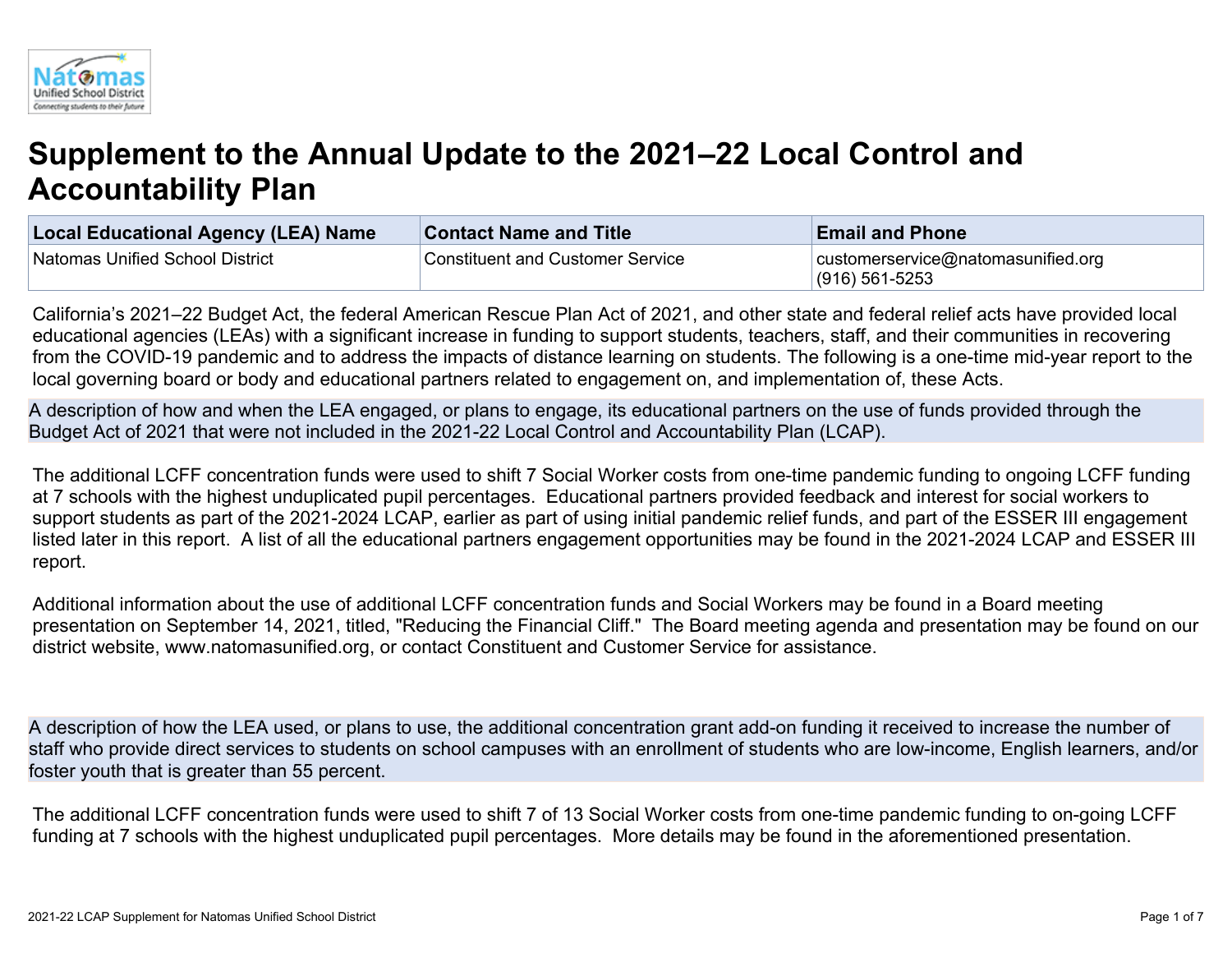A description of how and when the LEA engaged its educational partners on the use of one-time federal funds received that are intended to support recovery from the COVID-19 pandemic and the impacts of distance learning on pupils.

Please refer to the ESSER III Report on the October 13, 2021 Board agenda for additional information. All engagement opportunities included discussions of one-time federal funds. As noted in the ESSER III Report:

"NUSD staff has engaged and continues to engage parents, teachers, and school staff in the development of our approach to addressing learning disruption through Expanded Learning Opportunities for our students. These efforts began in the spring of 2020 and have continued through the present. Engaging with our stakeholders is a priority, so we are intentional about diversifying the way that we connect and engage with our stakeholders to have a broader outreach and increased participation. Stakeholders were engaged via a variety of formats including virtual meetings, surveys, phone calls, student focus groups, and home visits.

- Examples of our inclusion of stakeholders parents, teachers, and school staff in the development of the plan include, but are not limited to:
- Online survey to families and staff (February March 2021)
- Meeting with Inderkum High School's Black Student Union for student voice from diversity, equity, and inclusion perspective
- Meeting with Natomas Black Parents United
- Meetings with English Learner Advisory Committee (ELAC)
- Phone banking to underrepresented groups in the survey including calls to 1,976 households who speak languages other than English.
- Presentation to the Superintendent's Parent Advisory Council (October 16, 2019, February 19, 2020, January 27, 2021 and meetings scheduled on March 17, 2021 and April 21, 2021)
- Presentation to District English Learner Advisory Committee (DELAC) (November 21, 2019, November 20, 2020, and meetings held on February 18, 2021 and April 22, 2021)
- Family Educational Options (June 2020, October 2020, and January 2021)
- Special Education CAC meetings (August 20, 2020, February 18, 2021, March 18, 2021 and April 28, 2021)
- NUSD Learning Disruption Family Feedback Survey (January 2021)
- 18- Month Plan Parent Questionnaire (January 2021)
- Students Needing Additional Support Survey (January 2021)
- Family Survey on Learning Disruption (January 2021)
- Multiple negotiation meetings with Natomas Teachers Association (NTA) with 4 Memorandum of Understandings (July 2020- Present)
- Meeting with California State Employees Association (CSEA) for input from our labor partners to provide insight and guidance on building plans to support students and school sites.
- Early Check-in Survey (September 2020)
- Learning Continuity and Attendance Plan Survey (September 2020)
- Expanded Family Options Survey (July 2020)
- Survey for TK-4th and 5th Grade Students at K-8 Schools (May 2020)
- Foster/Homeless Youth: Over 2,900 phone calls were made by the SES team (April and August 2020),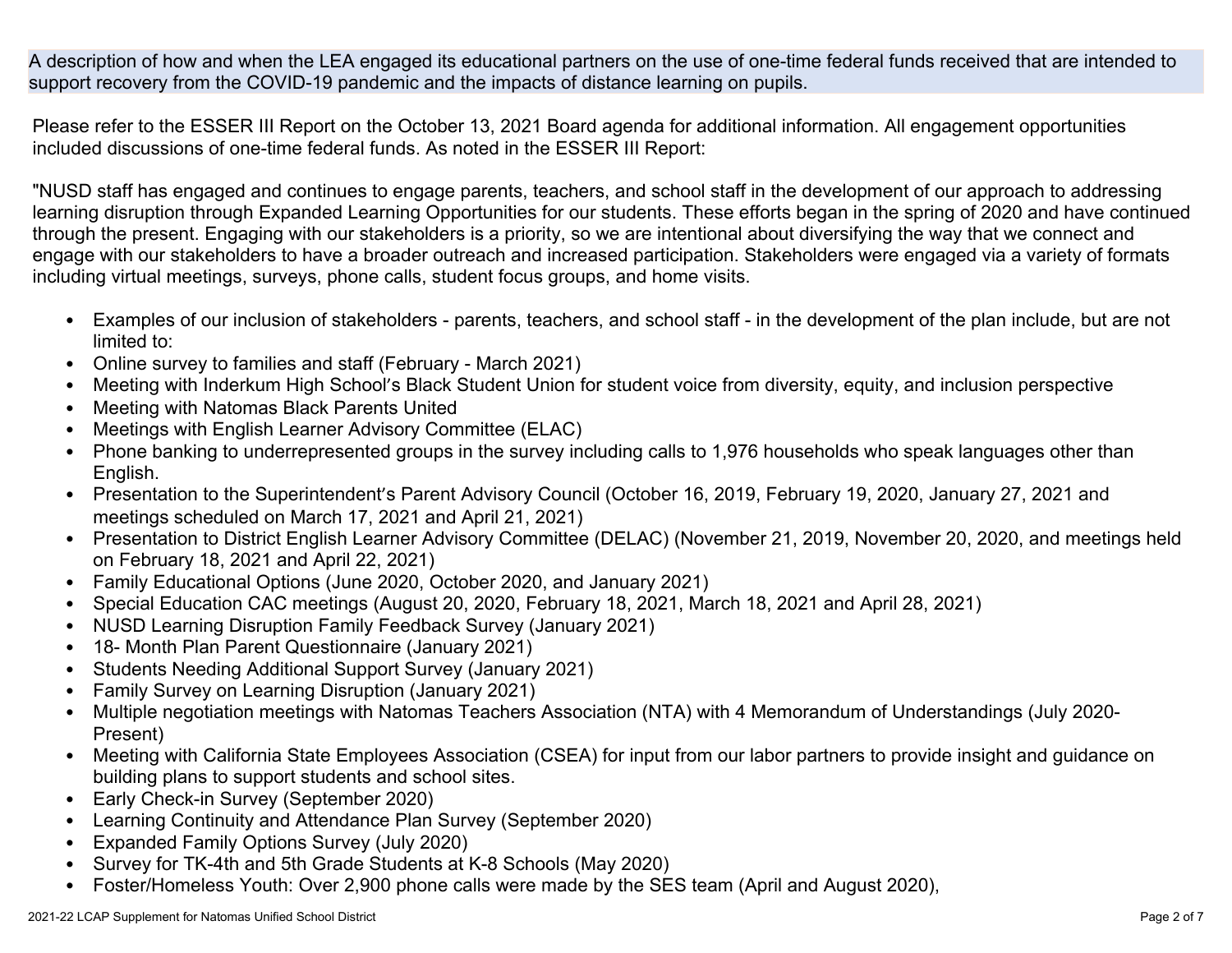- Housing questionnaire 1,117 responded, 53 new McKinney Vento cases identified (May 2020)
- Technology Survey (March 2020 and July 2020)
- Distance Learning Survey (March through May 2020)
- 2020-21 Local Control and Accountability Plan (LCAP) Stakeholder Engagement Survey (February 2020)
- Held 19 in-person Student Focus Groups, 130 students, at all of our schools except Leroy Greene Academy because charters are required to submit their own LCAP (October 2019 through February 2020)
- Direct Communications
- School Site Council (SCC) meetings
- Sunday Messaging from site leaders
- Coffee Talk with the Principal
- Parent Teacher Association (PTA) Meetings
- District Communications
- Special Education Community Advisory Committee (CAC)"

A description of how the LEA is implementing the federal American Rescue Plan Act and federal Elementary and Secondary School Emergency Relief expenditure plan, and the successes and challenges experienced during implementation.

Several presentations and reports have been provided to the NUSD Board of Trustees at regularly scheduled public Board meetings. The presentations and reports provided updates throughout the development of, implementation of, and reporting of successes and challenges of the learning recovery of our students, the social-emotional well-being of our students, the health and safety of students, and the overall wellness of our students. All presentations and reports are available on the NUSD webpage along with video and audio recorded presentations and discussions.

Please refer to the "18-Month Plan Update: First and Next Six Months" presentation on the August 18, 2021, Board agenda for information. Please refer to the "Reducing the Financial Cliff" presentation on the September 14, 2021, Board agenda for information, specifically the section titled, "Data and Metrics to Support Investment in Social Workers."

Please refer to the ESSER III Report and Presentation on the October 13, 2021, Board agenda for information.

Please refer to the "NUSD Learning Recovery Actions Update" report to the Board on the February 9, 2022, Board agenda for information. Please refer to the "Our Culture of Resilience" report to the Board on the February 9, 2022, Board agenda for information.

A description of how the LEA is using its fiscal resources received for the 2021–22 school year in a manner that is consistent with the applicable plans and is aligned with the LEA's 2021–22 LCAP and Annual Update.

The 2021-2024 LCAP includes actions titled, 18-Month Learning Recovery Plan, Pandemic Response Actions, and Mental Health/Social Emotional Support Program, all of which are closely aligned to learning recovery needs for students, a safe return to in-person instruction for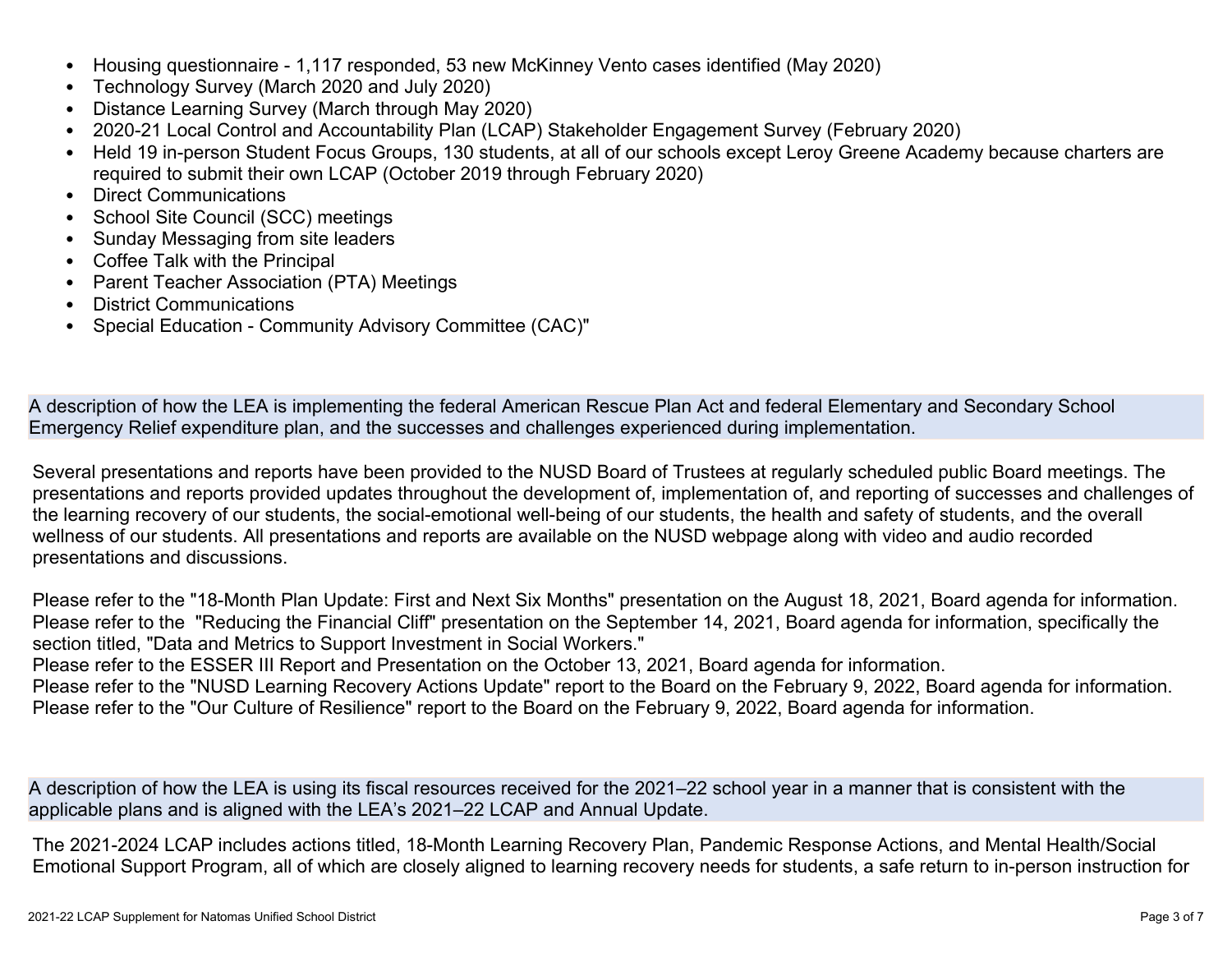students and staff, and the ESSER III Expenditure Plan. The aforementioned Board presentations and reports provide additional details and are available to the public.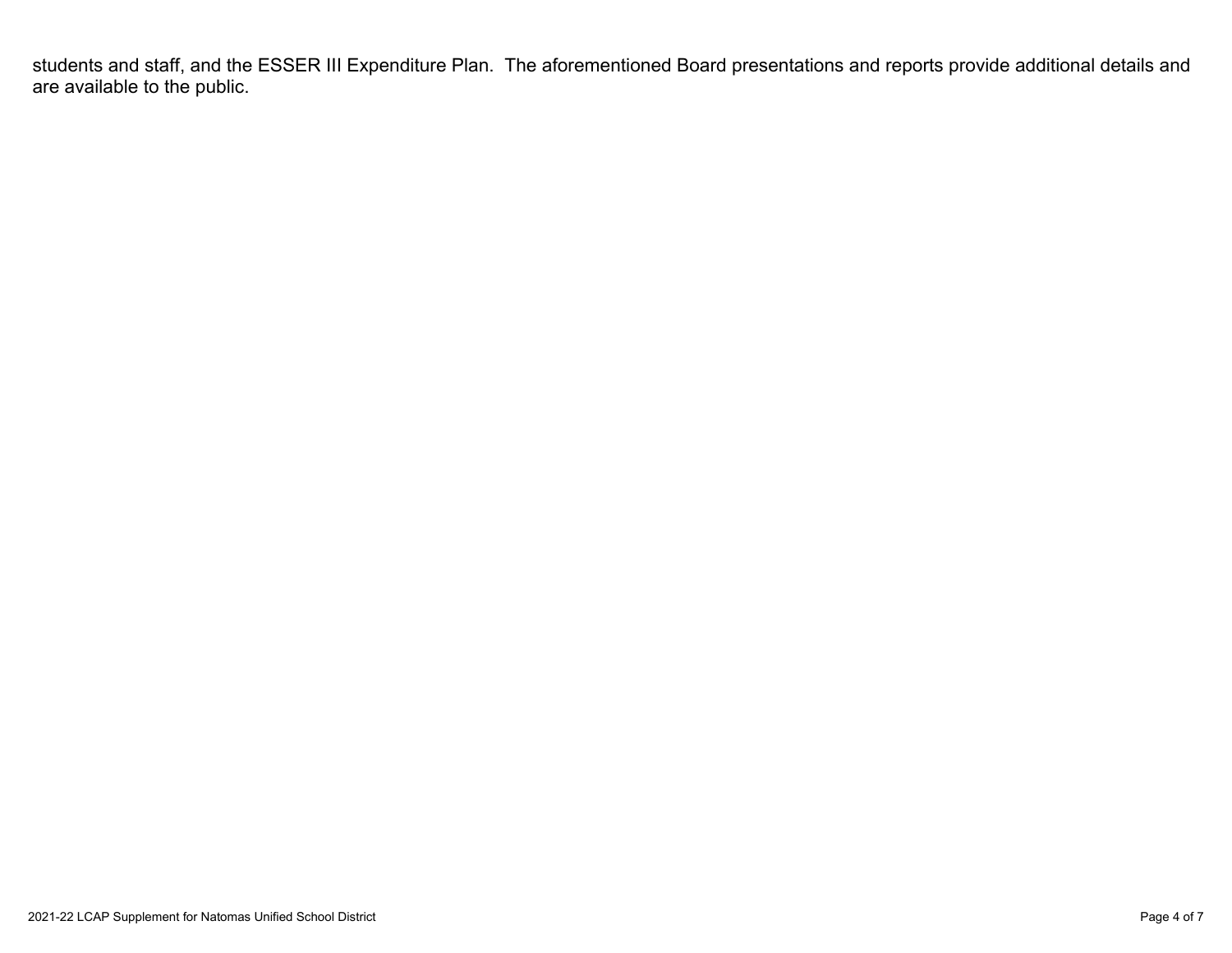# **Instructions for the Supplement to the Annual Update for the 2021–22 Local Control and Accountability Plan Year**

For additional questions or technical assistance related to the completion of the Supplement to the Annual Update to the 2021–22 Local Control and Accountability Plan (LCAP), please contact the local county office of education (COE), or the California Department of Education's *(CDE's) Local Agency Systems Support Office, by phone at 916-319-0809 or by email at [lcff@cde.ca.gov](mailto:lcff@cde.ca.gov).*

## **Introduction**

California's 2021–22 Budget Act, the federal American Rescue Plan Act of 2021, and other state and federal relief acts have provided local educational agencies (LEAs) with a significant increase in funding to support students, teachers, staff, and their communities in recovering from the COVID-19 pandemic and to address the impacts of distance learning on students. Section 124(e) of Assembly Bill 130 requires LEAs to present an update on the Annual Update to the 2021–22 LCAP and Budget Overview for Parents on or before February 28, 2022, at a regularly scheduled meeting of the governing board or body of the LEA. At this meeting, the LEA must include all of the following:

- The Supplement to the Annual Update for the 2021–22 LCAP (2021–22 Supplement);
- All available mid-year outcome data related to metrics identified in the 2021–22 LCAP; and
- Mid-year expenditure and implementation data on all actions identified in the 2021–22 LCAP.

When reporting available mid-year outcome, expenditure, and implementation data, LEAs have flexibility to provide this information as best suits the local context, provided that it is succinct and contains a level of detail that is meaningful and accessible for the LEA's educational partners.

The 2021–22 Supplement is considered part of the 2022–23 LCAP for the purposes of adoption, review, and approval, and must be included with the LCAP as follows:

- The 2022–23 Budget Overview for Parents
- The 2021–22 Supplement
- The 2022-23 LCAP
- The Action Tables for the 2022–23 LCAP
- The Instructions for the LCAP Template

As such, the 2021–22 Supplement will be submitted for review and approval as part of the LEA's 2022–23 LCAP.

# **Instructions**

Respond to the following prompts, as required. In responding to these prompts, LEAs must, to the greatest extent practicable, provide succinct responses that contain a level of detail that will be meaningful and accessible for the LEA's educational partners and the broader public and must, to the greatest extent practicable, use language that is understandable and accessible to parents.

2021-22 LCAP Supplement for Natomas Unified School District Page 5 of 7 In responding to these prompts, the LEA has flexibility to reference information provided in other planning documents. An LEA that chooses to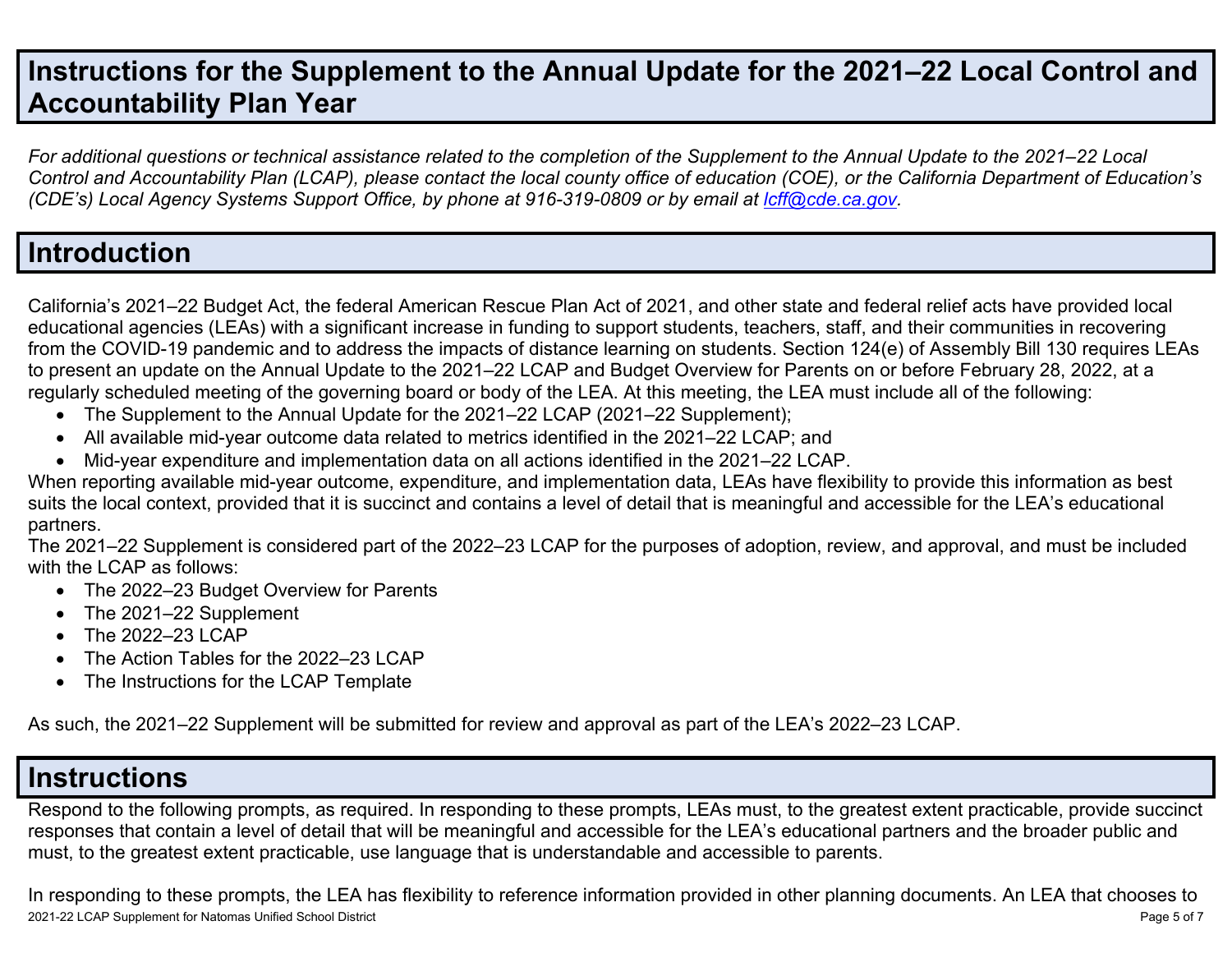reference information provided in other planning documents must identify the plan(s) being referenced, where the plan(s) are located (such as a link to a web page), and where in the plan the information being referenced may be found.

**Prompt 1:** "A description of how and when the LEA engaged, or plans to engage, its educational partners on the use of funds provided through the Budget Act of 2021 that were not included in the 2020–21 Local Control and Accountability Plan (LCAP)."

In general, LEAs have flexibility in deciding what funds are included in the LCAP and to what extent those funds are included. If the LEA received funding through the Budget Act of 2021 that it would have typically included within its LCAP, identify the funds provided in the Budget Act of 2021 that were not included in the LCAP and provide a description of how the LEA has engaged its educational partners on the use of funds. If an LEA included the applicable funds in its adopted 2021–22 LCAP, provide this explanation.

**Prompt 2:** "A description of how LEA used, or plans to use, the concentration grant add-on funding it received to increase the number of staff who provide direct services to students on school campuses with an enrollment of students who are low-income, English learners, and/or *foster youth that is greater than 55 percent.*"

If LEA does not receive a concentration grant or the concentration grant add-on, provide this explanation.

Describe how the LEA is using, or plans to use, the concentration grant add-on funds received consistent with California *Education Code* Section 42238.02, as amended, to increase the number of certificated staff, classified staff, or both, including custodial staff, who provide direct services to students on school campuses with greater than 55 percent unduplicated pupil enrollment, as compared to schools with an enrollment of unduplicated students that is equal to or less than 55 percent.

In the event that the additional concentration grant add-on is not sufficient to increase the number of staff providing direct services to students at a school with an enrollment of unduplicated students that is greater than 55 percent, describe how the LEA is using the funds to retain staff providing direct services to students at a school with an enrollment of unduplicated students that is greater than 55 percent.

**Prompt 3:** "A description of how and when the LEA engaged its educational partners on the use of one-time federal funds received that are *intended to support recovery from the COVID-19 pandemic and the impacts of distance learning on pupils.*"

If the LEA did not receive one-time federal funding to support recovery from the COVID-19 pandemic and the impacts of distance learning on students, provide this explanation.

Describe how and when the LEA engaged its educational partners on the use of one-time federal funds it received that are intended to support recovery from the COVID-19 pandemic and the impacts of distance learning on students. See the COVID-19 Relief Funding Summary Sheet web page [\(https://www.cde.ca.gov/fg/cr/relieffunds.asp\)](https://www.cde.ca.gov/fg/cr/relieffunds.asp) for a listing of COVID-19 relief funding and the Federal Stimulus Funding web page (<https://www.cde.ca.gov/fg/cr/>) for additional information on these funds. The LEA is not required to describe engagement that has taken place related to state funds.

2021-22 LCAP Supplement for Natomas Unified School District **National School District** Page 6 of 7 **Prompt 4:** "A description of how the LEA is implementing the federal American Rescue Plan Act and federal Elementary and Secondary School Emergency Relief expenditure plan, and the successes and challenges experienced during implementation."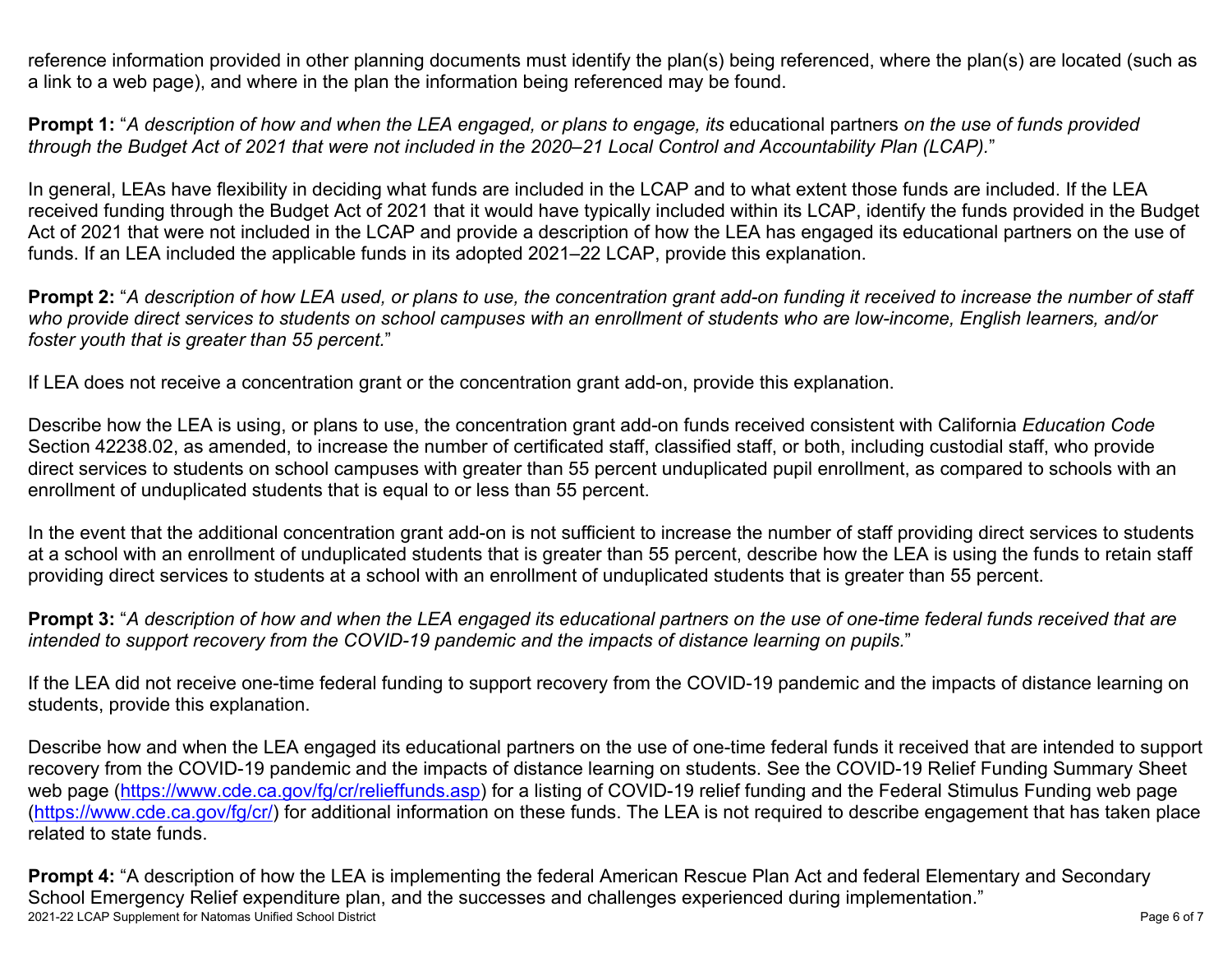If an LEA does not receive ESSER III funding, provide this explanation.

Describe the LEA's implementation of its efforts to maintain the health and safety of students, educators, and other staff and ensure the continuity of services, as required by the federal American Rescue Plan Act of 2021, and its implementation of the federal Elementary and Secondary School Emergency Relief (ESSER) expenditure plan to date, including successes and challenges.

**Prompt 5:** "A description of how the LEA is using its fiscal resources received for the 2021–22 school year in a manner that is consistent with the applicable plans and is aligned with the LEA's 2021–22 LCAP and Annual Update."

Summarize how the LEA is using its fiscal resources received for the 2021–22 school year to implement the requirements of applicable plans in a manner that is aligned with the LEA's 2021–22 LCAP. For purposes of responding to this prompt, "applicable plans" include the Safe Return to In-Person Instruction and Continuity of Services Plan and the ESSER III Expenditure Plan.

California Department of Education November 2021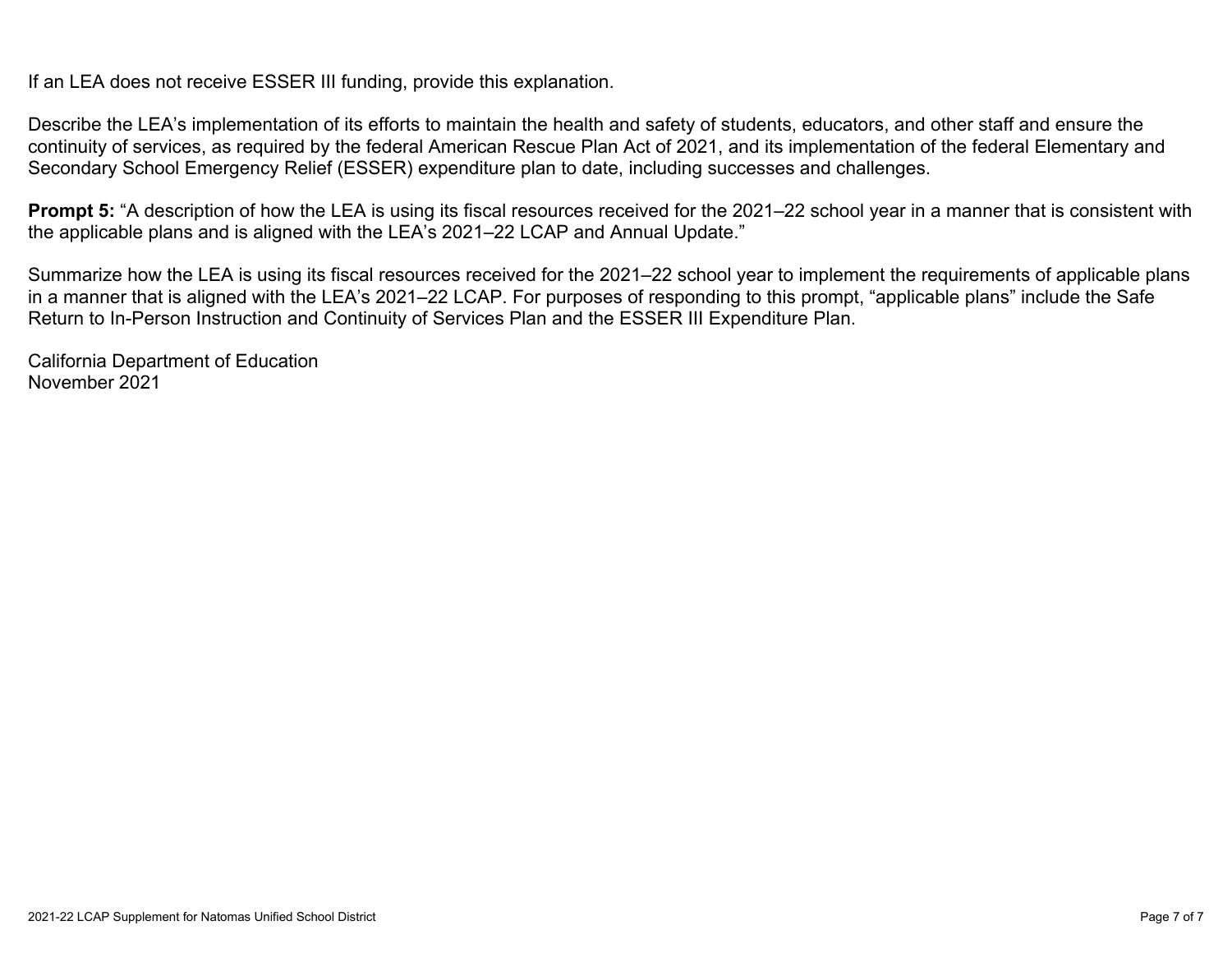

# **2021-22 Local Control Accountability Plan (LCAP) Actions & Services Mid-Year Report**

| <b>Local Educational Agency (LEA) Name</b> | <b>Contact Name and Title</b>           | <b>Email and Phone</b>                                   |
|--------------------------------------------|-----------------------------------------|----------------------------------------------------------|
| Natomas Unified School District            | <b>Constituent and Customer Service</b> | customerservice@natomasunified.org<br>$(916) 561 - 5253$ |

## **[Goal](http://www.doc-tracking.com/screenshots/20LCAP/Instructions/20LCAPInstructions.htm#goalDescription) 1**

**Increase student success in ELA, math, science, literacy, and civics** 

#### **[Rationale](http://www.doc-tracking.com/screenshots/20LCAP/Instructions/20LCAPInstructions.htm#ExplanationofWhytheLEADevelopedGoals)**

"As part of the Board of Trustees responsibility to set direction for the school district, the Board shall adopt long-term goals focused on the achievement and needs of all district students. The district's goals shall be aligned with the district's Vision, Core Beliefs and Commitments, philosophy/Theories of Actions, and priorities and shall be limited in number so as to be reasonably achievable within established timelines." (Board Policy 0200 - Board Goals)

The district goals are:

- 1. Increase student success in ELA, math, science, literacy, and civics
- 2. Prepare students to be college and career ready
- 3. Engage parents and families to support student success in school
- 4. Create safe and welcoming learning environments where students attend and are connected to their schools
- 5. Recruit, hire, train, and retain high quality staff who are committed, collaborative, caring and exemplary

These are the Goals that will be used in the NUSD 2021-2024 LCAP. Stakeholder engagement and feedback, data review/presentations, and several public board meetings were conducted to develop these goals which were approved/confirmed in 2014 and adjusted in 2015 to add the word civics in Goal 1.

In addition to the Board adopted District Goals, Board Policy and Administrative Regulation 0100 - Theory of Action for Student Success will drive the Board's policies, budgets, and staff actions to build and maintain the culture of Natomas Unified. The Theory of Action addresses seven major areas. These areas are:

- 1. Staff Quality & Commitment
- 2. Systematic Professional Development, Support and Collaboration
- 3. Systematic Access, Academic Support, Social Emotional Support/Mental Health and Climate
- 4. Parent Involvement and Engagement
- 5. Supervision and Evaluation of Staff through a Cycle of Continuous Learning and Improvement
- 6. Paths to Promotion and Formal Recognition of Top Talent
- 7. Implementation and Reporting

Following the pandemic and national spotlight on addressing Race and Social Justice in our communities, the Natomas Unified School District will continue to address these issues in alignment with Administrative Regulation 0100 to further strengthen the district's approach to equity for all. The equity focus of the Theory of Action will focus on academic program enrollment, academic success, curriculum, instruction, school environment/culture, social emotional support, and health. Actions aligned with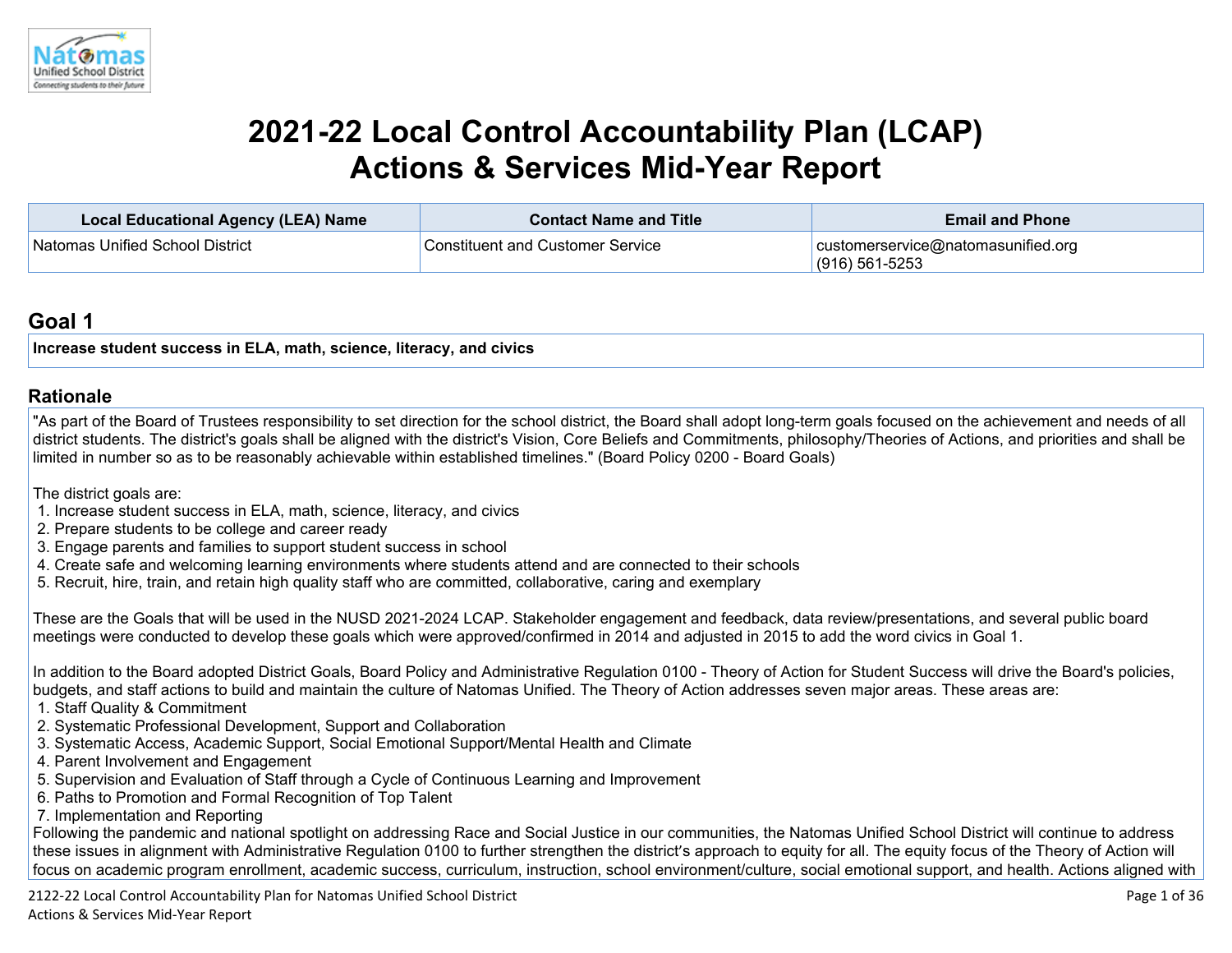these areas will promote the real possibility of equality of educational results for each student and among diverse groups of students.

Goal #1 LCAP actions and related metrics are intended to:

- Continue to implement State Standards by providing appropriate textbooks and technology for students and staff
- Improve implementation of ELD standards
- Increase ELA and math proficiency
- Increase African American proficiency in Math and ELA
- Increase English Learner proficiency in Math and ELA
- Increase AP/IB pass rates
- Improve outcomes/progress for English Learner students
- Improve school-level academic interventions and acceleration for our students
- Improve school-level academic interventions and acceleration for African American students
- Improve school-level academic interventions and acceleration for English Learner students
- Improve school-level academic interventions and acceleration for Foster Youth students
- Improve school-level academic interventions and acceleration for Low-Income students
- Increase the percentage of seniors earning the State Seal of Civic Engagement
- Increase the number of 11th graders enrolled in the Race and Social Justice course and/or Ethnic Studies

| <b>Priority</b> | <b>Metric</b>                                                                                                                               | <b>Baseline</b>                           | <b>Year 1 Mid-Year Progress</b>                                                                                                     | Desired Outcome for 2023-24 |
|-----------------|---------------------------------------------------------------------------------------------------------------------------------------------|-------------------------------------------|-------------------------------------------------------------------------------------------------------------------------------------|-----------------------------|
|                 | Increase the percentage of<br>students who are meeting or<br>exceeding standards as<br>measured by the CAASPP in<br><b>ELA and Math</b>     | ELA 42.36% (18-19)<br>Math 30.72% (18-19) | Due to the COVID-19<br>pandemic, state law has<br>suspended the reporting of<br>state indicators on the 2020 and<br>2021 Dashboard. | <b>ELA 55%</b><br>Math 50%  |
|                 | Increase students passing<br>AP/IB exams                                                                                                    | 43%                                       | 38% (20-21)                                                                                                                         | 50%                         |
|                 | Increase outcomes for English<br>Learner students as measured<br>by the reclassification rates                                              | 10% (20-21)                               | 6% as of January 2022                                                                                                               | 15%                         |
|                 | Increase outcomes for English<br>Learner students as measured<br>by the English Learner Progress<br>Indicator on the CA School<br>Dashboard | 37.60%                                    | Due to the COVID-19<br>pandemic, state law has<br>suspended the reporting of<br>state indicators on the 2020 and<br>2021 Dashboard. | 45%                         |
|                 | 100% of students will have<br>standards-aligned curriculum,<br>that includes integrated ELD<br>standards as applicable,                     | 100%                                      | 100%                                                                                                                                | 100%                        |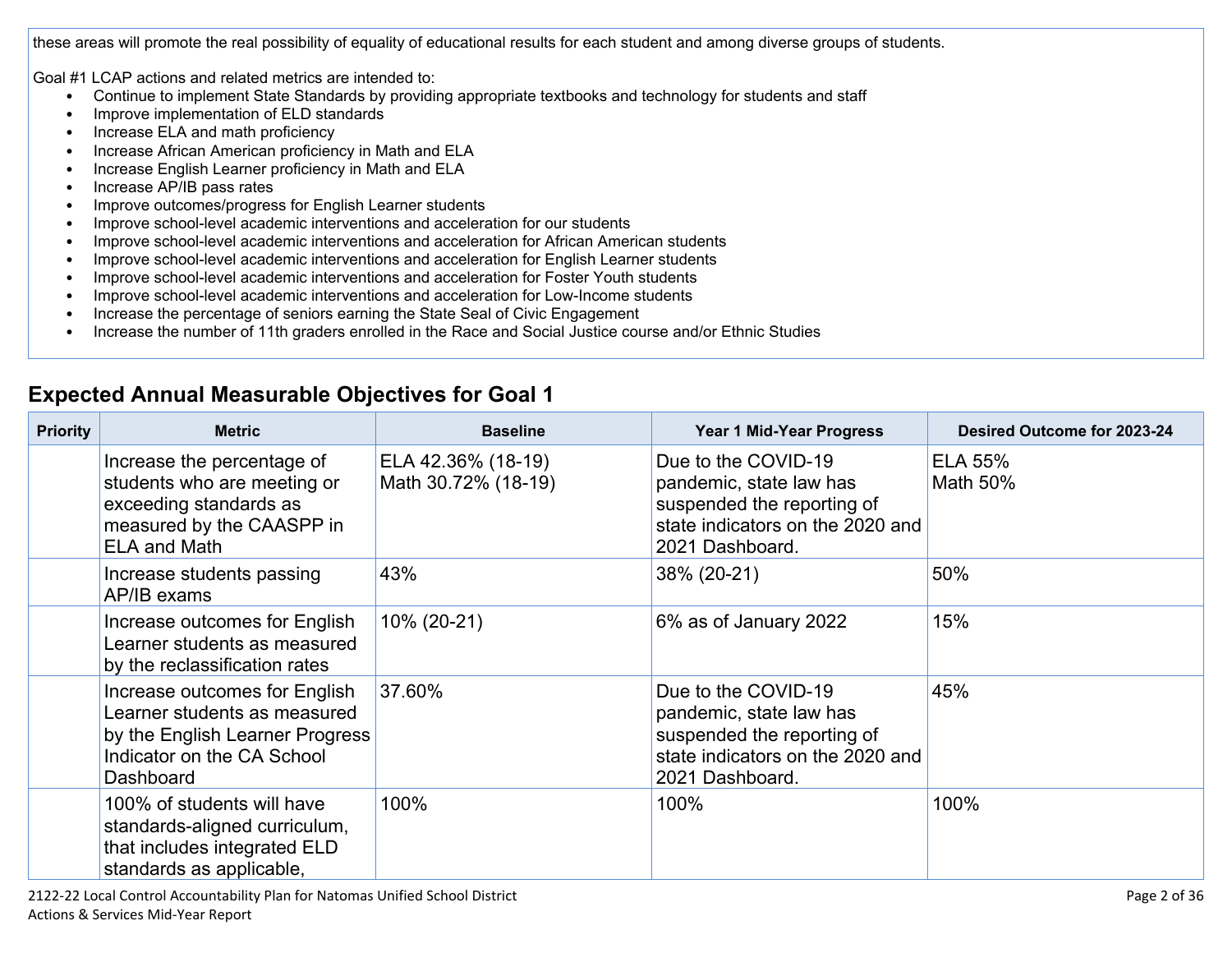| <b>Priority</b> | <b>Metric</b>                                                                                                              | <b>Baseline</b>             | <b>Year 1 Mid-Year Progress</b>                                  | Desired Outcome for 2023-24 |  |
|-----------------|----------------------------------------------------------------------------------------------------------------------------|-----------------------------|------------------------------------------------------------------|-----------------------------|--|
|                 | aligned with the Williams Act<br>process                                                                                   |                             |                                                                  |                             |  |
|                 | Classroom walk-throughs will<br>be conducted at 100% of NUSD<br>schools to monitor<br>implementation of state<br>standards | 100%                        | 100%                                                             | 100%                        |  |
|                 | 100% of teachers will receive<br>professional development on<br>State Standards and effective<br>instructional practices   | 100%                        | 87% (Trauma Informed<br>Practices)                               | 100%                        |  |
|                 | Increase the percentage of 11th 16%<br>graders enrolled in the Race<br>and Social Justice course<br>and/or Ethnic Studies  |                             | 23.2% in 20-21 and 25.7% in<br>$21 - 22$                         | 25%                         |  |
|                 | Increase the percent of senior<br>students earning the California<br>State Seal of Civic Engagement                        | 0% (Launching in 2021-2022) | In Progress. Metric not available More than 10%<br>at this time. |                             |  |

| Goal/<br><b>Action</b> | <b>Action Title/</b><br><b>Description</b>                                                                                                                                                                                                                                                       | Timespan | Contributing |             | <b>Personnel</b><br><b>Expenses</b> |             | <b>Non-Personnel</b><br><b>Expenses</b> | <b>Total</b><br><b>Funds</b> | <b>Mid-Year Report</b> |
|------------------------|--------------------------------------------------------------------------------------------------------------------------------------------------------------------------------------------------------------------------------------------------------------------------------------------------|----------|--------------|-------------|-------------------------------------|-------------|-----------------------------------------|------------------------------|------------------------|
| $1.1$                  | <b>AP/IB Supports</b><br>NUSD will continue to<br>provide resources to<br>schools to support<br>increased passage rates<br>on AP/IB exams. Providing<br>tutoring supports or<br>specialized exam<br>preparation, for example,<br>supports unduplicated<br>students preparing for<br>AB/IB exams. | ongoing  | Yes          | <b>LCFF</b> | 7267                                | <b>LCFF</b> | 76733                                   | \$84,000.00                  | \$6,525                |
| 1.2                    | <b>AP/IB Exam Fees</b><br>NUSD will continue to pay<br>for AP/IB exam fees for all                                                                                                                                                                                                               | ongoing  | Yes          |             |                                     | <b>LCFF</b> | \$142,000                               | \$142,000.00                 | \$30,788               |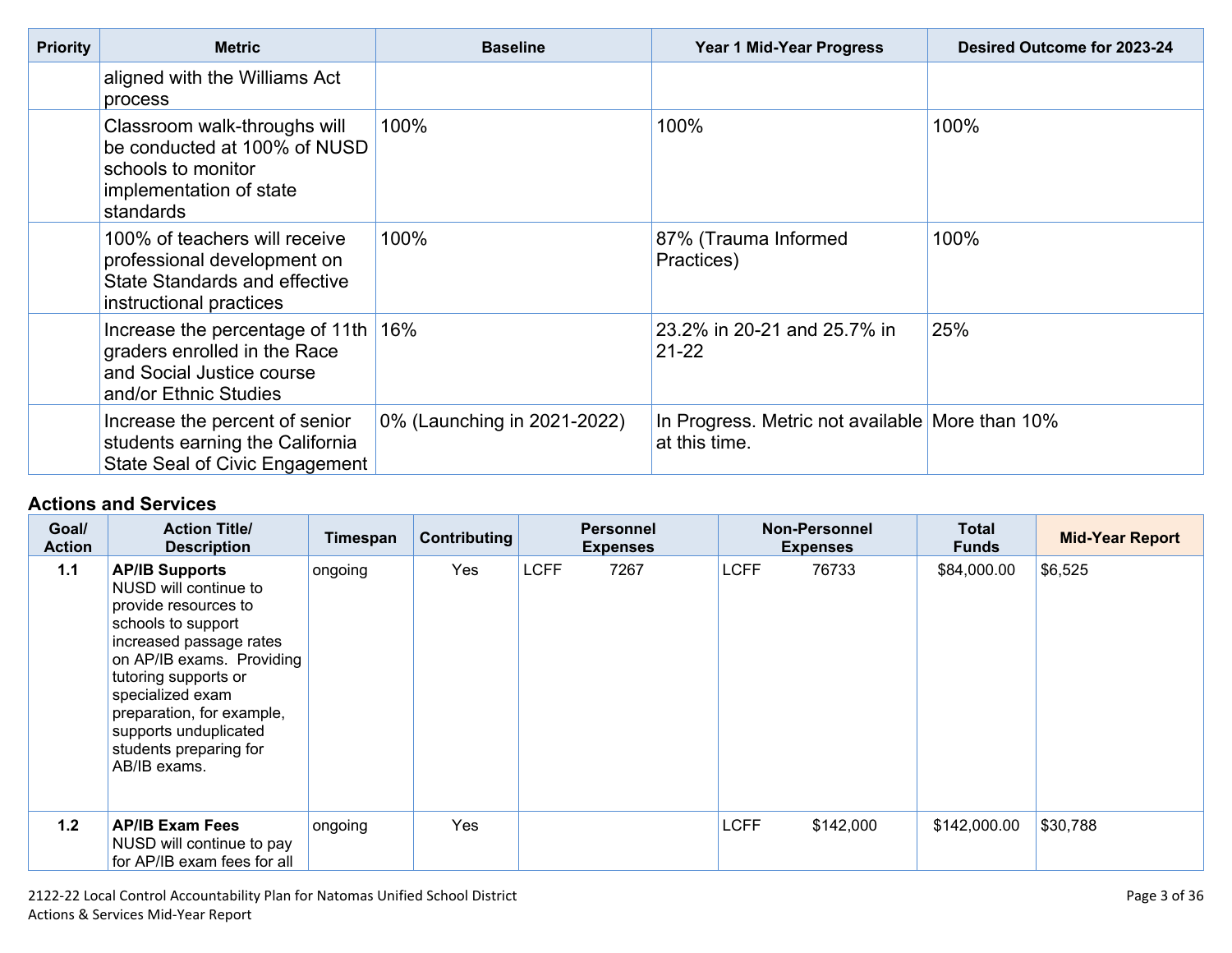| Goal/<br><b>Action</b> | <b>Action Title/</b><br><b>Description</b>                                                                                                                                                                                                                                                                                                                                                                                                                                                                                                                                                                                                                                               | Timespan | <b>Contributing</b> | <b>Personnel</b><br><b>Expenses</b> | <b>Non-Personnel</b><br><b>Expenses</b> | <b>Total</b><br><b>Funds</b>          | <b>Mid-Year Report</b>             |
|------------------------|------------------------------------------------------------------------------------------------------------------------------------------------------------------------------------------------------------------------------------------------------------------------------------------------------------------------------------------------------------------------------------------------------------------------------------------------------------------------------------------------------------------------------------------------------------------------------------------------------------------------------------------------------------------------------------------|----------|---------------------|-------------------------------------|-----------------------------------------|---------------------------------------|------------------------------------|
|                        | students. Prior local data<br>indicated that our low<br>income students, English<br>Learners, and Foster Youth<br>were less likely to take the<br>AP/IB exams before NUSD<br>implemented this action in<br>2016. The cost of those<br>exams for unduplicated<br>students and their families<br>may have deterred<br>students from attempting<br>the exams.                                                                                                                                                                                                                                                                                                                               |          |                     |                                     |                                         |                                       |                                    |
| $1.3$                  | <b>Increased Instructional</b><br><b>Minutes</b><br>Starting in 2014-15,<br>instructional minutes for<br>grades 1, 2, and 3 were<br>increased by 17 minutes<br>per day, 85 minutes per<br>week, or equivalent to<br>nearly 8 more days of<br>instruction per year.<br>Instructional minutes for<br>middle schools and grades<br>7 and 8 were increased by<br>50 minutes per day, 250<br>minutes per week, or<br>equivalent to nearly 25<br>more days of instruction<br>per year. Increased<br>instructional time benefits<br>all students, particularly our<br>low-income students,<br>English learner students,<br>and foster youth. (See<br>Goal 5.03 for related costs<br>and action) | ongoing  | Yes                 |                                     |                                         | See Goal 5.03<br>for related<br>costs | See Goal 5.03 for<br>related costs |
| 1.4                    | <b>College Readiness</b><br><b>Supports</b>                                                                                                                                                                                                                                                                                                                                                                                                                                                                                                                                                                                                                                              | ongoing  | Yes                 |                                     | <b>LCFF</b><br>\$11,400                 | \$11,400.00                           | \$0                                |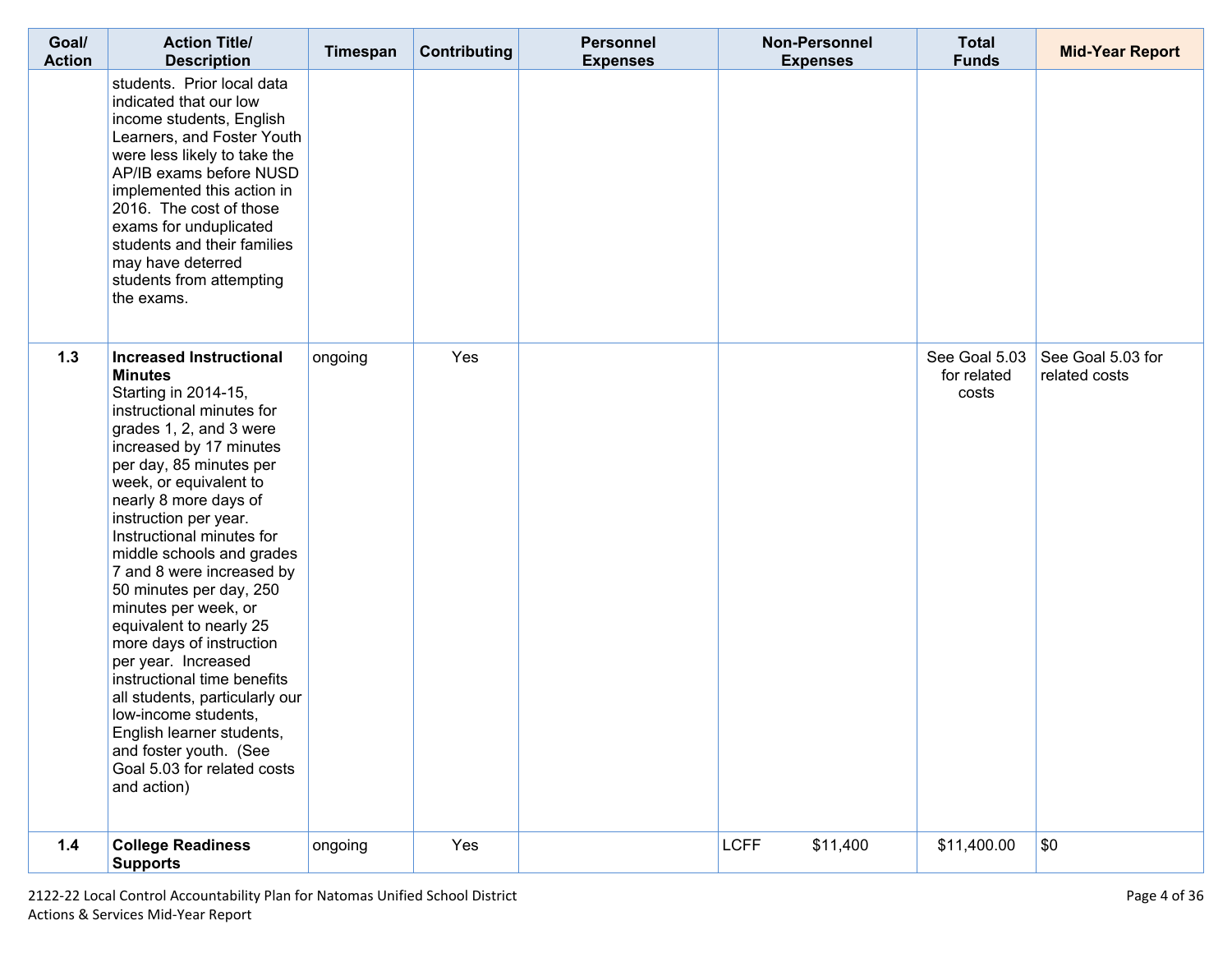| Goal/<br><b>Action</b> | <b>Action Title/</b><br><b>Description</b>                                                                                                                                                                                                                                                                                                                                                                                                                 | Timespan | Contributing | <b>Personnel</b><br><b>Expenses</b>        | <b>Non-Personnel</b><br><b>Expenses</b> | <b>Total</b><br><b>Funds</b> | <b>Mid-Year Report</b> |
|------------------------|------------------------------------------------------------------------------------------------------------------------------------------------------------------------------------------------------------------------------------------------------------------------------------------------------------------------------------------------------------------------------------------------------------------------------------------------------------|----------|--------------|--------------------------------------------|-----------------------------------------|------------------------------|------------------------|
|                        | NUSD will continue to<br>support college readiness<br>through the implementation<br>of Expository Reading and<br>Writing Classes (ERWC)<br>and the EAP Senior Year<br><b>Mathematics Course</b><br>(ESM). These courses will<br>provide 12th graders<br>access to expository<br>reading and writing as well<br>as mathematical theory,<br>skills, and strategies to<br>support college readiness<br>and access.                                            |          |              |                                            |                                         |                              |                        |
| 1.5                    | <b>Technology Refresh</b><br>NUSD will implement a<br>Technology refresh plan to<br>include the replacement of<br>outdated hardware for<br>students and staff, the<br>purchase of new<br>equipment that may have<br>been lost/stolen/broken,<br>the purchase of new<br>equipment when<br>new/additional staff is<br>hired, the purchase of new<br>equipment when enrollment<br>grows. Technology support<br>will continue through<br>classified personnel. | 2 years  | No           |                                            | 1200000<br>Local                        | $$1,200,000.00$ \\$1,344,350 |                        |
| 1.6                    | <b>English Learner Supports ongoing</b><br>NUSD will continue to<br>support English Learner<br>(EL) students and EL<br>teachers through two<br>Teachers on Special<br>Assignment (TOSA) (2.0<br>FTE) and an EL                                                                                                                                                                                                                                             |          | Yes          | <b>LCFF</b><br>287139<br>Federal<br>218290 |                                         | \$505,429.00                 | \$492,128              |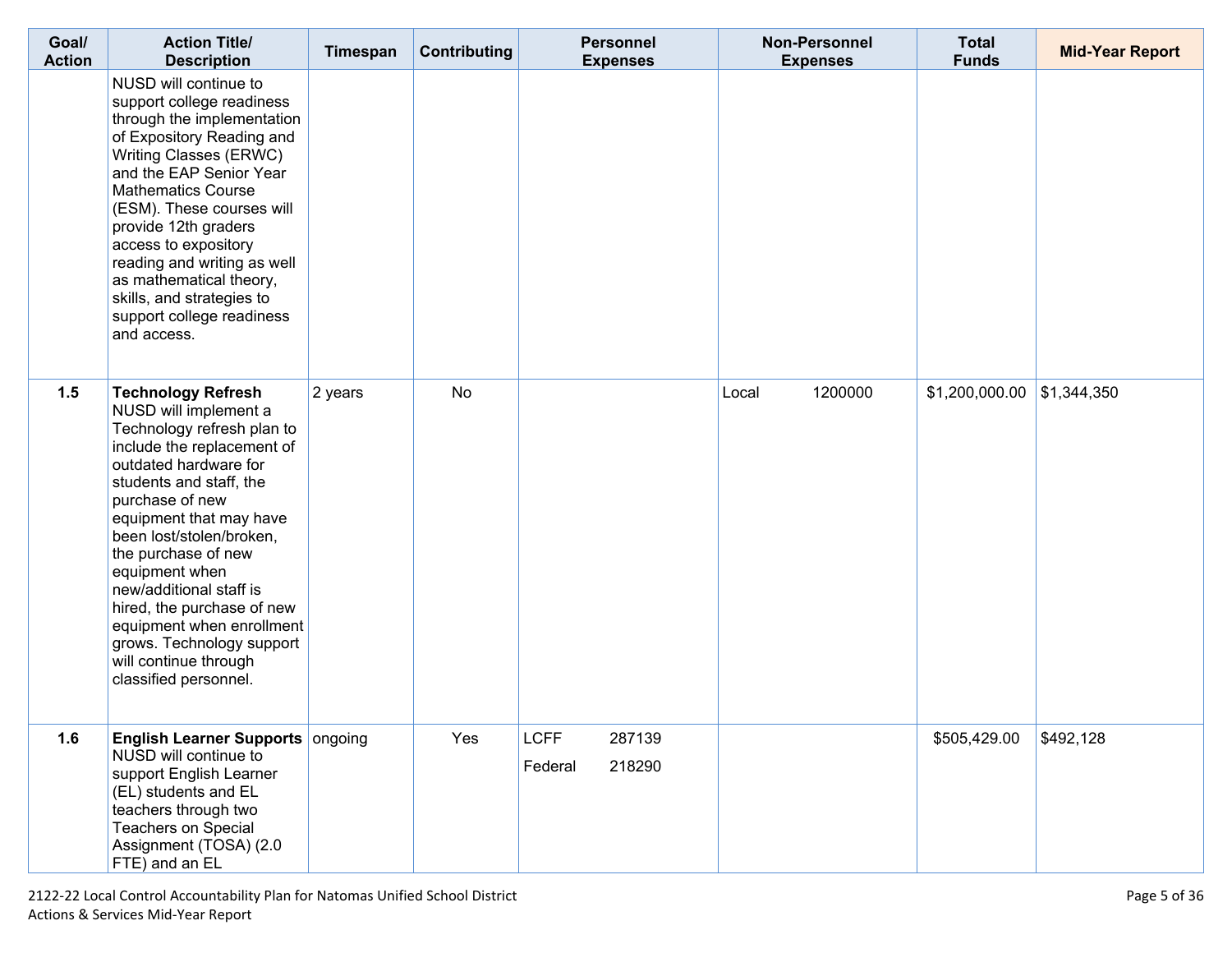| Goal/<br><b>Action</b> | <b>Action Title/</b><br><b>Description</b>                                                                                                                                                                                                                                                                | Timespan | Contributing | <b>Personnel</b><br><b>Expenses</b> | <b>Non-Personnel</b><br><b>Expenses</b> | <b>Total</b><br><b>Funds</b> | <b>Mid-Year Report</b> |
|------------------------|-----------------------------------------------------------------------------------------------------------------------------------------------------------------------------------------------------------------------------------------------------------------------------------------------------------|----------|--------------|-------------------------------------|-----------------------------------------|------------------------------|------------------------|
|                        | Coordinator, all of which<br>will support English Learner<br>needs including<br>redesignation,<br>access/placement, and<br>professional development.                                                                                                                                                      |          |              |                                     |                                         |                              |                        |
| $1.7$                  | <b>English Learner</b><br><b>Extended Day and</b><br><b>Summer School Supports</b><br>NUSD will continue to<br>provide extended day<br>supports for English<br>Learners and EL teachers<br>and<br>extended/supplemental<br>summer school for English<br>Learners.                                         | ongoing  | Yes          | <b>LCFF</b><br>19200                |                                         | \$19,200.00                  | \$0                    |
| 1.8                    | <b>Williams Act Compliance</b><br>NUSD will continue to meet<br>Williams Act expectations<br>by ensuring that all<br>students have access to<br>standards-aligned<br>materials. Stakeholders<br>may contact Constituent<br>and Customer Services if<br>non-Williams Act schools<br>have curricular needs. | ongoing  | No           |                                     | Other State 510201                      | \$510,201.00                 | \$822,099              |
| 1.9                    | <b>Textbook Adoption(s)</b><br>NUSD will pilot new<br>Science textbook(s), adopt,<br>and conduct related<br>professional development<br>with full NGSS curriculum<br>implementation by 2022-<br>2023.<br>Engage in the World<br>Language adoption                                                         | 2 years  | <b>No</b>    | Other State 25000                   | Other State 1622316                     | \$1,647,316.00               | \$9,014                |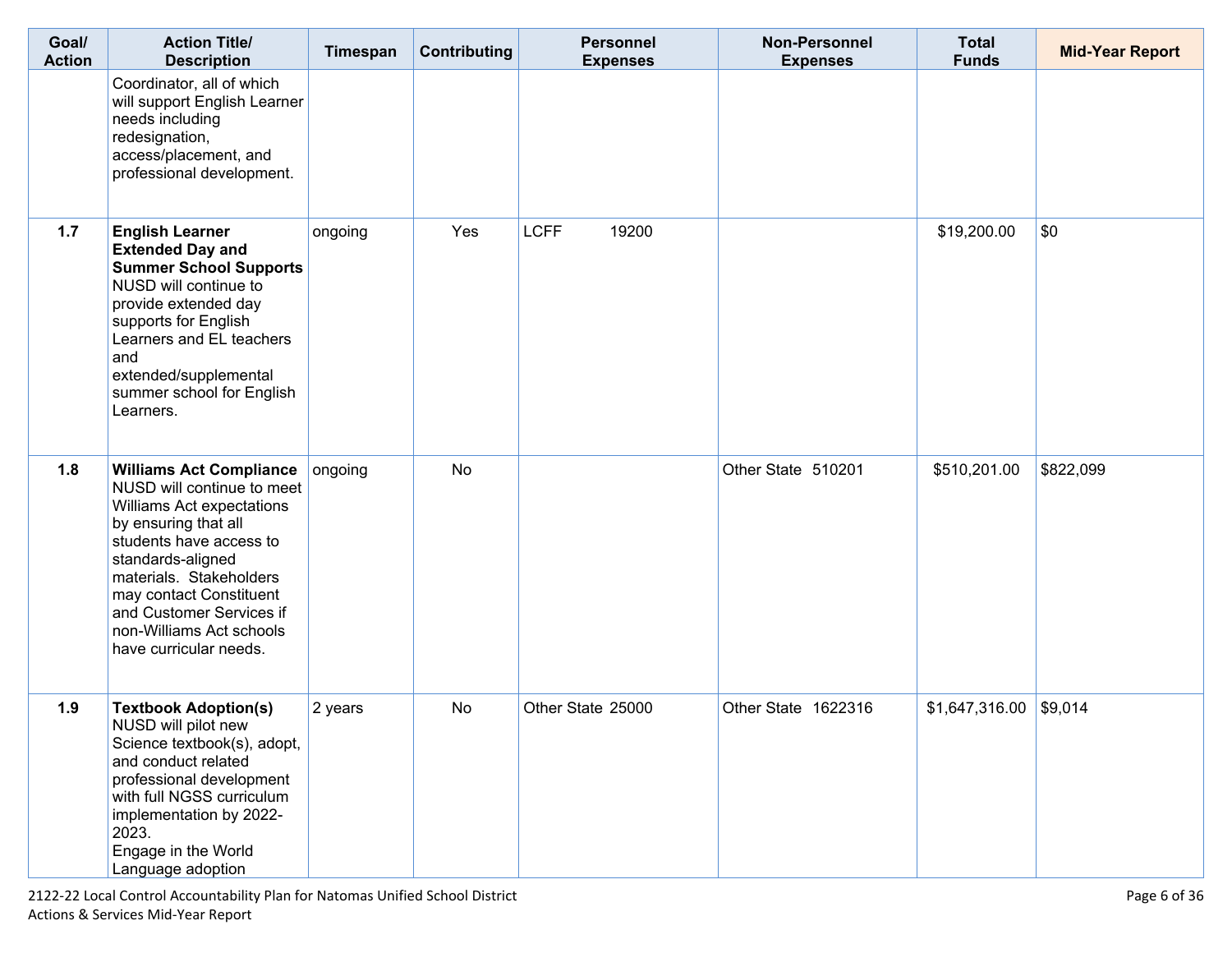| Goal/<br><b>Action</b> | <b>Action Title/</b><br><b>Description</b>                                                                                                                                                                                                                                                                                                                                                                                                                                                                                                                         | Timespan | <b>Contributing</b> | <b>Personnel</b><br><b>Expenses</b> | Non-Personnel<br><b>Expenses</b> | <b>Total</b><br><b>Funds</b> | <b>Mid-Year Report</b> |
|------------------------|--------------------------------------------------------------------------------------------------------------------------------------------------------------------------------------------------------------------------------------------------------------------------------------------------------------------------------------------------------------------------------------------------------------------------------------------------------------------------------------------------------------------------------------------------------------------|----------|---------------------|-------------------------------------|----------------------------------|------------------------------|------------------------|
|                        | process and commit<br>available funds for future<br>adoption.                                                                                                                                                                                                                                                                                                                                                                                                                                                                                                      |          |                     |                                     |                                  |                              |                        |
| $1.10$                 | School site supplemental<br>programs and services<br>School sites will receive<br>funding allocations<br>annually to implement<br>approved supplement<br>programs, services, related<br>supplies, and professional<br>development to meet the<br>district Core Beliefs that<br>every student can learn<br>and succeed and disparity<br>and disproportionality can<br>and must be eliminated.                                                                                                                                                                       | ongoing  | Yes                 | <b>LCFF</b><br>578185               | <b>LCFF</b><br>587051            | \$1,165,236.00               | \$401,409              |
| 1.11                   | <b>Layered Academic and</b><br><b>Social Emotional Support</b><br>NUSD will implement<br>intentional layers of<br>academic and social<br>emotional supports. This<br>includes universal<br>strategies as well as<br>interventions and<br>accelerations for our<br>students and professional<br>development for staff. This<br>work will also be embedded<br>within the 18-Month<br>Learning Recovery Plan<br>and the Pandemic<br>Response Actions during<br>2021-2023, see Goal 1,<br>Action 13 and Goal 4,<br>Actions 20 and 21 for<br>related actions and costs. | ongoing  | Yes                 |                                     | <b>LCFF</b><br>16100             | \$16,100.00                  | \$15,636               |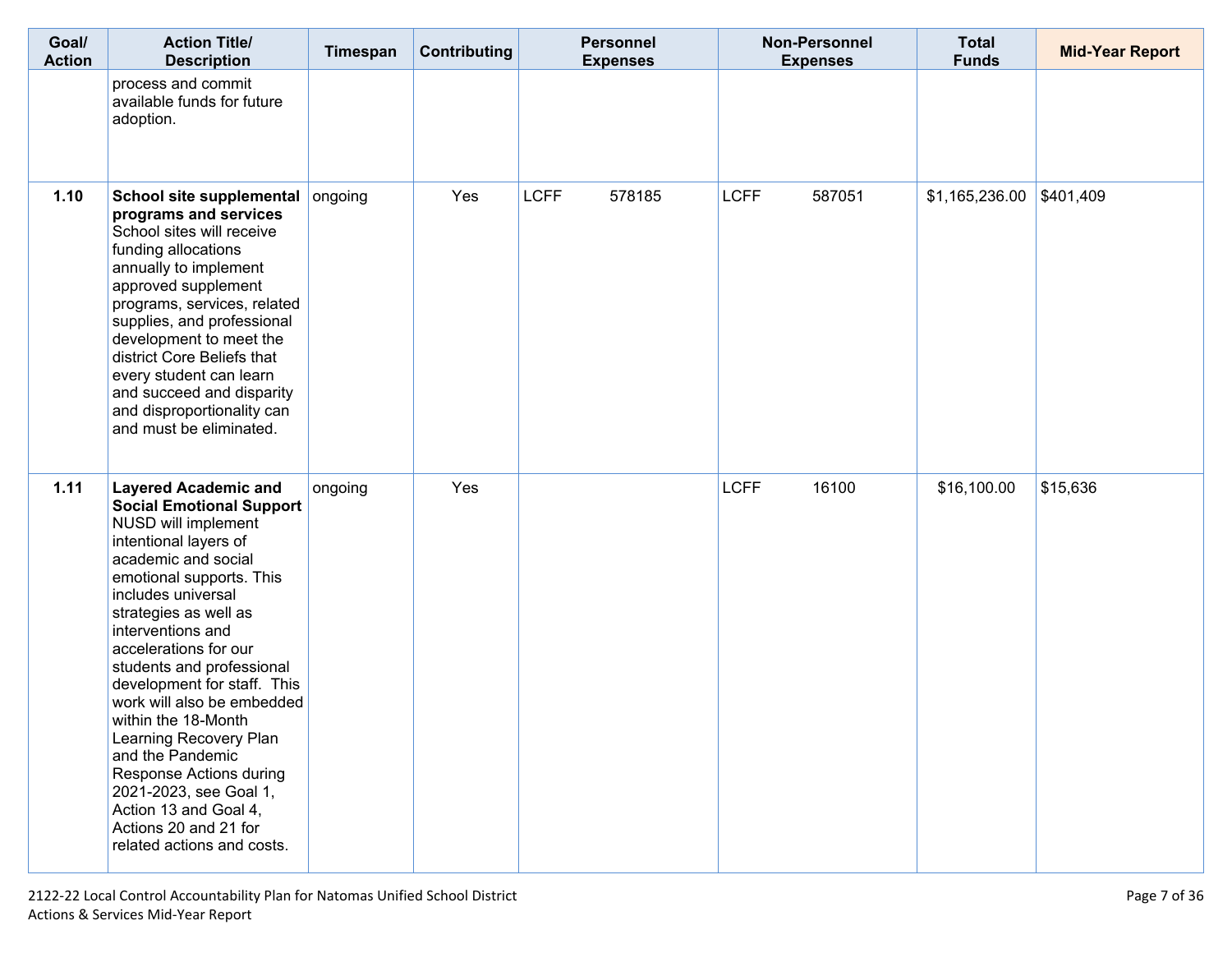| Goal/<br><b>Action</b> | <b>Action Title/</b><br><b>Description</b>                                                                                                                                                                                                                                                                                                                                                                                                                                                                                                                                        | Timespan | Contributing | <b>Personnel</b><br><b>Expenses</b> | <b>Non-Personnel</b><br><b>Expenses</b> | <b>Total</b><br><b>Funds</b> | <b>Mid-Year Report</b> |
|------------------------|-----------------------------------------------------------------------------------------------------------------------------------------------------------------------------------------------------------------------------------------------------------------------------------------------------------------------------------------------------------------------------------------------------------------------------------------------------------------------------------------------------------------------------------------------------------------------------------|----------|--------------|-------------------------------------|-----------------------------------------|------------------------------|------------------------|
|                        |                                                                                                                                                                                                                                                                                                                                                                                                                                                                                                                                                                                   |          |              |                                     |                                         |                              |                        |
| 1.12                   | <b>State Seal of Civic</b><br>Engagement<br>NUSD will launch<br>celebration events for<br>students awarded the State<br>Seal of Civic Engagement.                                                                                                                                                                                                                                                                                                                                                                                                                                 | ongoing  | <b>No</b>    |                                     | <b>LCFF</b><br>4000                     | \$4,000.00                   | \$0                    |
| 1.13                   | <b>18-month Learning</b><br><b>Recovery Plan</b><br>NUSD will implement the<br>18-month Learning<br>Recovery Plan as<br>presented to the Board of<br>Trustees in the Spring of<br>2021. The plan includes<br>focused in-class TK-6 ELA<br>and Math Literacy supports<br>by supplemental<br>certificated teaching staff<br>(TOSAs), AVID TOSA, and<br>extension of summer<br>school programs. The plan<br>includes an intentional<br>focus on unduplicated<br>students and students with<br>unique needs. This action<br>will be in conjunction with<br>Goal 4, Actions 20 and 21. | 2 years  | No           | Federal<br>3258000                  | 25000<br>Federal                        | \$3,283,000.00               | \$3,120,638            |
| 1.14                   | <b>Ethnic Studies and</b><br><b>Culturally Responsive</b><br><b>Curriculum</b><br>NUSD will analyze<br>resources, develop, and<br>implement K-12 Ethnic<br>Studies and culturally<br>responsive curriculum that<br>is intended to reverse the<br>marginalization of<br>traditionally                                                                                                                                                                                                                                                                                              | 3 years  | <b>No</b>    |                                     | 100000<br>Federal                       | \$100,000.00                 | \$2,430                |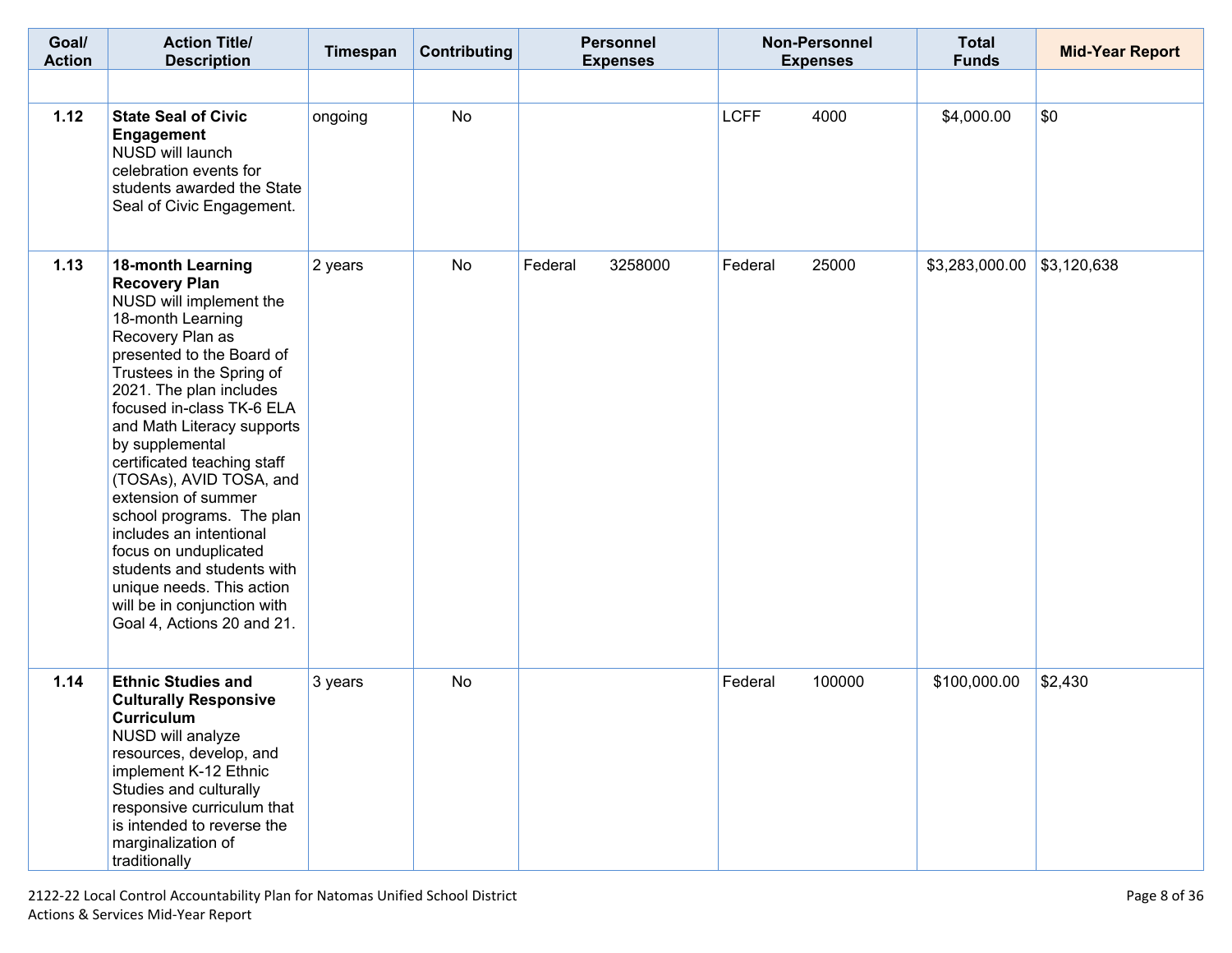| Goal/<br><b>Action</b> | <b>Action Title/</b><br><b>Description</b>                                                                                                                                                                                                                                                                                                                                                                                                                                                                                                                                             | Timespan | Contributing | <b>Personnel</b><br><b>Expenses</b> | Non-Personnel<br><b>Expenses</b> | <b>Total</b><br><b>Funds</b> | <b>Mid-Year Report</b> |
|------------------------|----------------------------------------------------------------------------------------------------------------------------------------------------------------------------------------------------------------------------------------------------------------------------------------------------------------------------------------------------------------------------------------------------------------------------------------------------------------------------------------------------------------------------------------------------------------------------------------|----------|--------------|-------------------------------------|----------------------------------|------------------------------|------------------------|
|                        | underrepresented groups<br>throughout history and text.<br>This action includes<br>integrating the curriculum<br>into English Language Arts<br>and History/Social Studies<br>curriculum.                                                                                                                                                                                                                                                                                                                                                                                               |          |              |                                     |                                  |                              |                        |
| 1.15                   | <b>ELA and Math Literacy</b><br><b>Development</b><br>NUSD will implement TK-6<br>ELA and Math Literacy<br>instructional supports with<br>grade-level benchmarks,<br>related professional<br>development, and a<br>targeted focus on<br>unduplicated students,<br>students below standard as<br>reported on the CA School<br>Dashboard, and students<br>with unique needs. This<br>action will operate in<br>conjunction with the 18-<br>month Learning Recovery<br>Plan that includes 21<br><b>Teachers on Special</b><br>Assignment to in-class<br>literacy<br>instruction/supports. | 2 years  | <b>No</b>    | 60539<br>Federal                    | 14461<br>Federal                 | \$75,000.00                  | \$875                  |
| 1.16                   | <b>Instructional Technology</b><br><b>PD</b><br>NUSD will analyze what<br>was learned in distance<br>learning instruction and<br>provide/increase<br>Instructional Technology<br>professional development.                                                                                                                                                                                                                                                                                                                                                                             | ongoing  | <b>No</b>    |                                     | <b>LCFF</b><br>10000             | \$10,000.00                  | \$0                    |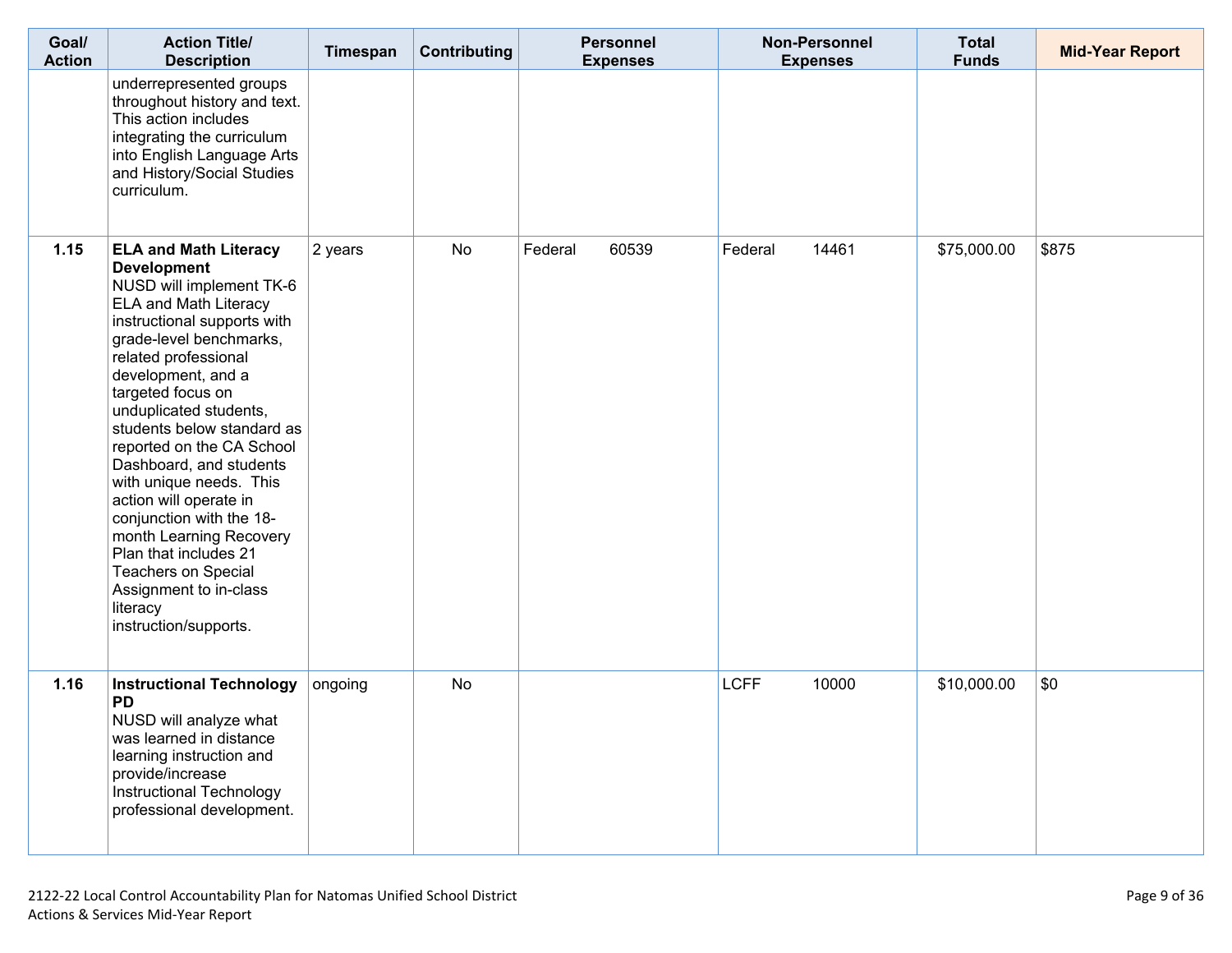| Goal/<br><b>Action</b> | <b>Action Title/</b><br><b>Description</b>                                                                                                                                                                                                                                                                                                                                                                                                                                                                                                                                                      | Timespan | Contributing | <b>Personnel</b><br><b>Expenses</b> | <b>Non-Personnel</b><br><b>Expenses</b> | <b>Total</b><br><b>Funds</b> | <b>Mid-Year Report</b> |
|------------------------|-------------------------------------------------------------------------------------------------------------------------------------------------------------------------------------------------------------------------------------------------------------------------------------------------------------------------------------------------------------------------------------------------------------------------------------------------------------------------------------------------------------------------------------------------------------------------------------------------|----------|--------------|-------------------------------------|-----------------------------------------|------------------------------|------------------------|
| 1.17                   | <b>Disparity and</b><br><b>Disproportionality</b><br>Professional<br><b>Development</b><br>NUSD will implement<br>professional development,<br>in relation to the Dr.<br>Okonofua study, to reduce<br>and eventually eliminate<br>socioeconomic disparities<br>in student academic<br>achievement, attendance,<br>and disciplinary outcomes<br>through Anti-Racist/Anti-<br>Bias Training and Culturally<br><b>Responsive Relevant</b><br>Pedagogy and Classroom<br>Management. This action<br>will be in conjunction with<br>Goal 5, Action 9. This<br>action is in alignment with<br>AR 0100. | 3 years  | <b>No</b>    |                                     | <b>LCFF</b><br>100000                   | \$100,000.00                 | \$0                    |

### **[Goal](http://www.doc-tracking.com/screenshots/20LCAP/Instructions/20LCAPInstructions.htm#goalDescription) 2**

**Prepare students to be college and career ready** 

#### **[Rationale](http://www.doc-tracking.com/screenshots/20LCAP/Instructions/20LCAPInstructions.htm#ExplanationofWhytheLEADevelopedGoals)**

"As part of the Board of Trustees responsibility to set direction for the school district, the Board shall adopt long-term goals focused on the achievement and needs of all district students. The district's goals shall be aligned with the district's Vision, Core Beliefs and Commitments, philosophy/Theories of Actions, and priorities and shall be limited in number so as to be reasonably achievable within established timelines." (Board Policy 0200 - Board Goals)

The district goals are:

- 1. Increase student success in ELA, math, science, literacy, and civics
- 2. Prepare students to be college and career ready
- 3. Engage parents and families to support student success in school
- 4. Create safe and welcoming learning environments where students attend and are connected to their schools
- 5. Recruit, hire, train, and retain high quality staff who are committed, collaborative, caring and exemplary

These are the Goals that will be used in the NUSD 2021-2024 LCAP. Stakeholder engagement and feedback, data review/presentations, and several public board meetings were conducted to develop these goals which were approved/confirmed in 2013, adjusted in 2014, and in 2015 added the word civics in Goal 1.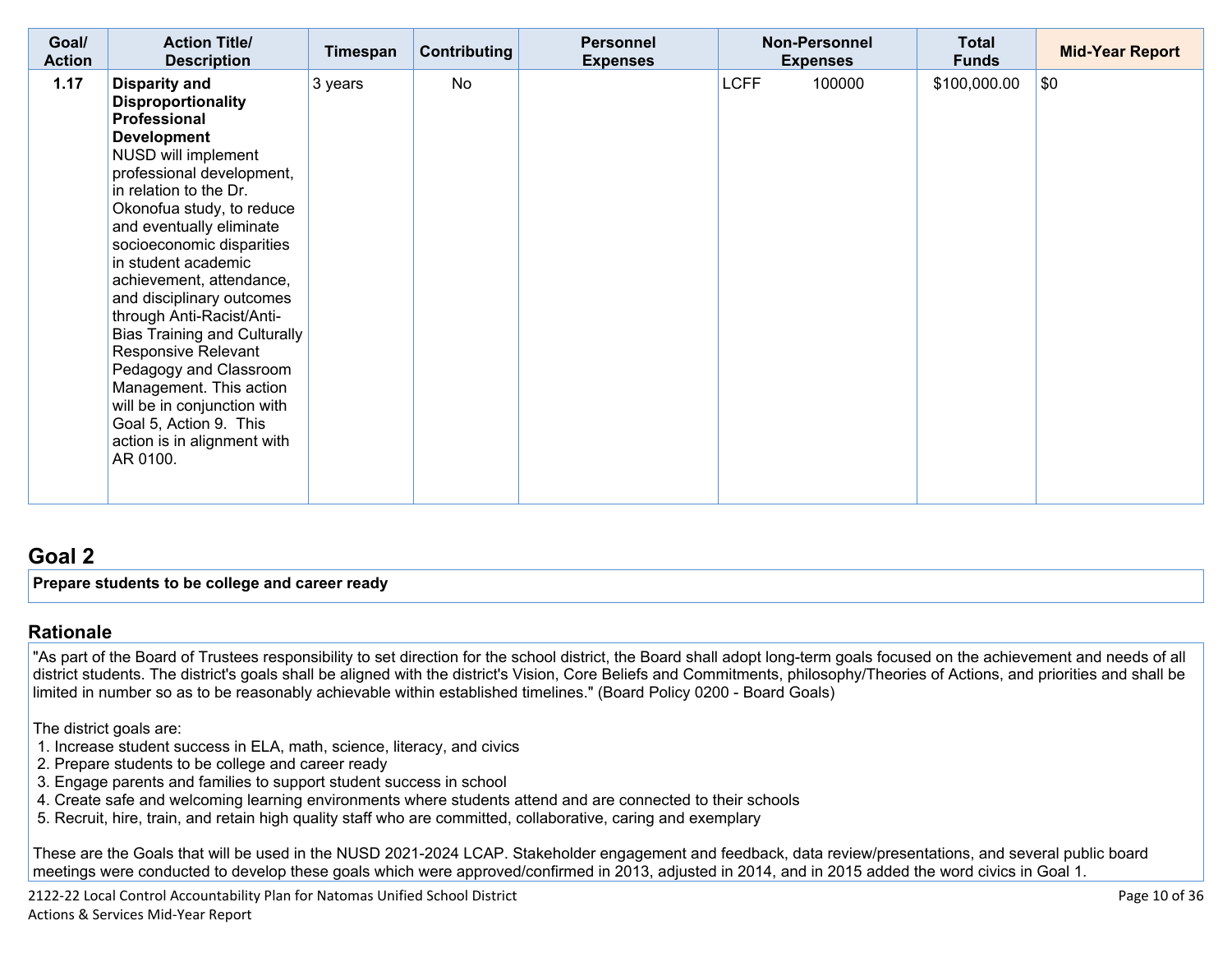In addition to the Board adopted District Goals, Board Policy and Administrative Regulation 0100 - Theory of Action for Student Success will drive the Board's policies, budgets, and staff actions to build and maintain the culture of Natomas Unified. The Theory of Action addresses seven major areas. These areas are:

- 1. Staff Quality & Commitment
- 2. Systematic Professional Development, Support and Collaboration
- 3. Systematic Access, Academic Support, Social Emotional Support/Mental Health and Climate
- 4. Parent Involvement and Engagement
- 5. Supervision and Evaluation of Staff through a Cycle of Continuous Learning and Improvement
- 6. Paths to Promotion and Formal Recognition of Top Talent
- 7. Implementation and Reporting

Following the pandemic and national spotlight on addressing Race and Social Justice in our communities, the Natomas Unified School District will continue to address these issues in alignment with Administrative Regulation 0100 to further strengthen the district's approach to equity for all. The equity focus of the Theory of Action will focus on academic program enrollment, academic success, curriculum, instruction, school environment/culture, social emotional support, and health. Actions aligned with these areas will promote the real possibility of equality of educational results for each student and among diverse groups of students.

Goal #2 LCAP actions and related metrics are intended to:

- Increase college access and college awareness
- Increase the UC/CSU a-g for Hispanic students
- Increase the UC/CSU a-g for African American students
- Maintain and improve the middle/high school one-year dropout rate and the high school graduation cohort rate
- Continue to provide students with access to Advanced Placement (AP) and International Baccalaureate (IB) classes
- Provide and monitor enrollment for college/career pathways and career sequences/classes
- Continue to provide students the opportunity to earn the CA State Seal of Biliteracy
- Increase percentage of students who are college-ready as reported on the CA Dashboard
- Monitor and improve access to specialized programs for unduplicated and underrepresented students

| <b>Priority</b> | <b>Metric</b>                                                                                                                                                                                | <b>Baseline</b> | <b>Year 1 Mid-Year Progress</b> | Desired Outcome for 2023-24 |  |
|-----------------|----------------------------------------------------------------------------------------------------------------------------------------------------------------------------------------------|-----------------|---------------------------------|-----------------------------|--|
|                 | Maintain a 70% rate of high<br>school students who earn at<br>least 11 UC/CSU a-g credits or<br>enroll in a program to earn a<br>career certificate or similar<br>designation/career pathway | 70.00%          | 96.7% (19-20)                   | 70.00% or above             |  |
|                 | Increase 12th graders who<br>graduate w/ UC/CSU a-g<br>completed                                                                                                                             | 62.20%          | 68.6% (20-21)                   | 63.00%                      |  |
|                 | Increase the percent of seniors<br>who have taken at least 1 AP/IB                                                                                                                           | 66.40%          | 70% (20-21)                     | 67.00%                      |  |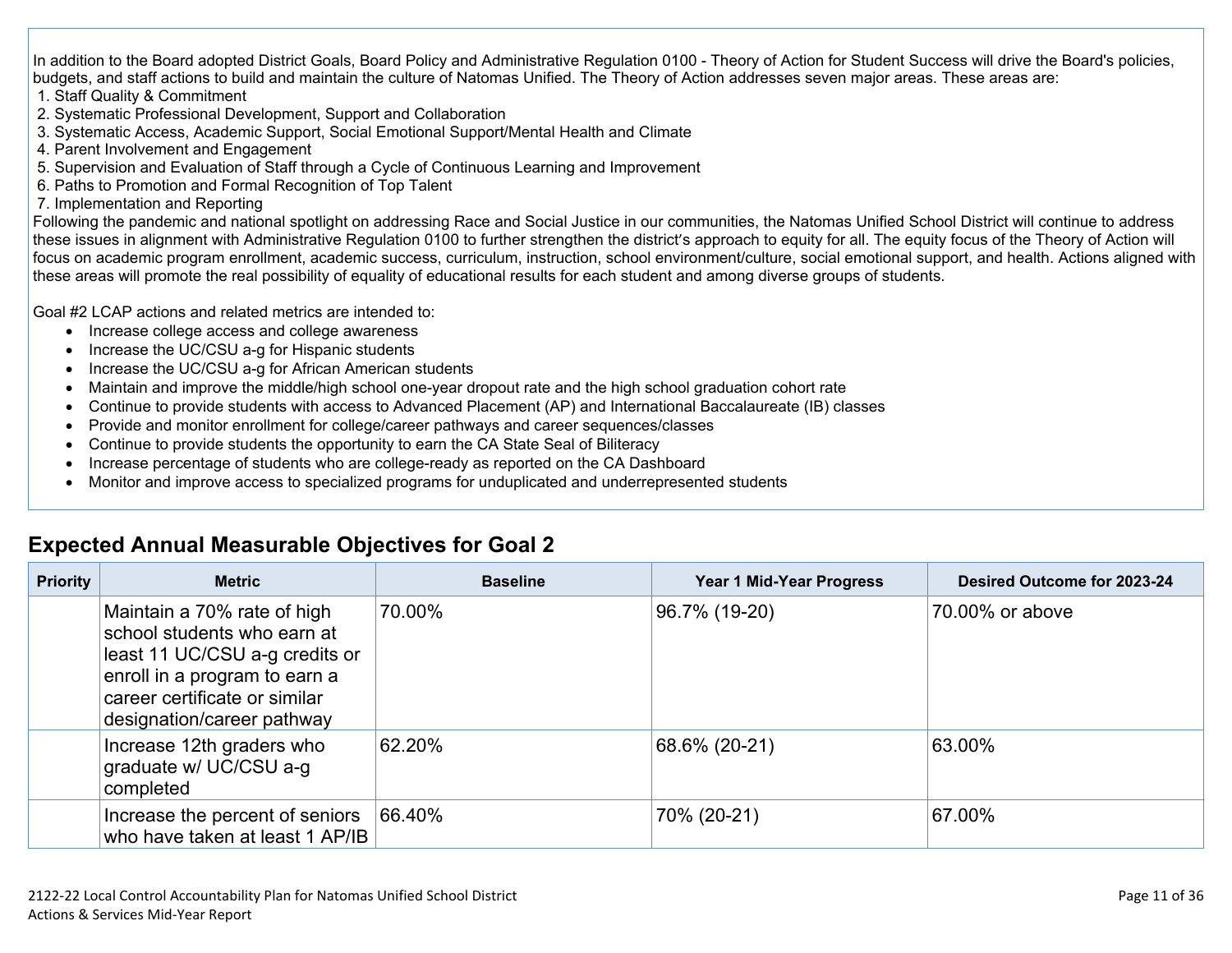| <b>Priority</b> | <b>Metric</b>                                                                                                                                                                  | <b>Baseline</b>                         | Year 1 Mid-Year Progress                | Desired Outcome for 2023-24             |  |
|-----------------|--------------------------------------------------------------------------------------------------------------------------------------------------------------------------------|-----------------------------------------|-----------------------------------------|-----------------------------------------|--|
|                 | Class and/or are enrolled in a<br>community college course                                                                                                                     |                                         |                                         |                                         |  |
|                 | Increase the percent of senior<br>students earning the California<br><b>State Seal of Biliteracy</b>                                                                           | 17.50%                                  | 17.7% (20-21)                           | 18.00%                                  |  |
|                 | Increase the percentage of high<br>school graduates who are<br>placed in the "Prepared" level<br>on the College/Career Indicator<br>as indicated on the CA School<br>Dashboard | 39.70%                                  | 43.8% (20-21)                           | 50.00%                                  |  |
|                 | Maintain or increase the high<br>school graduation rate above<br>94%                                                                                                           | 94.00%                                  | 92.4% (20-21)                           | 94% or above                            |  |
|                 | Maintain a high school dropout<br>rate of under 2.0% a year                                                                                                                    | 1.70%                                   | 1.60% (20-21)                           | Less than $2.00\%$                      |  |
|                 | Maintain a middle school drop<br>out rate of less than 5 students<br>per grade level (7th and 8th<br>grade)                                                                    | Less than 5 students per grade<br>level | Less than 5 students per grade<br>level | Less than 5 students per grade<br>level |  |

| Goal/<br><b>Action</b> | <b>Action Title/</b><br><b>Description</b>                                                                                                                                                                                                                                                                                                                                                          | Timespan | Contributing |             | <b>Personnel</b><br><b>Expenses</b> |             | <b>Non-Personnel</b><br><b>Expenses</b> | <b>Total</b><br><b>Funds</b> | <b>Mid-Year Report</b> |
|------------------------|-----------------------------------------------------------------------------------------------------------------------------------------------------------------------------------------------------------------------------------------------------------------------------------------------------------------------------------------------------------------------------------------------------|----------|--------------|-------------|-------------------------------------|-------------|-----------------------------------------|------------------------------|------------------------|
| 2.1                    | <b>College and Career</b><br><b>Supports</b><br>NUSD will continue the<br>college and career<br>supports at Discovery,<br>Inderkum, and Natomas<br>High Schools to help<br>increase graduation rates,<br>UC/CSU a-g rates, student<br>access to career pathways,<br>and lower drop-out rates<br>with a specific focus on<br>Hispanic and African<br>American students. This<br>includes College and | ongoing  | Yes          | <b>LCFF</b> | 675574                              | <b>LCFF</b> | 86494                                   | \$762,068.00                 | \$668,383              |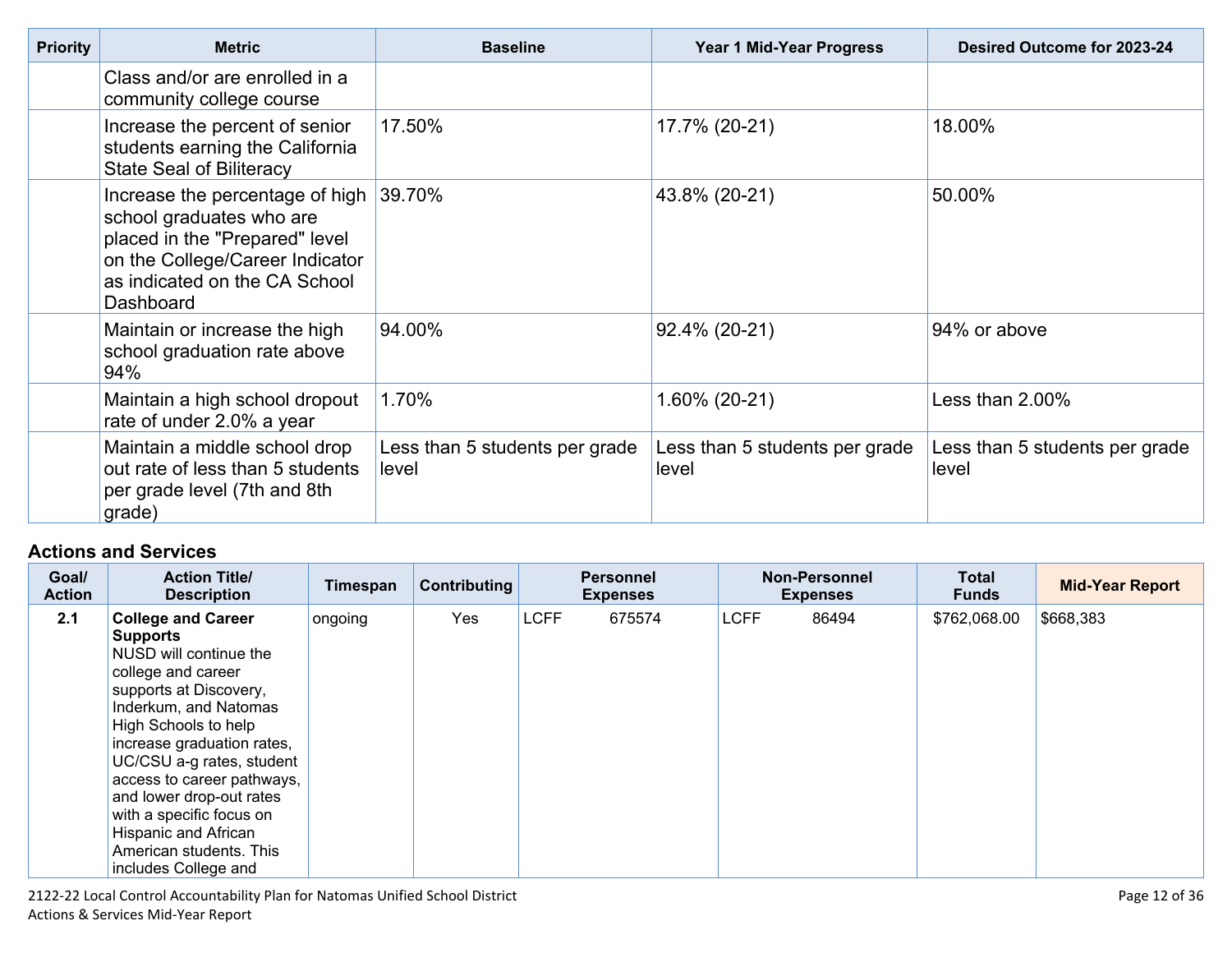| Goal/<br><b>Action</b> | <b>Action Title/</b><br><b>Description</b>                                                                                                                                                                                                                                                                            | Timespan | <b>Contributing</b> |             | <b>Personnel</b><br><b>Expenses</b> |                        | <b>Non-Personnel</b><br><b>Expenses</b> | <b>Total</b><br><b>Funds</b> | <b>Mid-Year Report</b> |
|------------------------|-----------------------------------------------------------------------------------------------------------------------------------------------------------------------------------------------------------------------------------------------------------------------------------------------------------------------|----------|---------------------|-------------|-------------------------------------|------------------------|-----------------------------------------|------------------------------|------------------------|
|                        | <b>Career Coordination</b><br>Specialists at NHS and<br>IHS.                                                                                                                                                                                                                                                          |          |                     |             |                                     |                        |                                         |                              |                        |
| 2.2                    | <b>High School Summer</b><br><b>Credit Recovery</b><br>NUSD will continue to<br>provide a summer school<br>program for students that<br>addresses graduation and<br>UC/CSU a-g original credit<br>and credit recovery<br>opportunities at all high<br>schools who have taken an<br>a-g course but earned a D<br>or F. | ongoing  | Yes                 |             |                                     | <b>LCFF</b><br>Federal | 200000<br>230101                        | \$430,101.00                 | \$545,453              |
| 2.3                    | <b>AP Capstone Program</b><br>NUSD will continue to<br>implement an AP Capstone<br>program.                                                                                                                                                                                                                           | ongoing  | Yes                 | <b>LCFF</b> | 141553                              | <b>LCFF</b>            | 68447                                   | \$210,000.00                 | \$139,723              |
| 2.4                    | <b>High School Graduation</b><br><b>Supports</b><br>NUSD will continue to<br>implement systemic APEX<br>seats, extended day credit<br>recovery program, to<br>increase graduation rate by<br>school and subgroup and<br>increase UC/CSU a-g by<br>subgroup.                                                           | ongoing  | Yes                 |             |                                     | <b>LCFF</b><br>Federal | 63900<br>18050                          | \$81,950.00                  | \$0                    |
| 2.5                    | <b>Foster Youth Supports</b><br>A Social Worker focusing<br>on Foster Youth will meet<br>regularly with Foster Youth<br>students, implement<br>systems to measure and<br>collect baseline data about                                                                                                                  | ongoing  | Yes                 | <b>LCFF</b> | 63448                               |                        |                                         | \$63,448.00                  | \$58,252               |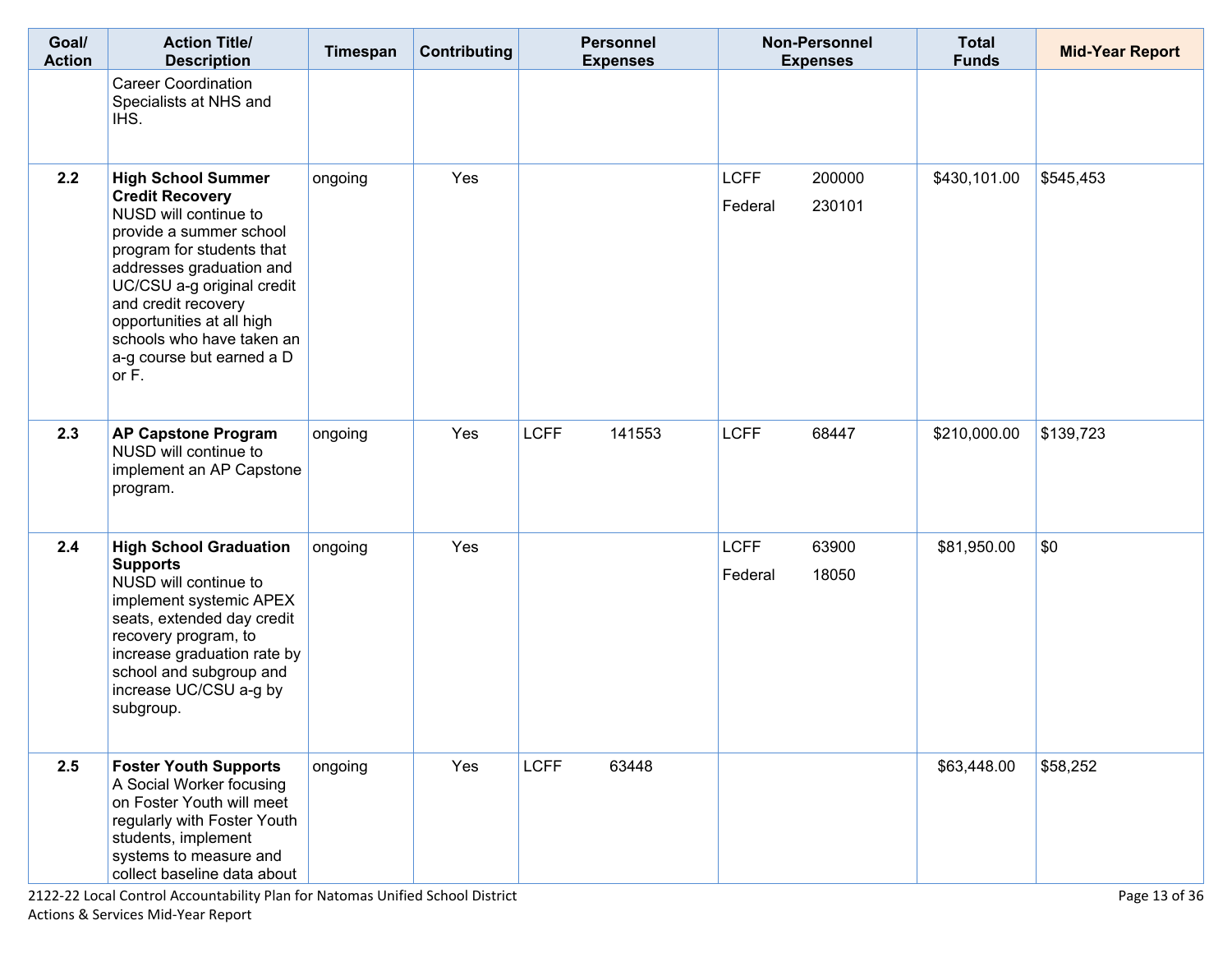| Goal/<br><b>Action</b> | <b>Action Title/</b><br><b>Description</b>                                                                                                                                                                                                                              | Timespan | Contributing | <b>Personnel</b><br><b>Expenses</b>         |                                   | Non-Personnel<br><b>Expenses</b> | <b>Total</b><br><b>Funds</b> | <b>Mid-Year Report</b> |
|------------------------|-------------------------------------------------------------------------------------------------------------------------------------------------------------------------------------------------------------------------------------------------------------------------|----------|--------------|---------------------------------------------|-----------------------------------|----------------------------------|------------------------------|------------------------|
|                        | Foster Youth, track Foster<br>Youth students accurately<br>with Foster Focus and the<br>student information system,<br>develop practices<br>regarding enrollment,<br>placement, and awarding<br>partial credit to Foster<br>Youth transferring into and<br>out of NUSD. |          |              |                                             |                                   |                                  |                              |                        |
| 2.6                    | <b>PK-12 International</b><br><b>Baccalaureate (IB)</b><br><b>Programmes</b><br>NUSD will continue to<br>implement the PK-12 IB<br>Programme at multiple<br>schools across the district.                                                                                | ongoing  | No           | <b>LCFF</b><br>1553143                      | <b>LCFF</b><br>Federal            | 241452<br>172109                 | \$1,966,704.00               | \$1,493,456            |
| 2.7                    | <b>GATE Programs</b><br>NUSD will continue to<br>implement GATE testing for<br>1st graders and continue to<br>offer GATE program<br>access for referred<br>students at all elementary<br>schools during the school<br>day.                                              | ongoing  | <b>No</b>    | <b>LCFF</b><br>1485                         | <b>LCFF</b>                       | 31515                            | \$33,000.00                  | \$134                  |
| 2.8                    | <b>State Seal of Biliteracy</b><br>NUSD will continue to<br>implement the State Seal of<br>Biliteracy medals, awards<br>and recognition events for<br>students and families.                                                                                            | ongoing  | <b>No</b>    |                                             | <b>LCFF</b>                       | 4000                             | \$4,000.00                   | \$6,415                |
| 2.9                    | <b>Career Technical</b><br><b>Education (CTE)</b><br><b>Pathways</b>                                                                                                                                                                                                    | ongoing  | No           | 832061<br><b>LCFF</b><br>Other State 179107 | <b>LCFF</b><br>Other State 396868 | 225649                           | $$1,717,488.00$ \\$1,302,378 |                        |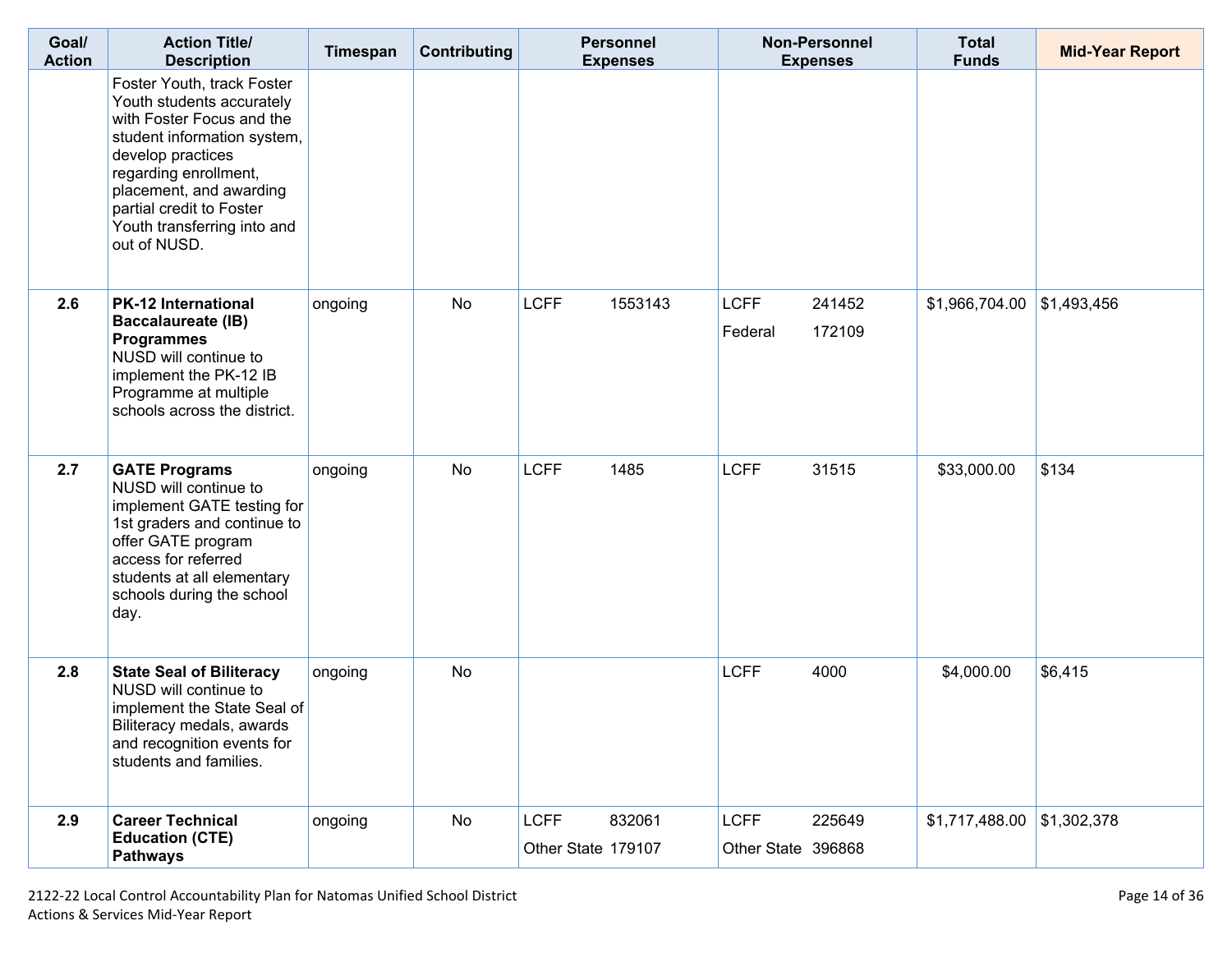| Goal/<br><b>Action</b> | <b>Action Title/</b><br><b>Description</b>                                                                                                                                                                                                                                                                                                                                                                                                                                                                                                                                           | Timespan | <b>Contributing</b> | <b>Personnel</b><br><b>Expenses</b>        | <b>Non-Personnel</b><br><b>Expenses</b>   | <b>Total</b><br><b>Funds</b> | <b>Mid-Year Report</b> |
|------------------------|--------------------------------------------------------------------------------------------------------------------------------------------------------------------------------------------------------------------------------------------------------------------------------------------------------------------------------------------------------------------------------------------------------------------------------------------------------------------------------------------------------------------------------------------------------------------------------------|----------|---------------------|--------------------------------------------|-------------------------------------------|------------------------------|------------------------|
|                        | NUSD will continue to<br>provide nine (9) career<br>technical education<br>pathways and implement<br>pathway ten (Cosmetology)<br>in 2022-2023 for secondary<br>students with the addition<br>of a Director to help lead<br>program development and<br>growth.                                                                                                                                                                                                                                                                                                                       |          |                     | 19384<br>Federal                           | 64419<br>Federal                          |                              |                        |
| 2.10                   | <b>Adult Education Program</b><br>NUSD will continue to<br>implement an Adult<br><b>Education Program as</b><br>outline in the Capital Adult<br><b>Education Regional</b><br>Consortium (CAERC)<br>grant.                                                                                                                                                                                                                                                                                                                                                                            |          | No                  | <b>LCFF</b><br>34478<br>Other State 236701 | <b>LCFF</b><br>15522<br>Other State 80456 | \$367,157.00                 | \$170,069              |
| 2.11                   | <b>College Access Supports</b><br>NUSD will develop a new<br>emphasis on college<br>access for increasing<br>students who matriculate to<br>college. The emphasis will<br>support students from 9th<br>grade through college<br>acceptance. Areas of<br>student support may<br>include paying for<br>application fees, exam fees<br>(PSAT, SAT, etc.), required<br>college entry courses,<br>offering application<br>preparation training and<br>supports, financial aid<br>application training, etc.<br>There will be an intentional<br>focus on unduplicated and<br>traditionally | ongoing  | Yes                 |                                            | <b>LCFF</b><br>65000                      | \$65,000.00                  | \$0                    |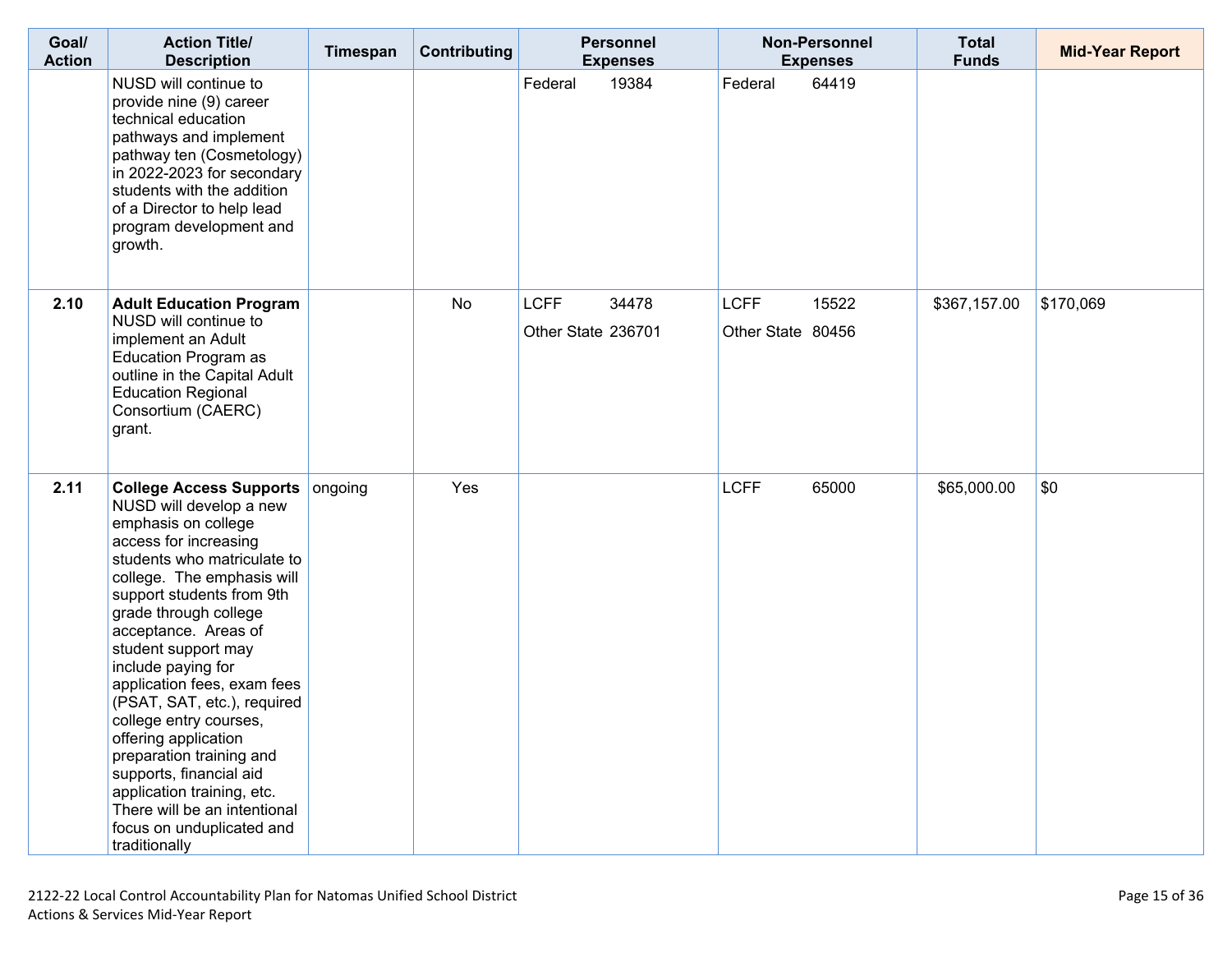| Goal/<br><b>Action</b> | <b>Action Title/</b><br><b>Description</b>                                                                                                                                                                                                                                                                                                                                                                                | Timespan | Contributing | <b>Personnel</b><br><b>Expenses</b> | <b>Non-Personnel</b><br><b>Expenses</b> | <b>Total</b><br><b>Funds</b> | <b>Mid-Year Report</b> |
|------------------------|---------------------------------------------------------------------------------------------------------------------------------------------------------------------------------------------------------------------------------------------------------------------------------------------------------------------------------------------------------------------------------------------------------------------------|----------|--------------|-------------------------------------|-----------------------------------------|------------------------------|------------------------|
|                        | underrepresented<br>subgroups.                                                                                                                                                                                                                                                                                                                                                                                            |          |              |                                     |                                         |                              |                        |
| 2.12                   | <b>Specialized Programs</b><br><b>Monitoring</b><br>NUSD will monitor<br>specialized programs such<br>as the IB Diploma<br>Programme, AP, CTE,<br>CECA in relation to the<br>demographics of students<br>who apply, are accepted,<br>who enroll, and who<br>complete the program to<br>make sure students "gate-<br>keeping" does not exclude<br>students from applying<br>and/or being admitted. (no<br>additional cost) | ongoing  | <b>No</b>    |                                     |                                         | no additional<br>cost        | no additional cost     |

## **[Goal](http://www.doc-tracking.com/screenshots/20LCAP/Instructions/20LCAPInstructions.htm#goalDescription) 3**

**Engage parents and families to support student success in school** 

#### **[Rationale](http://www.doc-tracking.com/screenshots/20LCAP/Instructions/20LCAPInstructions.htm#ExplanationofWhytheLEADevelopedGoals)**

"As part of the Board of Trustees responsibility to set direction for the school district, the Board shall adopt long-term goals focused on the achievement and needs of all district students. The district's goals shall be aligned with the district's Vision, Core Beliefs and Commitments, philosophy/Theories of Actions, and priorities and shall be limited in number so as to be reasonably achievable within established timelines." (Board Policy 0200 - Board Goals)

The district goals are:

- 1. Increase student success in ELA, math, science, literacy, and civics
- 2. Prepare students to be college and career ready
- 3. Engage parents and families to support student success in school
- 4. Create safe and welcoming learning environments where students attend and are connected to their schools
- 5. Recruit, hire, train, and retain high quality staff who are committed, collaborative, caring and exemplary

These are the Goals that will be used in the NUSD 2021-2024 LCAP. Stakeholder engagement and feedback, data review/presentations, and several public board meetings were conducted to develop these goals which were approved/confirmed in 2014 and adjusted in 2015 to add the word civics in Goal 1.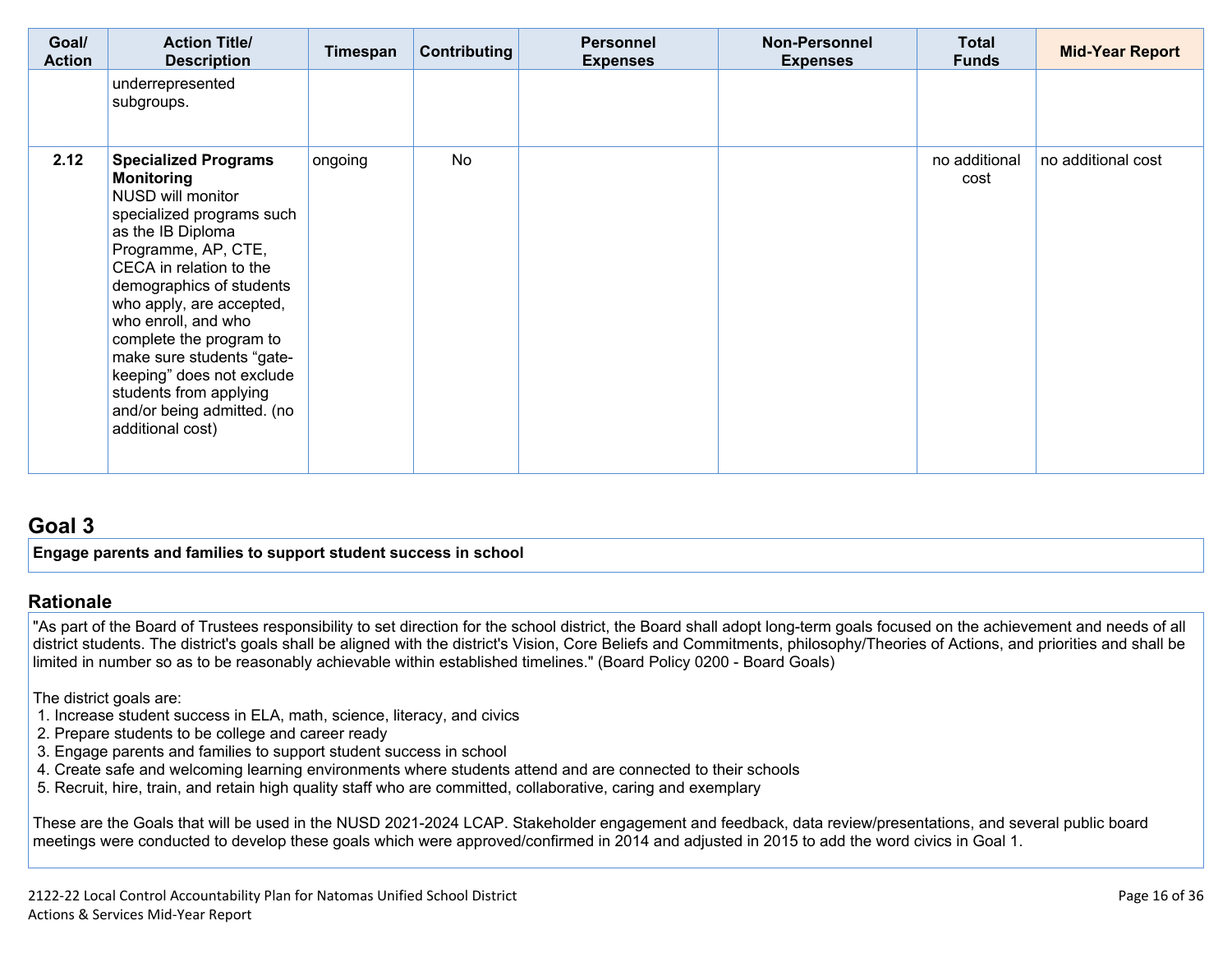In addition to the Board adopted District Goals, Board Policy and Administrative Regulation 0100 - Theory of Action for Student Success will drive the Board's policies, budgets, and staff actions to build and maintain the culture of Natomas Unified. The Theory of Action addresses seven major areas. These areas are:

- 1. Staff Quality & Commitment
- 2. Systematic Professional Development, Support and Collaboration
- 3. Systematic Access, Academic Support, Social Emotional Support/Mental Health and Climate
- 4. Parent Involvement and Engagement
- 5. Supervision and Evaluation of Staff through a Cycle of Continuous Learning and Improvement
- 6. Paths to Promotion and Formal Recognition of Top Talent
- 7. Implementation and Reporting

Following the pandemic and national spotlight on addressing Race and Social Justice in our communities, the Natomas Unified School District will continue to address these issues in alignment with Administrative Regulation 0100 to further strengthen the district's approach to equity for all. The equity focus of the Theory of Action will focus on academic program enrollment, academic success, curriculum, instruction, school environment/culture, social emotional support, and health. Actions aligned with these areas will promote the real possibility of equality of educational results for each student and among diverse groups of students.

Goal #3 LCAP actions and related metrics are intended to:

- Implement an annual parent survey with a specific focus on parent feedback and whether they feel their input is welcome
- Increase the number of parents who engage and support the educational success of their children through programs such as Parent University and schoolbased parent engagement programs
- Continue Constituent Customer Service, social media, and communications to engage parents, families, and the community
- Increase student voices opportunities through systemic engagement
- Engage parents through social media, websites, and multilingual services/applications
- Increase parent engagement opportunities

| <b>Priority</b> | <b>Metric</b>                                                                                                                                                                                         | <b>Baseline</b> | <b>Year 1 Mid-Year Progress</b>                                                           | Desired Outcome for 2023-24 |  |
|-----------------|-------------------------------------------------------------------------------------------------------------------------------------------------------------------------------------------------------|-----------------|-------------------------------------------------------------------------------------------|-----------------------------|--|
|                 | Increase the annual parent<br>survey completion percent<br>(local)                                                                                                                                    | 14% (2020-21)   | Metric not available at this time.<br>The survey will occur in the<br>Spring.             | increase baseline by 5%     |  |
|                 | Percent of parents who<br>responded school staff<br>welcomed my suggestions with<br>an agree or strongly agree                                                                                        | 81% (2020-21)   | Metric not available at this time. 81% or more<br>The survey will occur in the<br>Spring. |                             |  |
|                 | Increase the number of parents<br>engaged in Natomas Unified<br>Parent University (local) with<br>particular focus on parents of<br>unduplicated students and<br>parents of special needs<br>students | 35% (2019-20)   | 35% (2020-21)                                                                             | increase baseline by 5%     |  |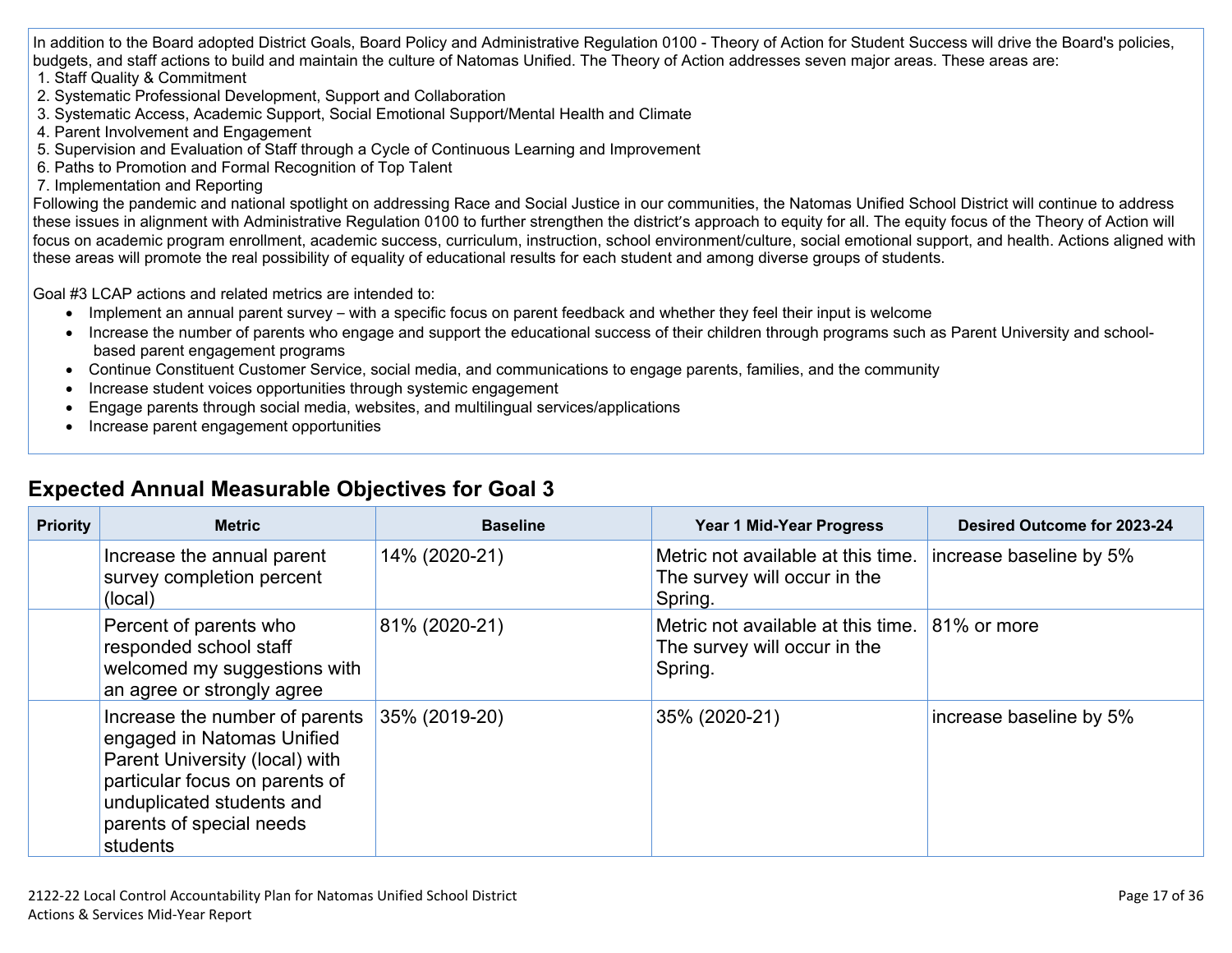| <b>Priority</b> | <b>Metric</b>                                                                                                                       | <b>Baseline</b> | <b>Year 1 Mid-Year Progress</b>                                                                                            | Desired Outcome for 2023-24 |  |
|-----------------|-------------------------------------------------------------------------------------------------------------------------------------|-----------------|----------------------------------------------------------------------------------------------------------------------------|-----------------------------|--|
|                 | Maintain or increase the<br>number of student voices<br>engagement activities by site                                               | 2 per site      | 1 per site                                                                                                                 | 2 per site or more          |  |
|                 | Number of families whose home 0% (new program)<br>language is other than English<br>utilizing the multilingual<br>communication app |                 | No data is available at this time.<br>Piloting the program at one<br>school site. The app will fully<br>launch in 2022-23. | Increase by 5%              |  |
|                 | Number of LanguageLink uses,<br>a third party language<br>interpretation service                                                    | 250             | 301 uses through December 31, more than 250<br>2021                                                                        |                             |  |
|                 | Maintain or increase the<br>number of diverse group<br>engagement activities by site                                                | 2 per site      | every school site community<br>has been invited to diverse<br>group engagement activities                                  | 2 per site or more          |  |

| Goal/<br><b>Action</b> | <b>Action Title/</b><br><b>Description</b>                                                                                                                                                                          | Timespan | Contributing | <b>Personnel</b><br><b>Expenses</b> | <b>Non-Personnel</b><br><b>Expenses</b> | <b>Total</b><br><b>Funds</b> | <b>Mid-Year Report</b> |
|------------------------|---------------------------------------------------------------------------------------------------------------------------------------------------------------------------------------------------------------------|----------|--------------|-------------------------------------|-----------------------------------------|------------------------------|------------------------|
| 3.1                    | <b>Annual Parent Survey</b><br>NUSD will distribute annual<br>parent survey in English<br>and Spanish.                                                                                                              | ongoing  | Yes          |                                     | <b>LCFF</b><br>4500                     | \$4,500.00                   | \$0                    |
| 3.2                    | <b>Parent University</b><br>NUSD will continue to<br>provide parent educational<br>opportunities for UC/CSU<br>a-g via Parent University to<br>support unduplicated and<br>underrepresented students.               | ongoing  | <b>No</b>    | Federal<br>91295                    | 30500<br>Federal                        | \$121,795.00                 | \$93,143               |
| 3.3                    | <b>Student Information</b><br><b>System and the Parent</b><br><b>Portal</b><br>NUSD will continue to<br>implement the student<br>information system with an<br>emphasis on increasing the<br>Parent Portal usage to | ongoing  | Yes          |                                     | <b>LCFF</b><br>144000                   | \$144,000.00                 | \$169,781              |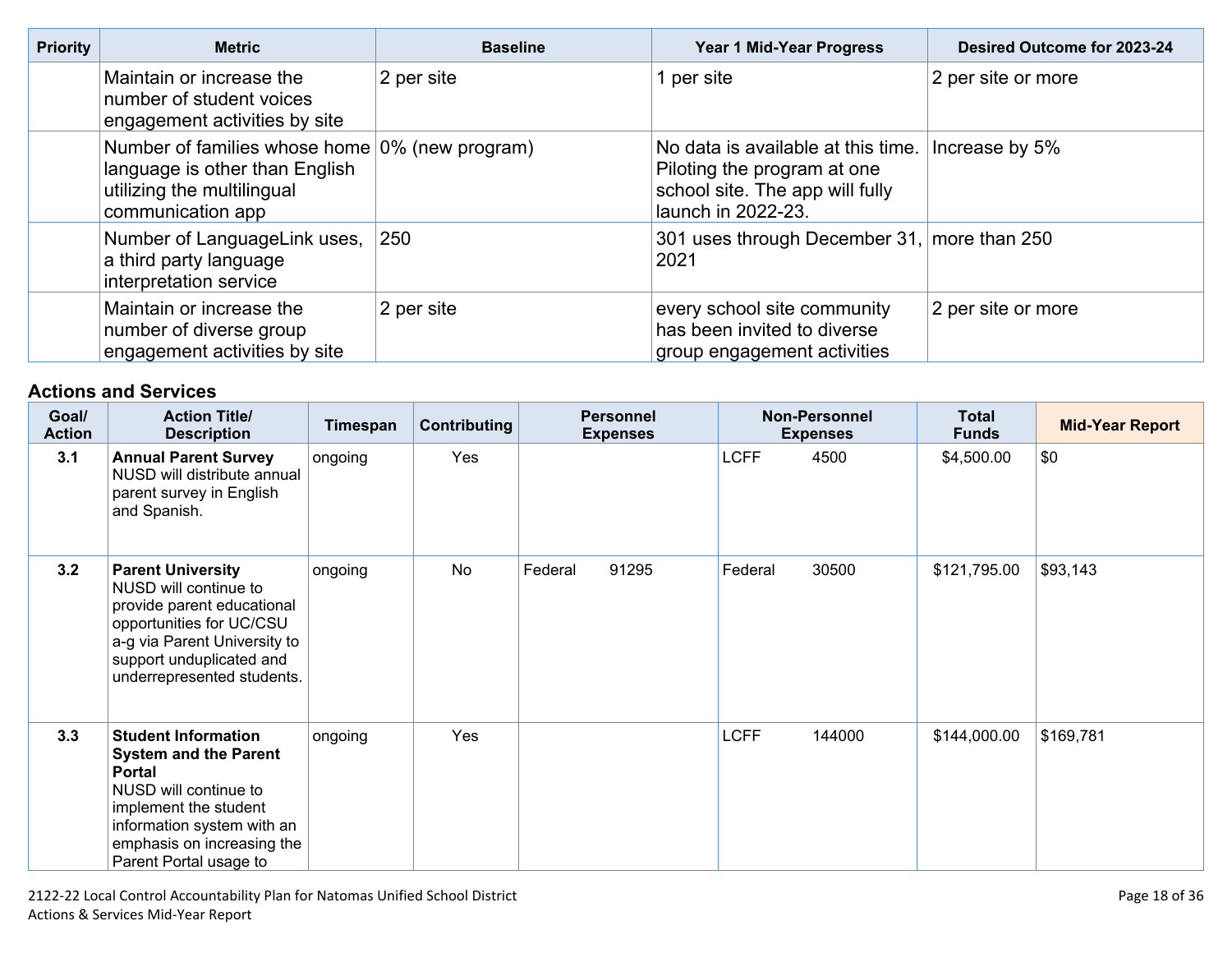| Goal/<br><b>Action</b> | <b>Action Title/</b><br><b>Description</b>                                                                                                                                                                                                                                                                                                                                                                                                                                                                                                                   | Timespan | Contributing | Personnel<br><b>Expenses</b> | <b>Non-Personnel</b><br><b>Expenses</b> | <b>Total</b><br><b>Funds</b> | <b>Mid-Year Report</b> |
|------------------------|--------------------------------------------------------------------------------------------------------------------------------------------------------------------------------------------------------------------------------------------------------------------------------------------------------------------------------------------------------------------------------------------------------------------------------------------------------------------------------------------------------------------------------------------------------------|----------|--------------|------------------------------|-----------------------------------------|------------------------------|------------------------|
|                        | communicate with students<br>and their<br>parents/guardians/caregive<br>rs.                                                                                                                                                                                                                                                                                                                                                                                                                                                                                  |          |              |                              |                                         |                              |                        |
| 3.4                    | <b>DELAC Parent Supports</b><br>NUSD will continue to<br>provide<br>• DELAC meeting<br>transportation<br>needs to<br>increase<br>member<br>participation.<br>• Zoom training as<br>needed to<br>increase<br>meeting<br>participation<br>(alternate to<br>bussing)<br>Parent<br>$\bullet$<br>Workshops -<br>targeted<br>workshop<br>through Parent<br>University for EL<br>Parents.<br>Increased<br>$\bullet$<br>translation<br>services<br><b>DELAC</b> meeting<br>$\bullet$<br>support (food,<br>translations,<br>child care)<br>• Engagement<br>technology | ongoing  | Yes          |                              | <b>LCFF</b><br>1500<br>8500<br>Federal  | \$10,000.00                  | \$747                  |
| 3.5                    | <b>Constituent and</b><br><b>Customer Services (CCS)</b>                                                                                                                                                                                                                                                                                                                                                                                                                                                                                                     | ongoing  | Yes          | <b>LCFF</b><br>325877        | <b>LCFF</b><br>55000                    | \$380,877.00                 | \$340,192              |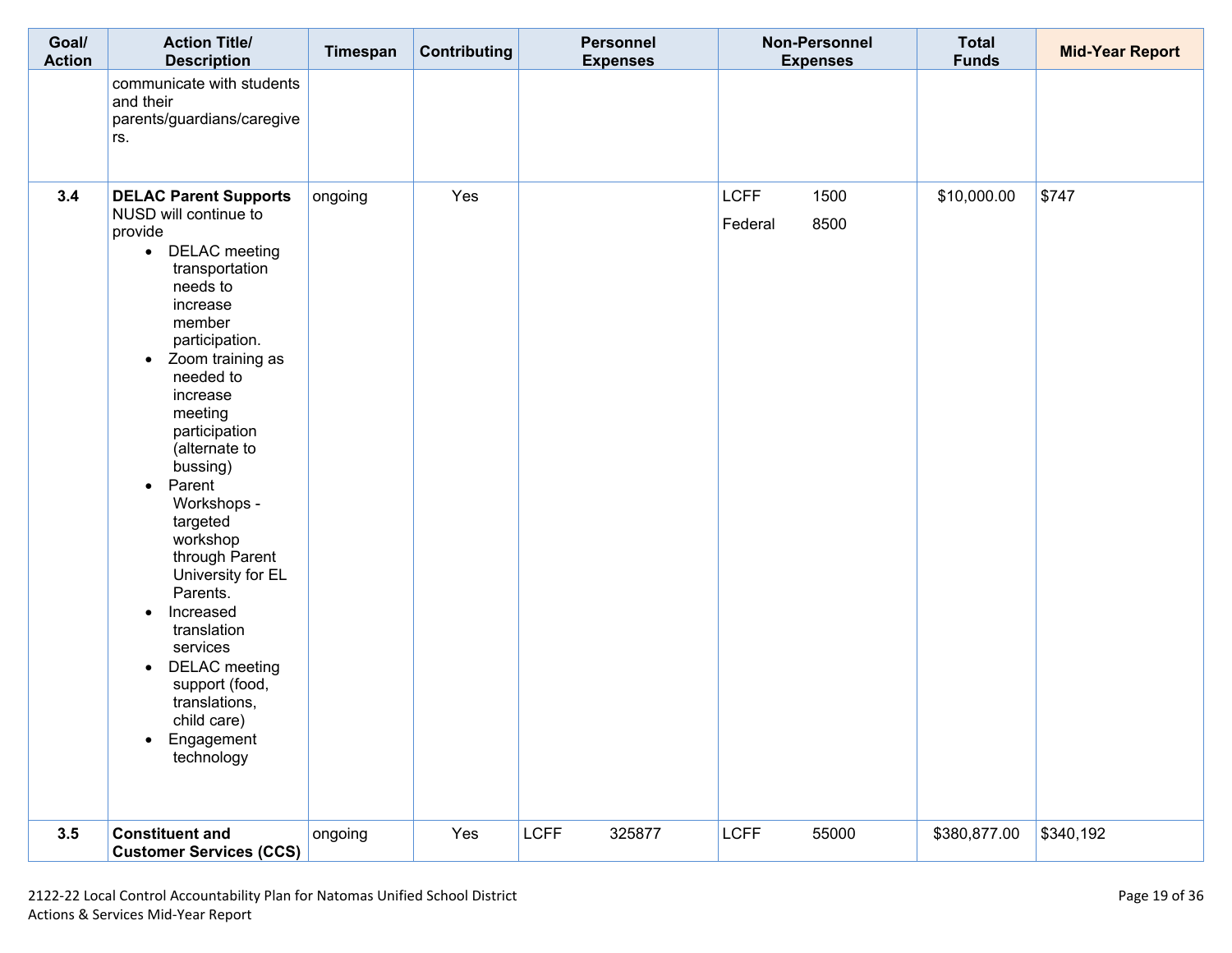| Goal/<br><b>Action</b> | <b>Action Title/</b><br><b>Description</b>                                                                                                                                                                                                                                                                                                              | Timespan | <b>Contributing</b> | <b>Personnel</b><br><b>Expenses</b> | Non-Personnel<br><b>Expenses</b> | <b>Total</b><br><b>Funds</b> | <b>Mid-Year Report</b> |
|------------------------|---------------------------------------------------------------------------------------------------------------------------------------------------------------------------------------------------------------------------------------------------------------------------------------------------------------------------------------------------------|----------|---------------------|-------------------------------------|----------------------------------|------------------------------|------------------------|
|                        | The Constituent and<br><b>Customer Services</b><br>department serves as<br>access for information,<br>support, and intervention<br>needs for all parents, staff,<br>and community<br>stakeholders. This service<br>includes multilingual<br>engagement options for<br>parents and a bilingual 24<br>hours a day / 7 days a<br>week call support center. |          |                     |                                     |                                  |                              |                        |
| 3.6                    | <b>English Learner</b><br>reclassification<br>recognition events<br>NUSD will host district-level<br>reclassification recognition<br>events for students and<br>families.                                                                                                                                                                               | ongoing  | <b>No</b>           |                                     | <b>LCFF</b><br>2500              | \$2,500.00                   | \$0                    |
| 3.7                    | <b>Special Education</b><br><b>Community Advisory</b><br><b>Committee</b><br>NUSD will continue on-<br>going, regularly scheduled,<br><b>Special Education</b><br><b>Community Advisory</b><br>Committee parent<br>meetings. (no additional<br>cost)                                                                                                    | ongoing  | <b>No</b>           |                                     |                                  | no additional<br>cost        | no additional cost     |
| 3.8                    | <b>Family Engagement</b><br><b>Department</b><br>Starting in 2021-2022,<br>NUSD will launch the<br>Communications and<br>Family Engagement<br>Department to increase<br>stakeholder participation                                                                                                                                                       | ongoing  | Yes                 | <b>LCFF</b><br>307708               | <b>LCFF</b><br>20977             | \$328,685.00                 | \$458,994              |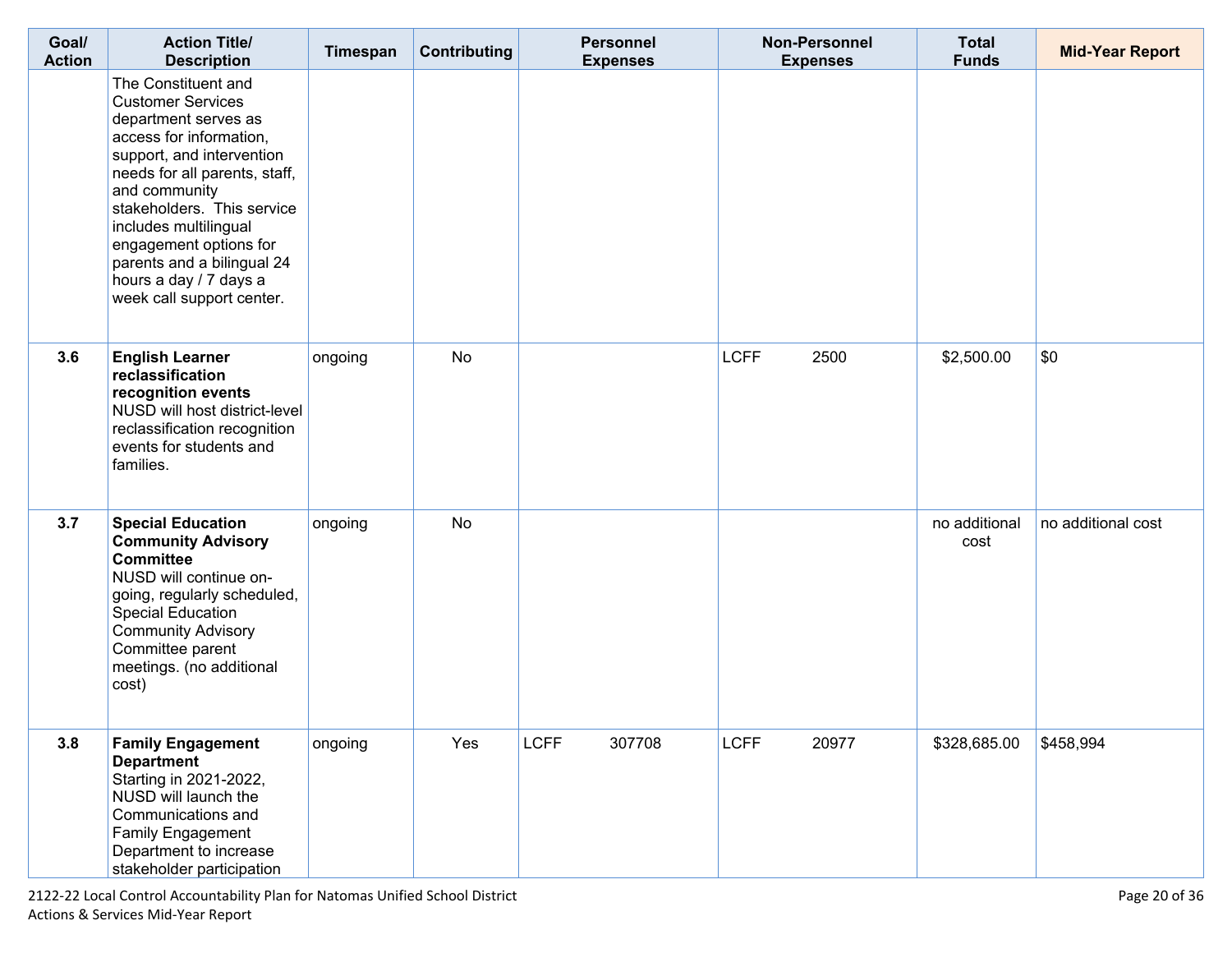| Goal/<br><b>Action</b> | <b>Action Title/</b><br><b>Description</b>                                                                                                                                                                                                                                   | Timespan | Contributing | <b>Personnel</b><br><b>Expenses</b> | <b>Non-Personnel</b><br><b>Expenses</b> | <b>Total</b><br><b>Funds</b> | <b>Mid-Year Report</b> |
|------------------------|------------------------------------------------------------------------------------------------------------------------------------------------------------------------------------------------------------------------------------------------------------------------------|----------|--------------|-------------------------------------|-----------------------------------------|------------------------------|------------------------|
|                        | with diverse groups and<br>families of unduplicated<br>students.                                                                                                                                                                                                             |          |              |                                     |                                         |                              |                        |
| 3.9                    | <b>Communications through ongoing</b><br>websites and social<br>media<br>NUSD will provide timely<br>and accurate website<br>information and social<br>media communications to<br>parents and families<br>supported by a web<br>content social media<br>specialist.          |          | <b>No</b>    | 99112<br><b>LCFF</b>                |                                         | \$99,112.00                  | \$99,618               |
| 3.10                   | "On Track to College"<br>letters to families<br>NUSD will provide "On<br>Track to College" letters to<br>families with high school<br>students to engage and<br>prepare parents and<br>students with paths to<br>college access.                                             | ongoing  | <b>No</b>    |                                     | <b>LCFF</b><br>20000                    | \$20,000.00                  | \$1,000                |
| 3.11                   | <b>Multilingual Family</b><br><b>Engagement application</b><br>NUSD will implement a<br>multilingual<br>communications<br>application, that includes<br>multilingual teacher<br>communication tools,<br>district-wide to further<br>promote parent and family<br>engagement. | 3 years  | <b>No</b>    |                                     | Federal<br>150000                       | \$150,000.00                 | \$44,800               |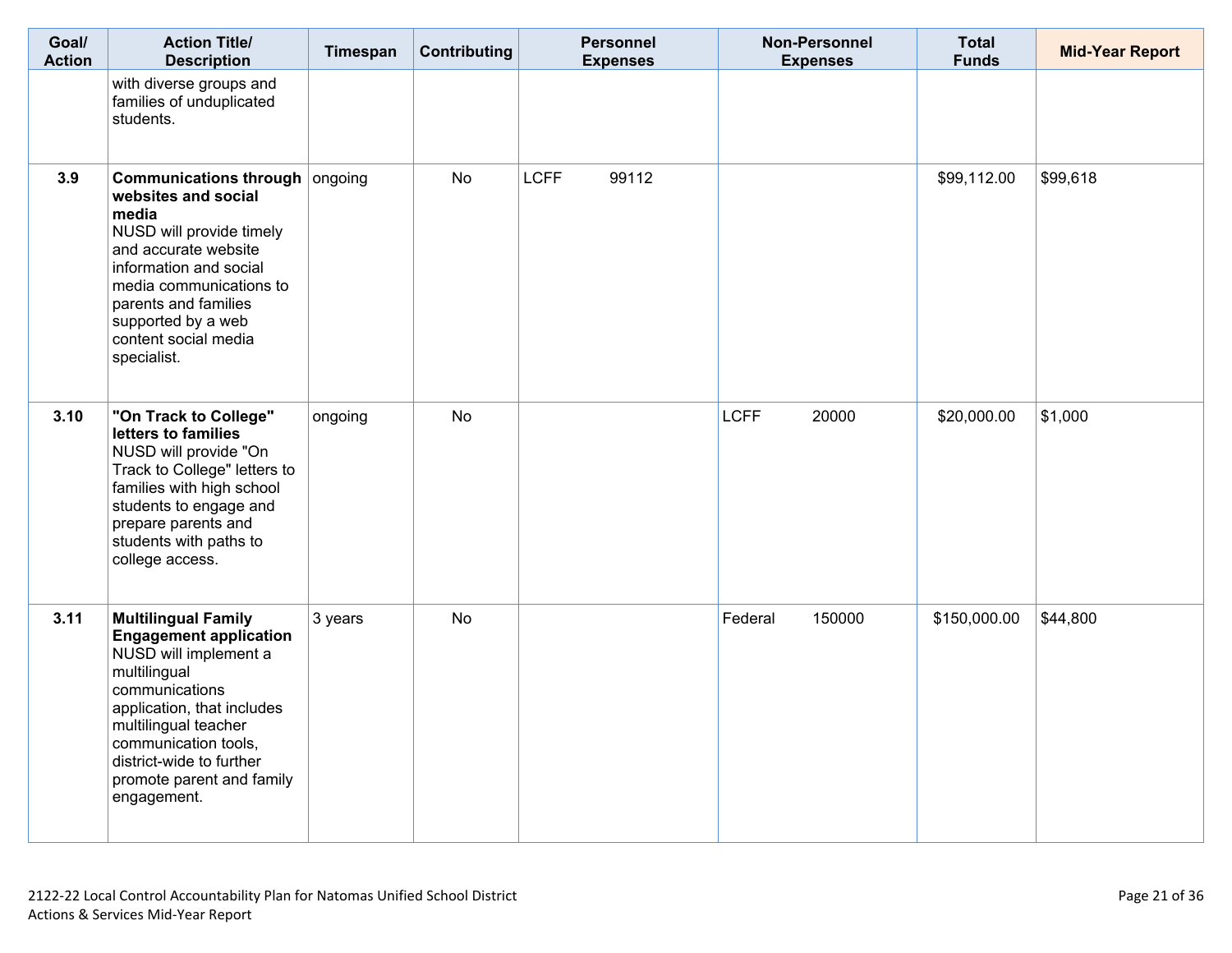| Goal/<br><b>Action</b> | <b>Action Title/</b><br><b>Description</b>                                                                                                                                                                                                                                                                                                                                                                                                                               | Timespan | Contributing | <b>Personnel</b><br><b>Expenses</b> | <b>Non-Personnel</b><br><b>Expenses</b> | <b>Total</b><br><b>Funds</b>                  | <b>Mid-Year Report</b>                     |
|------------------------|--------------------------------------------------------------------------------------------------------------------------------------------------------------------------------------------------------------------------------------------------------------------------------------------------------------------------------------------------------------------------------------------------------------------------------------------------------------------------|----------|--------------|-------------------------------------|-----------------------------------------|-----------------------------------------------|--------------------------------------------|
| 3.12                   | <b>Student Voices</b><br>NUSD will develop and<br>implement a systemic<br>process to engage and<br>obtain student voices from<br>diverse students, including<br>different grade levels (age<br>appropriate) and groups<br>that have been traditionally<br>underrepresented and<br>underserved, and untapped<br>in public education. This<br>engagement is in addition<br>to annual student surveys<br>and student focus groups.<br>This is in alignment with AR<br>0100. | ongoing  | <b>No</b>    |                                     |                                         | See Goal 4,<br>Action 11 for<br>related costs | See Goal 4, Action 11<br>for related costs |
| 3.13                   | <b>School Yard Rap</b><br>NUSD will implement a<br>program to improve the<br>educational experiences of<br>learners of all ages by<br>providing curriculum,<br>content, music, and<br>professional development<br>that will help NUSD begin<br>to infuse curriculum that will<br>reverse the marginalization<br>of traditionally<br>underrepresented/untappe<br>d student groups.                                                                                        | 3 years  | <b>No</b>    |                                     | 100000<br>Federal                       | \$100,000.00                                  | \$57,482                                   |

## **[Goal](http://www.doc-tracking.com/screenshots/20LCAP/Instructions/20LCAPInstructions.htm#goalDescription) 4**

**Create safe and welcoming learning environments where students attend and are connected to their schools**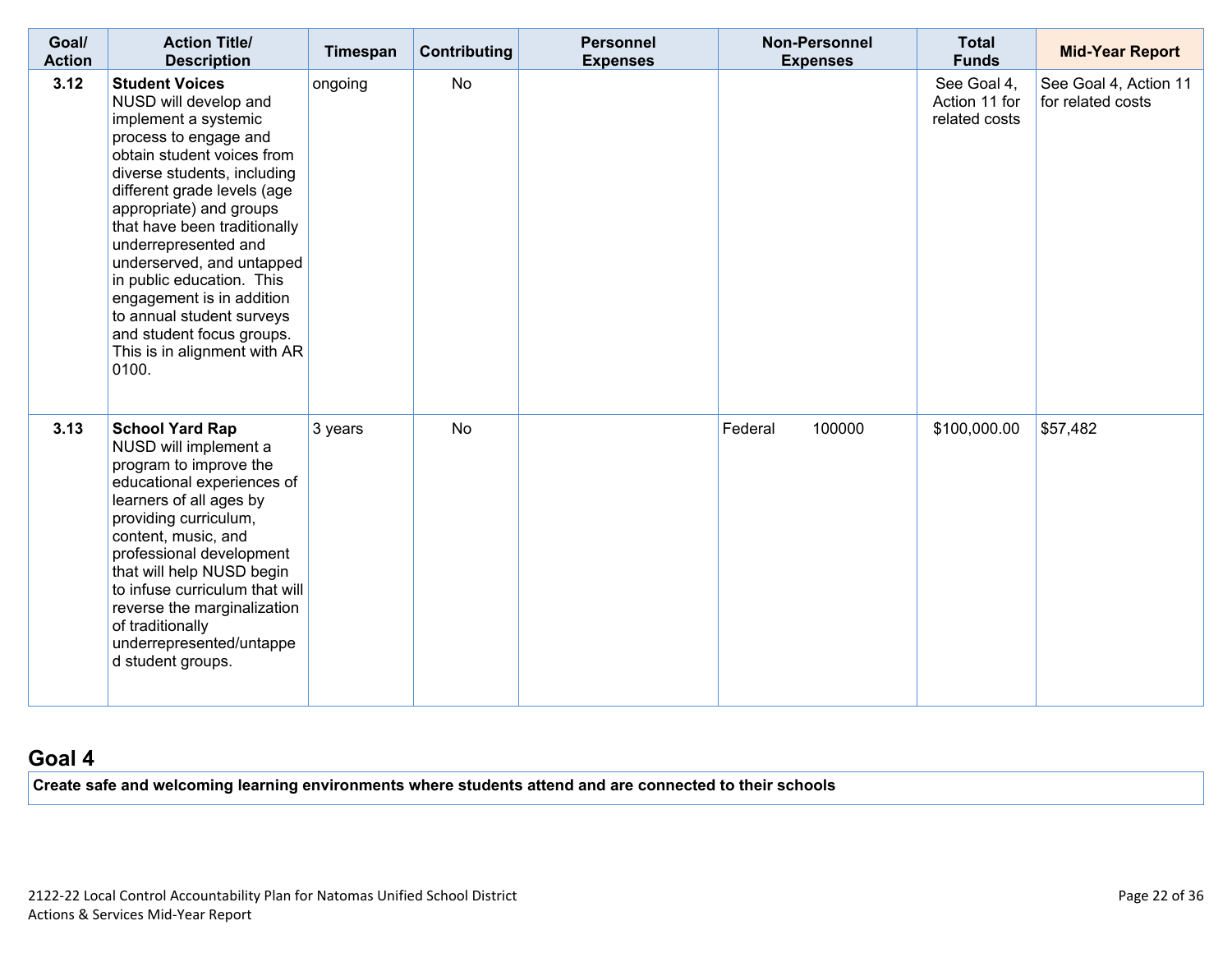#### **[Rationale](http://www.doc-tracking.com/screenshots/20LCAP/Instructions/20LCAPInstructions.htm#ExplanationofWhytheLEADevelopedGoals)**

"As part of the Board of Trustees responsibility to set direction for the school district, the Board shall adopt long-term goals focused on the achievement and needs of all district students. The district's goals shall be aligned with the district's Vision, Core Beliefs and Commitments, philosophy/Theories of Actions, and priorities and shall be limited in number so as to be reasonably achievable within established timelines." (Board Policy 0200 - Board Goals)

The district goals are:

- 1. Increase student success in ELA, math, science, literacy, and civics
- 2. Prepare students to be college and career ready
- 3. Engage parents and families to support student success in school
- 4. Create safe and welcoming learning environments where students attend and are connected to their schools
- 5. Recruit, hire, train, and retain high quality staff who are committed, collaborative, caring and exemplary

These are the Goals that will be used in the NUSD 2021-2024 LCAP. Stakeholder engagement and feedback, data review/presentations, and several public board meetings were conducted to develop these goals which were approved/confirmed in 2014 and adjusted in 2015 to add the word civics in Goal 1.

In addition to the Board adopted District Goals, Board Policy and Administrative Regulation 0100 - Theory of Action for Student Success will drive the Board's policies, budgets, and staff actions to build and maintain the culture of Natomas Unified. The Theory of Action addresses seven major areas. These areas are:

- 1. Staff Quality & Commitment
- 2. Systematic Professional Development, Support and Collaboration
- 3. Systematic Access, Academic Support, Social Emotional Support/Mental Health and Climate
- 4. Parent Involvement and Engagement
- 5. Supervision and Evaluation of Staff through a Cycle of Continuous Learning and Improvement
- 6. Paths to Promotion and Formal Recognition of Top Talent
- 7. Implementation and Reporting

Following the pandemic and national spotlight on addressing Race and Social Justice in our communities, the Natomas Unified School District will continue to address these issues in alignment with Administrative Regulation 0100 to further strengthen the district's approach to equity for all. The equity focus of the Theory of Action will focus on academic program enrollment, academic success, curriculum, instruction, school environment/culture, social emotional support, and health. Actions aligned with these areas will promote the real possibility of equality of educational results for each student and among diverse groups of students.

Goal #4 LCAP actions and related metrics are intended to:

- Maintain district attendance rate and decrease the chronic absentee rate
- Maintain expulsion rate
- Decrease suspension rate
- Increase social emotional supports for students at the school level, with an emphasis on African American and Hispanic students
- Maintain facilities
- Increase student participation in music and athletics
- Increase student voices opportunities

| <b>Priority</b> | <b>Metric</b>                                         | <b>Baseline</b> | Year 1 Mid-Year Progress    | Desired Outcome for 2023-24 |
|-----------------|-------------------------------------------------------|-----------------|-----------------------------|-----------------------------|
|                 | Maintain student attendance<br>above the 95% average. | 95.5%           | 91.8% (as of Jan. 10, 2022) | more than 95%               |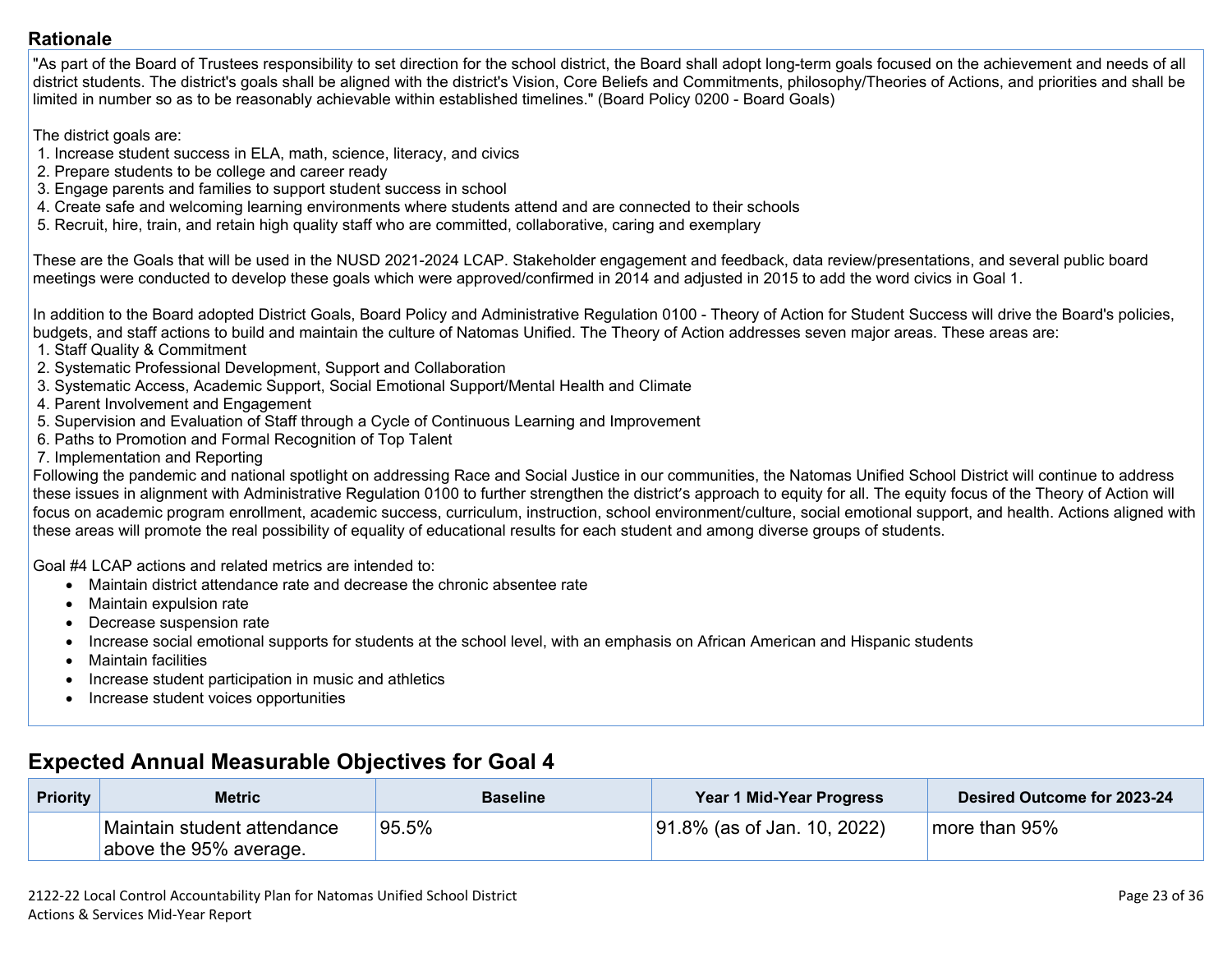| <b>Priority</b> | <b>Metric</b>                                                                                                                              | <b>Baseline</b>                                                              | <b>Year 1 Mid-Year Progress</b>                                               | <b>Desired Outcome for 2023-24</b>                                         |
|-----------------|--------------------------------------------------------------------------------------------------------------------------------------------|------------------------------------------------------------------------------|-------------------------------------------------------------------------------|----------------------------------------------------------------------------|
|                 | Increase the percent of students Safe - 90%<br>feeling safe and connected to<br>their school site                                          | Connected - 90%                                                              | Metric not available at this time.<br>The survey will occur in the<br>Spring. | 90% or more at elementary and<br>secondary                                 |
|                 | Decrease pupil chronic<br>absenteeism rate annually<br>between $0.1$ to $0.3\%$                                                            | 11.90%                                                                       | 36% (as of January 24, 2022)                                                  | 11.50%                                                                     |
|                 | Decrease pupil suspension<br>rates annually between 0.1 to<br>0.5%                                                                         | 4.70%                                                                        | 3.8% (as of January 24, 2022)                                                 | 4.40%                                                                      |
|                 | Maintain the Natomas Unified<br>pupil expulsion rate at or under<br>0.2% annually.                                                         | 0.10%                                                                        | .03% (as of January 24, 2022)                                                 | at or under 0.2%                                                           |
|                 | Maintain all schools meeting or<br>exceeding a "Good" ranking on<br>the Facilities Inspection Tool<br>(FIT)                                | 100% of schools receive a<br>"good" rating (or better)                       | 100%                                                                          | 100% of schools receive a<br>"good" rating or better                       |
|                 | Maintain or increase the percent Music Grades 6-12: 17%<br>of students involved in music<br>and athletics including a<br>subgroup analysis | Athletics Grades 4-12: 31%                                                   | Music Grades 6-12: 15%<br>Athletics Grades 4-12: 17%                          | Music Grades 6-12: 17% or<br>more<br>Athletics Grades 4-12: 31% or<br>more |
|                 | Monitor the Constituent and<br><b>Customer Service contacts and</b><br>response time annually                                              | 1 data presentation that<br>includes number of contacts<br>and response time | 2 presentations/reports (Aug<br>2021 and Jan 2022)                            | 1 or more presentations                                                    |

| Goal/<br><b>Action</b> | <b>Action Title/</b><br><b>Description</b>                                                                                                                                                                                                                                              | Timespan | <b>Contributing</b> |             | <b>Personnel</b><br><b>Expenses</b> | <b>Non-Personnel</b><br><b>Expenses</b> | <b>Total</b><br><b>Funds</b> | <b>Mid-Year Report</b> |
|------------------------|-----------------------------------------------------------------------------------------------------------------------------------------------------------------------------------------------------------------------------------------------------------------------------------------|----------|---------------------|-------------|-------------------------------------|-----------------------------------------|------------------------------|------------------------|
| 4.1                    | <b>Chronic Absenteeism</b><br><b>Interventions</b><br>NUSD will continue to<br>implement a progression of<br>interventions for students<br>who are on track to be or<br>who are chronically absent.<br>Particular attention will be<br>placed on Foster Youth,<br>English Learners, Low | ongoing  | Yes                 | <b>LCFF</b> | 60801                               |                                         | \$60,801.00                  | \$62,039               |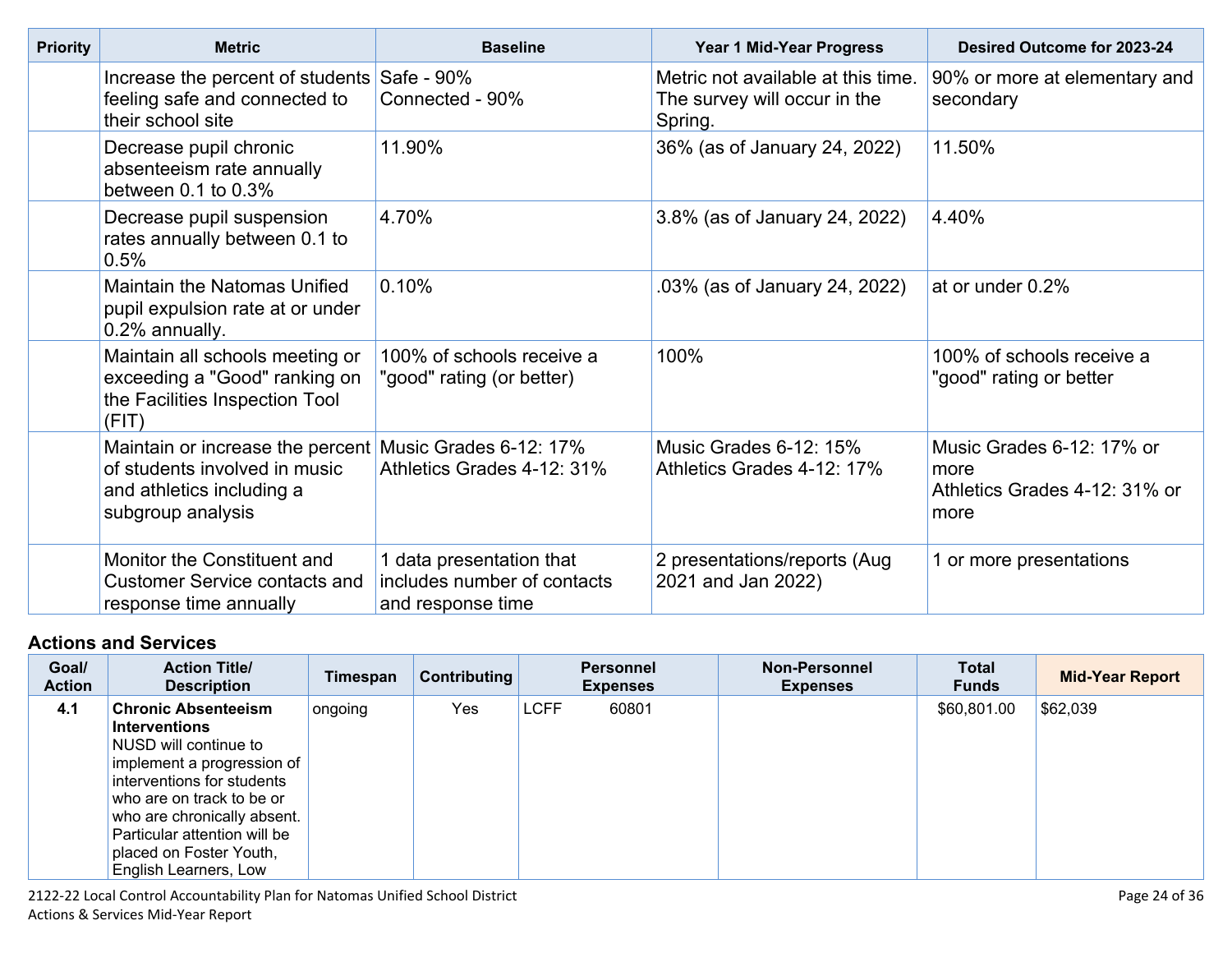| Goal/<br><b>Action</b> | <b>Action Title/</b><br><b>Description</b>                                                                                                                                                                                                                                                                                              | Timespan | Contributing | <b>Personnel</b><br><b>Expenses</b> | <b>Non-Personnel</b><br><b>Expenses</b> | <b>Total</b><br><b>Funds</b> | <b>Mid-Year Report</b> |
|------------------------|-----------------------------------------------------------------------------------------------------------------------------------------------------------------------------------------------------------------------------------------------------------------------------------------------------------------------------------------|----------|--------------|-------------------------------------|-----------------------------------------|------------------------------|------------------------|
|                        | Income, African American,<br>and Hispanic subgroups.                                                                                                                                                                                                                                                                                    |          |              |                                     |                                         |                              |                        |
| 4.2                    | Promise Program /<br><b>Community Day School</b><br>NUSD will continue<br>implementation of the<br>Promise<br>Program/Community Day<br>options for secondary<br>students.                                                                                                                                                               | ongoing  | Yes          |                                     | <b>LCFF</b><br>10000                    | \$10,000.00                  | \$0                    |
| 4.3                    | <b>Restorative Justice /</b><br><b>Restorative Practices</b><br>NUSD will continue to to<br>implement Restorative<br>Justice / Restorative<br><b>Practices at Natomas</b><br>Middle School and other<br>school sites that have the<br>need for services. This<br>action will be implemented<br>in conjunction with Goal 5,<br>Action 9. | ongoing  | <b>No</b>    |                                     | Federal<br>55904                        | \$55,904.00                  | \$0                    |
| 4.4                    | <b>Social Emotional and</b><br><b>Culture Climate student</b><br>survey<br>NUSD will continue to<br>implement a Student Social<br><b>Emotional and Culture</b><br>Climate student survey to<br>gather student feedback on<br>school climate and safety.                                                                                 | ongoing  | No           |                                     | <b>LCFF</b><br>10000                    | \$10,000.00                  | \$0                    |
| 4.5                    | <b>Music Education</b><br>NUSD will continue to<br>maintain a music budget<br>for: instrument<br>replacement, instrument                                                                                                                                                                                                                | ongoing  | Yes          |                                     | <b>LCFF</b><br>100000                   | \$100,000.00                 | \$60,195               |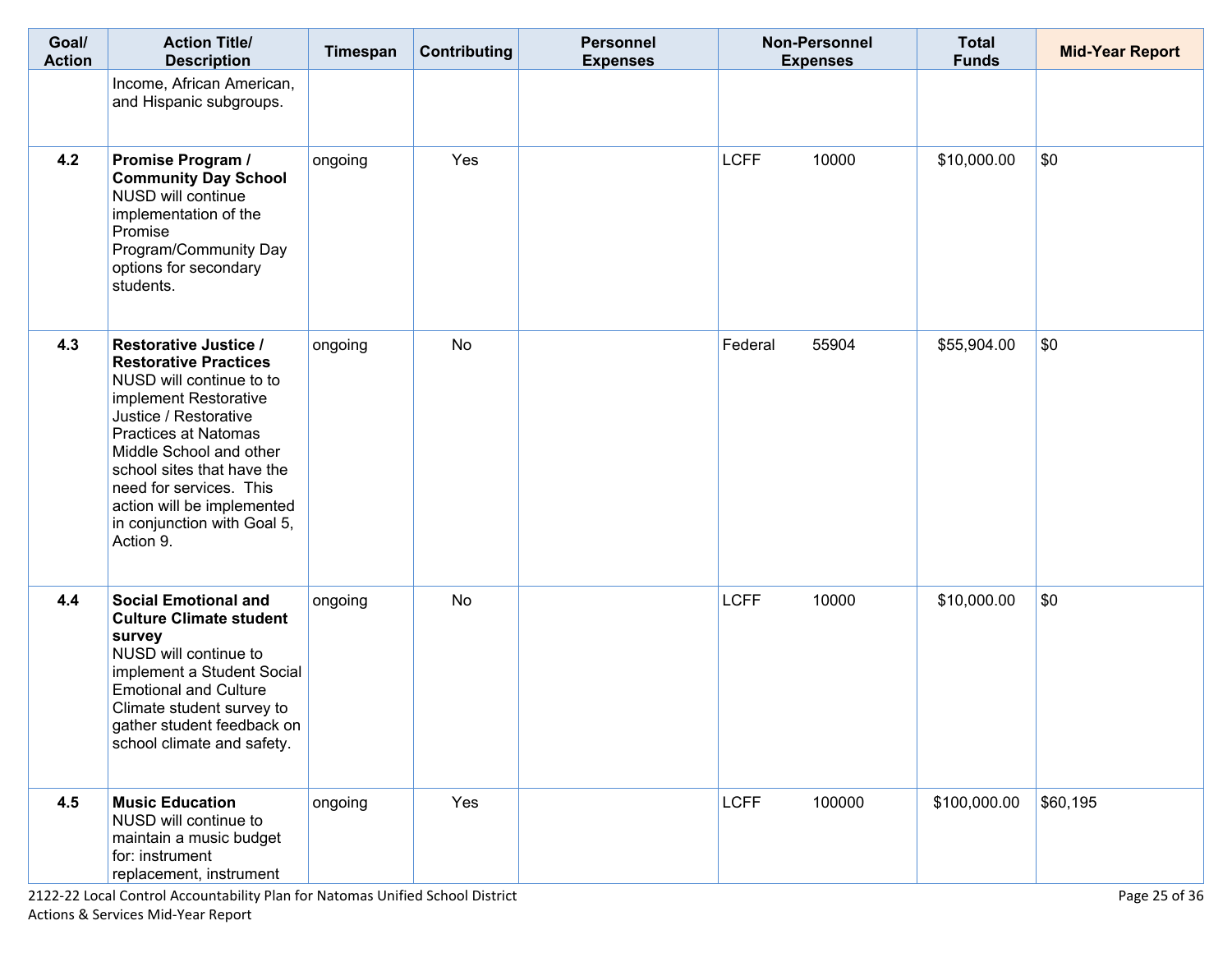| Goal/<br><b>Action</b> | <b>Action Title/</b><br><b>Description</b>                                                                                                                                                                                                                                                                   | Timespan | Contributing | <b>Personnel</b><br><b>Expenses</b> |             | <b>Non-Personnel</b><br><b>Expenses</b> | <b>Total</b><br><b>Funds</b> | <b>Mid-Year Report</b> |
|------------------------|--------------------------------------------------------------------------------------------------------------------------------------------------------------------------------------------------------------------------------------------------------------------------------------------------------------|----------|--------------|-------------------------------------|-------------|-----------------------------------------|------------------------------|------------------------|
|                        | repair, purchase of new<br>music, maintain FTE<br>allocated to music and<br>band at the secondary<br>schools.                                                                                                                                                                                                |          |              |                                     |             |                                         |                              |                        |
| 4.6                    | <b>Elementary and Middle</b><br><b>School Sports</b><br>NUSD will continue to<br>implement 3 seasons of<br>sports in all elementary<br>schools and provide all<br>necessary equipment for all<br>elementary and middle<br>schools.                                                                           | ongoing  | Yes          | <b>LCFF</b><br>280291               | <b>LCFF</b> | 155654                                  | \$435,945.00                 | \$169,631              |
| 4.7                    | <b>School Facility</b><br><b>Conditions</b><br>NUSD will continue to<br>conduct the Facility<br>Inspection Tool (FIT) every<br>Fall at all district facilities.<br>Maintenance and<br>operations staff will<br>conduct/coordinate all<br>necessary maintenance<br>and repairs at all District<br>facilities. | ongoing  | No           | <b>LCFF</b><br>1376438              | <b>LCFF</b> | 1321512                                 | \$2,697,950.00               | \$3,194,212            |
| 4.8                    | <b>Transportation Services</b><br>NUSD will maintain<br>transportation services.                                                                                                                                                                                                                             | ongoing  | No           | <b>LCFF</b><br>2210153              | <b>LCFF</b> | 530323                                  | $$2,740,476.00$ \\$1,992,105 |                        |
| 4.9                    | <b>Foster Youth Supports</b><br><b>NUSD will ensure Foster</b><br>Youth have access to<br>supports, such as<br>extracurricular activities,<br>clubs, music/band, sports,<br>after-school enrichment                                                                                                          | ongoing  | Yes          |                                     | <b>LCFF</b> | 19500                                   | \$19,500.00                  | \$5,258                |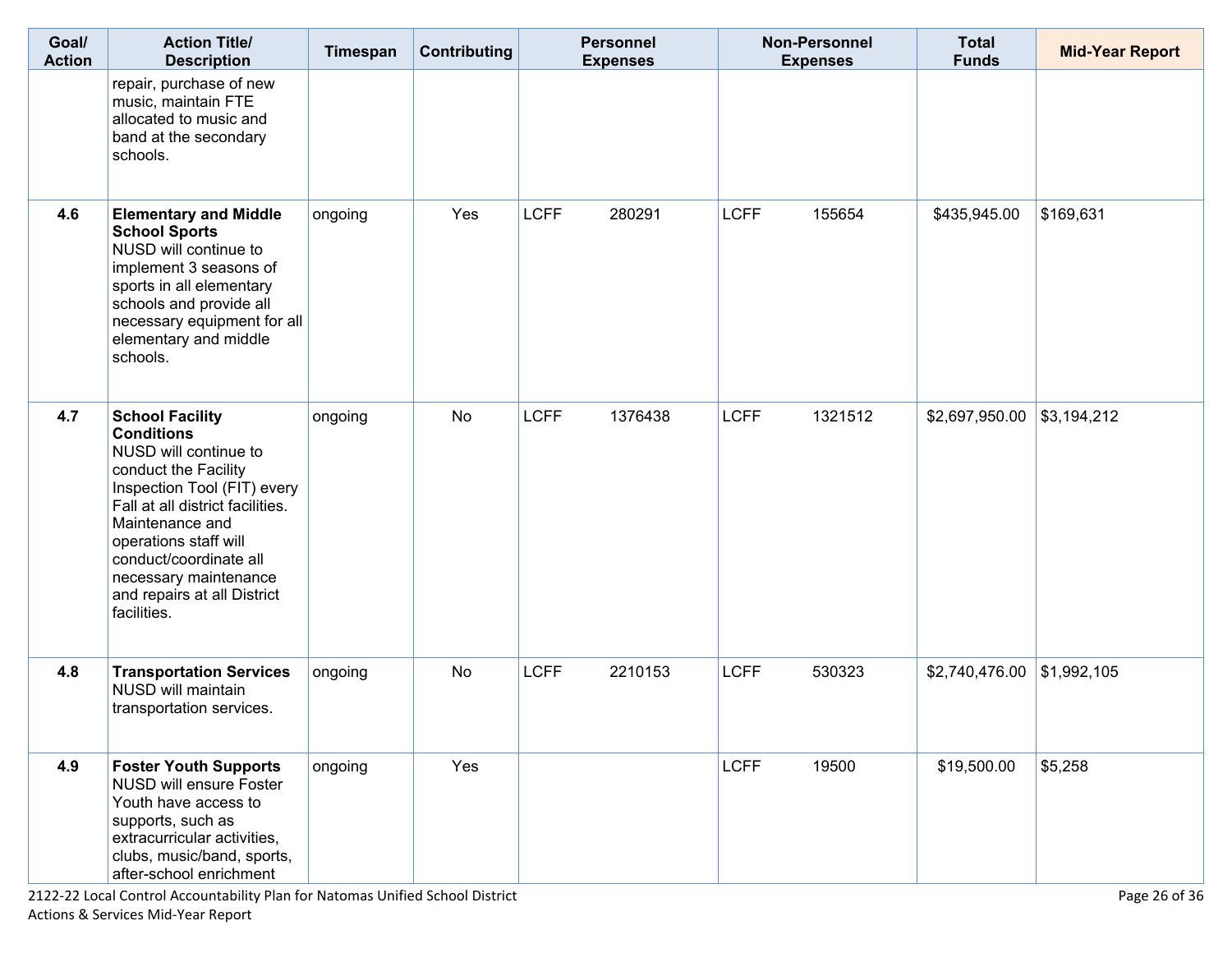| Goal/<br><b>Action</b> | <b>Action Title/</b><br><b>Description</b>                                                                                                                                                                                                                                                                                                                                                                                                                                                                                  | Timespan | Contributing |             | <b>Personnel</b><br><b>Expenses</b> | <b>Non-Personnel</b><br><b>Expenses</b> | <b>Total</b><br><b>Funds</b> | <b>Mid-Year Report</b> |
|------------------------|-----------------------------------------------------------------------------------------------------------------------------------------------------------------------------------------------------------------------------------------------------------------------------------------------------------------------------------------------------------------------------------------------------------------------------------------------------------------------------------------------------------------------------|----------|--------------|-------------|-------------------------------------|-----------------------------------------|------------------------------|------------------------|
|                        | activities, instructional<br>technology and school<br>supplies.                                                                                                                                                                                                                                                                                                                                                                                                                                                             |          |              |             |                                     |                                         |                              |                        |
| 4.10                   | <b>Music Education</b><br><b>Supports</b><br>NUSD will continue to<br>allocate 1.0 FTE to<br>Natomas High School; 1.0<br>FTE to Natomas Middle<br>School, and 0.6 FTE at<br>Inderkum for music<br>instruction.                                                                                                                                                                                                                                                                                                              | ongoing  | Yes          | <b>LCFF</b> | 232694                              |                                         | \$232,694.00                 | \$237,085              |
| 4.11                   | <b>Student Voices</b><br>NUSD will develop and<br>implement a systemic<br>process to engage and<br>obtain student voices from<br>diverse students, including<br>different grade levels (age<br>appropriate) and groups<br>that have been traditionally<br>underrepresented and<br>underserved, and untapped<br>in public education. This<br>engagement is in addition<br>to annual student surveys<br>and student focus groups.<br>This is in alignment with AR<br>0100.<br>(see Goal 3.12 for related<br>costs and action) | ongoing  | <b>No</b>    | <b>LCFF</b> | 2500                                | <b>LCFF</b><br>500                      | \$3,000.00                   | \$568                  |
| 4.12                   | <b>Senior Surveys</b><br>NUSD will continue to<br>implement a Senior Survey<br>for all 12th grade students<br>to get feedback on high<br>school experiences, how                                                                                                                                                                                                                                                                                                                                                            | ongoing  | Yes          |             |                                     |                                         | no additional<br>cost        | no additional cost     |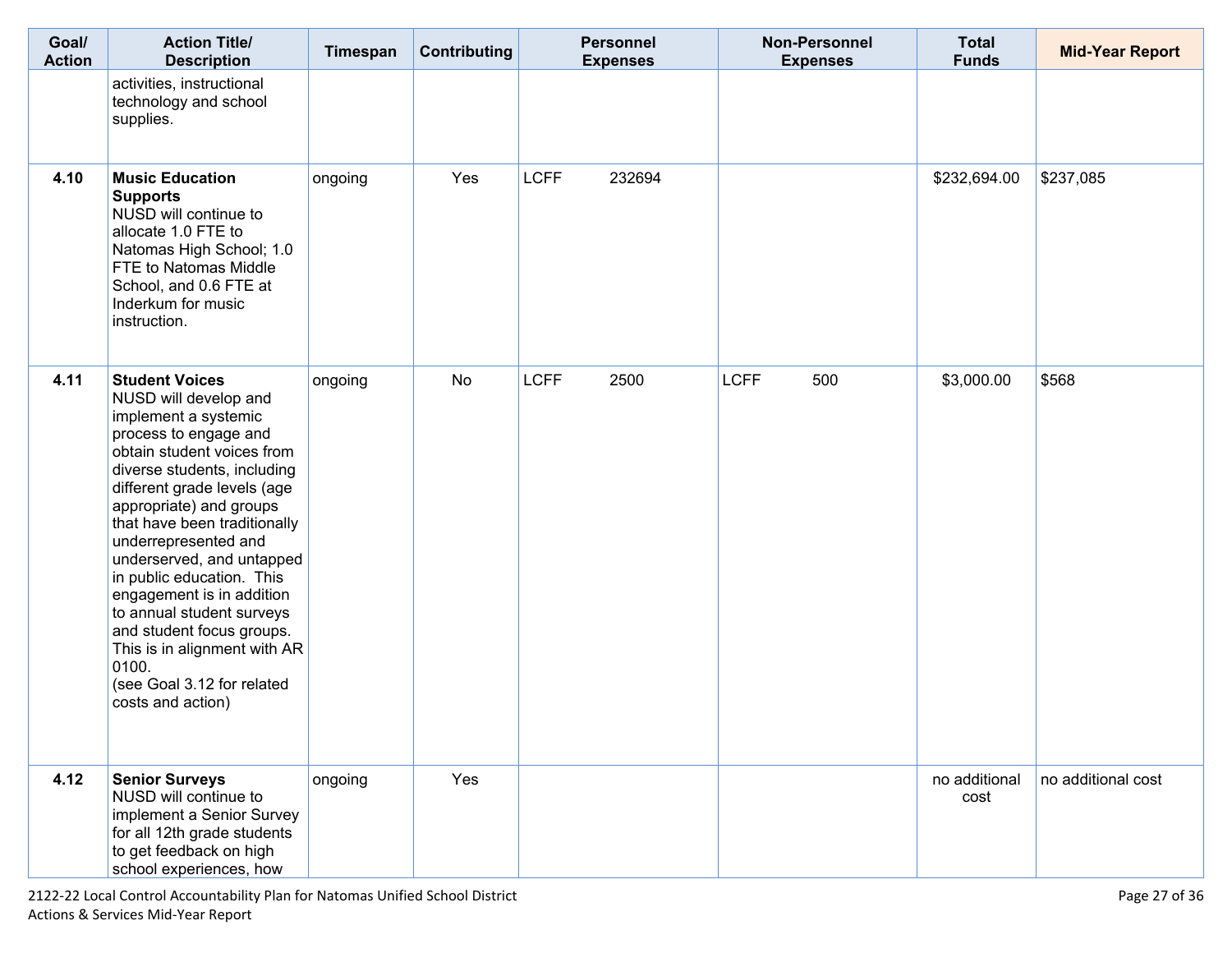| Goal/<br><b>Action</b> | <b>Action Title/</b><br><b>Description</b>                                                                                                                                                                                                                                                     | Timespan | <b>Contributing</b> | <b>Personnel</b><br><b>Expenses</b> | <b>Non-Personnel</b><br><b>Expenses</b> | <b>Total</b><br><b>Funds</b> | <b>Mid-Year Report</b> |
|------------------------|------------------------------------------------------------------------------------------------------------------------------------------------------------------------------------------------------------------------------------------------------------------------------------------------|----------|---------------------|-------------------------------------|-----------------------------------------|------------------------------|------------------------|
|                        | well-prepared students are,<br>interests, and plans for<br>post-graduation. This<br>feedback will be used to<br>inform staff to continue to<br>prepare students as<br>college and career ready.<br>(no additional cost)                                                                        |          |                     |                                     |                                         |                              |                        |
| 4.13                   | <b>Mentoring Programs</b><br>supporting female<br>students<br>NUSD will implement<br>expanded/supplemental<br>mentoring programs to<br>support female students.                                                                                                                                | 2 years  | <b>No</b>           |                                     | 50000<br>Federal                        | \$50,000.00                  | \$61,647               |
| 4.14                   | <b>Increased Health</b><br><b>Assistants</b><br>Continue the addition of<br><b>Health Assistants for six</b><br>hours a day which includes<br>increased health services<br>and attendance monitoring.                                                                                          | ongoing  | Yes                 | <b>LCFF</b><br>224768               |                                         | \$224,768.00                 | \$193,914              |
| 4.15                   | <b>Increased Psychologists</b><br>NUSD will continue the<br>addition of 2.4 FTE<br>psychologists to support<br>the implementation of<br>intentional layers of<br>academic and social<br>emotional supports to<br>impact the needs of PK-12<br>students, with a specific<br>focus on subgroups. | ongoing  | Yes                 | <b>LCFF</b><br>302239               |                                         | \$302,239.00                 | \$237,736              |
| 4.16                   | <b>Improve Your Tomorrow</b><br>(IVT)                                                                                                                                                                                                                                                          | 3 years  | No                  |                                     | Federal<br>372000                       | \$372,000.00                 | \$360,000              |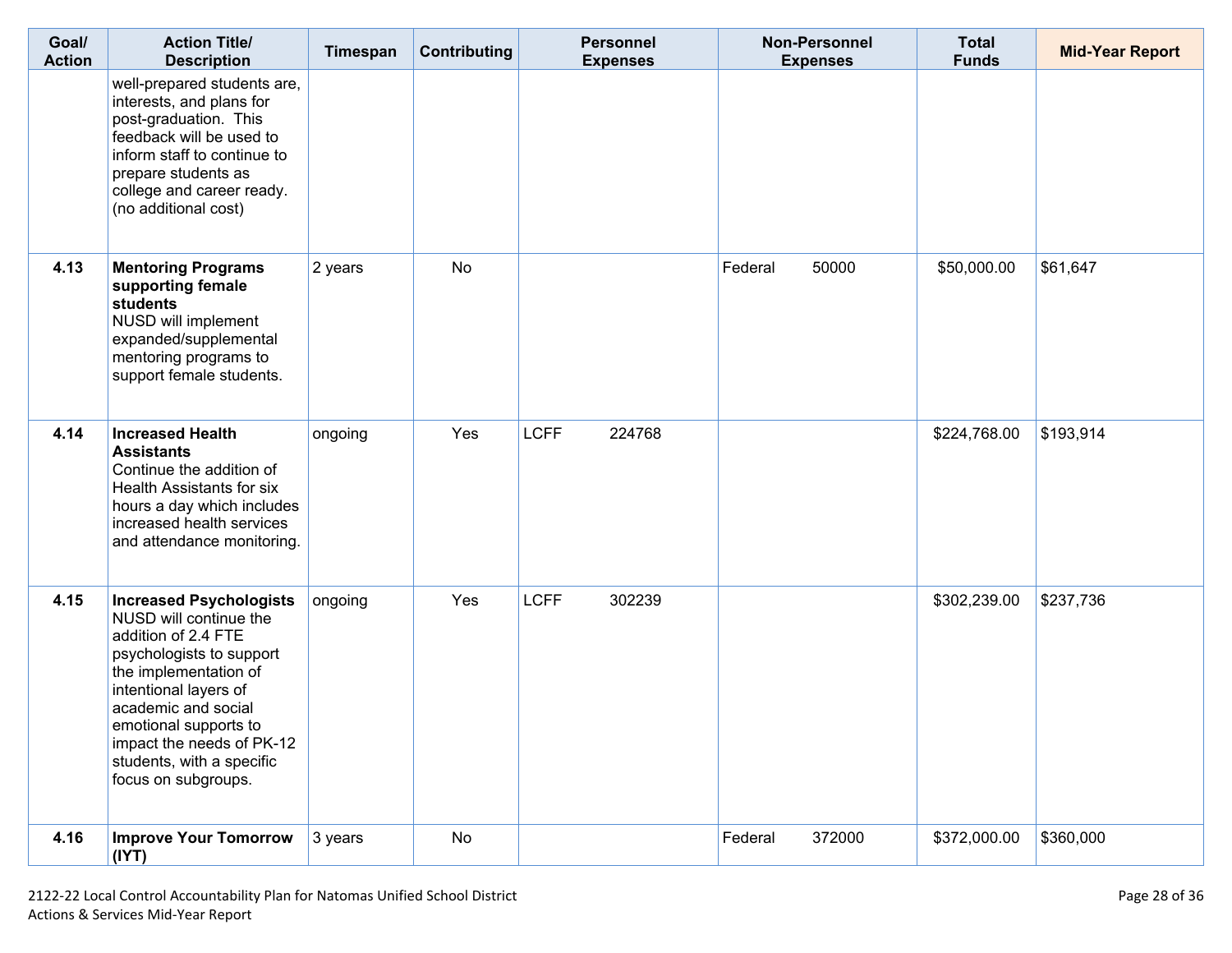| Goal/<br><b>Action</b> | <b>Action Title/</b><br><b>Description</b>                                                                                                                                                                                                                                                                                        | Timespan | <b>Contributing</b> | <b>Personnel</b><br><b>Expenses</b> | <b>Non-Personnel</b><br><b>Expenses</b> | <b>Total</b><br><b>Funds</b> | <b>Mid-Year Report</b> |
|------------------------|-----------------------------------------------------------------------------------------------------------------------------------------------------------------------------------------------------------------------------------------------------------------------------------------------------------------------------------|----------|---------------------|-------------------------------------|-----------------------------------------|------------------------------|------------------------|
|                        | NUSD will continue and<br>expand the Improve Your<br>Tomorrow (IYT) program at<br>Inderkum High School,<br>Natomas High School,<br>Discovery High School,<br>Natomas Middle School,<br>and Jefferson School (K-8)<br>to increase the number of<br>young men of color to<br>attend and graduate from<br>colleges and universities. |          |                     |                                     |                                         |                              |                        |
| 4.17                   | <b>Elementary Campus</b><br><b>Safety/Security Staff</b><br>NUSD will continue the<br>additional campus<br>safety/security staff at<br>elementary and K-8<br>schools.                                                                                                                                                             | ongoing  | No                  | <b>LCFF</b><br>108013               |                                         | \$108,013.00                 | \$107,719              |
| 4.18                   | <b>Social Emotional</b><br><b>Assessments</b><br>NUSD will implement a<br>social emotional<br>screener/system to identify<br>student support needs<br>during the pandemic. Re-<br>examine program by 2023-<br>24.                                                                                                                 | 3 years  | <b>No</b>           |                                     | Other State 37000<br>75000<br>Federal   | \$112,000.00                 | \$112,000              |
| 4.19                   | <b>Mental Health/Social</b><br><b>Emotional Support</b><br>Program<br>NUSD will implement a<br>Mental Health/Social<br><b>Emotional Support</b><br>Program including SEL and<br>professional development<br>for staff to provide<br>intentional layers of                                                                         | 3 years  | <b>No</b>           |                                     |                                         | no additional<br>cost        | no additional cost     |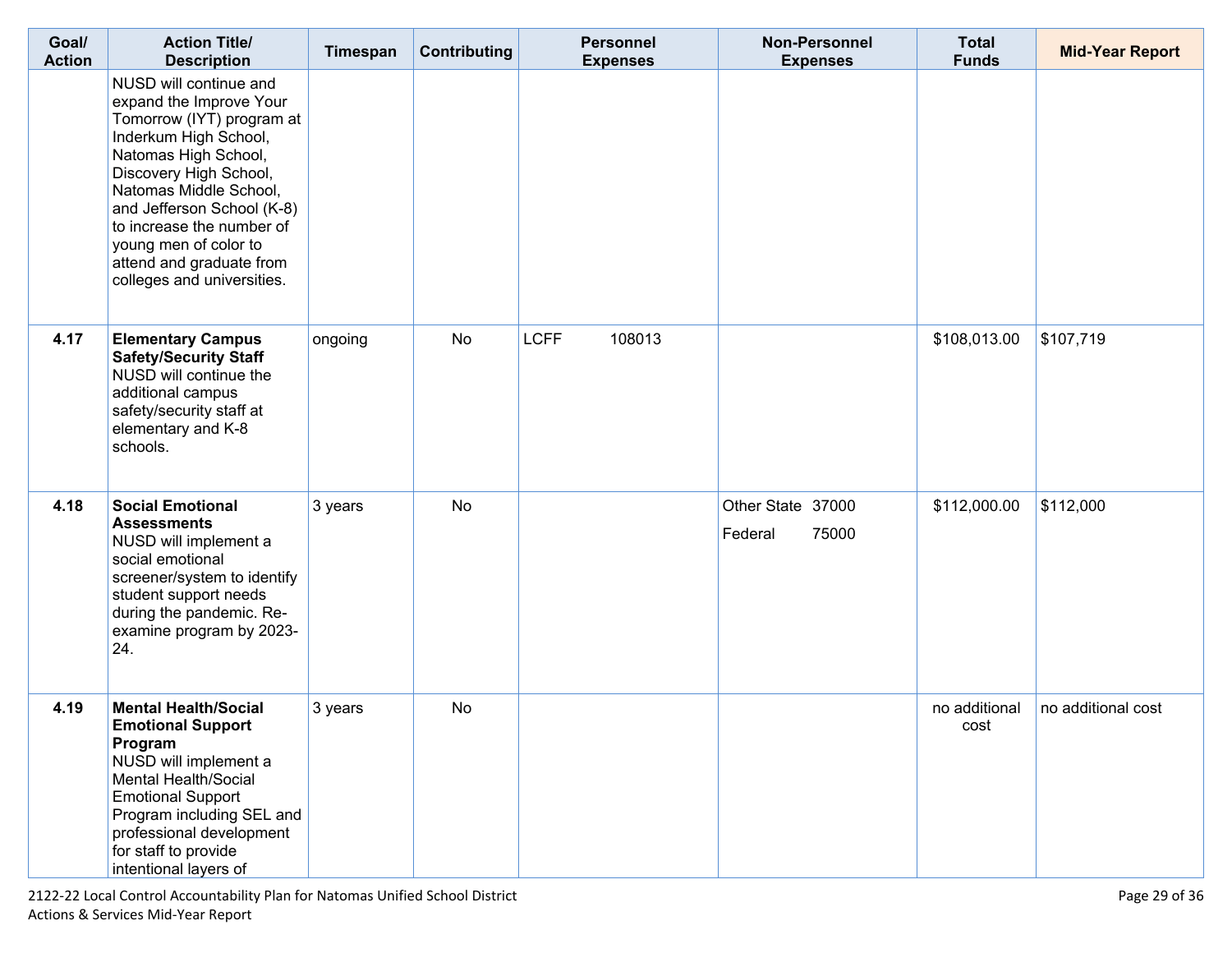| Goal/<br><b>Action</b> | <b>Action Title/</b><br><b>Description</b>                                                                                                                                                                                                                                                                                                                                                                                                                                                                                                                          | Timespan | Contributing | <b>Personnel</b><br><b>Expenses</b> | <b>Non-Personnel</b><br><b>Expenses</b> | <b>Total</b><br><b>Funds</b>                  | <b>Mid-Year Report</b>                     |
|------------------------|---------------------------------------------------------------------------------------------------------------------------------------------------------------------------------------------------------------------------------------------------------------------------------------------------------------------------------------------------------------------------------------------------------------------------------------------------------------------------------------------------------------------------------------------------------------------|----------|--------------|-------------------------------------|-----------------------------------------|-----------------------------------------------|--------------------------------------------|
|                        | academic and social<br>emotional supports. This<br>work will also be embedded<br>within the 18-Month<br>Learning Recovery Plan<br>and the Pandemic<br>Response Actions during<br>2021-2023, see Goal 1,<br>Action 13 and Goal 4,<br>Actions 20 and 21 for<br>related actions and costs.                                                                                                                                                                                                                                                                             |          |              |                                     |                                         |                                               |                                            |
| 4.20                   | <b>18-month Learning</b><br><b>Recovery Plan</b><br>NUSD will implement the<br>18-month Learning<br>Recovery Plan as<br>presented to the Board of<br>Trustees in the Spring of<br>2021. The plan includes<br>focused in-class TK-6 ELA<br>and Math Literacy supports<br>by supplemental<br>certificated teaching staff<br>(TOSAs), AVID TOSA, and<br>extension of summer<br>school programs. The plan<br>includes an intentional<br>focus on unduplicated<br>students and students with<br>unique needs.<br>(See Goal 1, Action 13 for<br>related costs and action) | 2 years  | <b>No</b>    |                                     |                                         | See Goal 1,<br>Action 13 for<br>related costs | See Goal 1, Action 13<br>for related costs |
| 4.21                   | <b>Pandemic Response</b><br><b>Actions</b><br>In response to the<br>pandemic, NUSD will<br>provide a Community and a<br>Mobile Health Clinic that                                                                                                                                                                                                                                                                                                                                                                                                                   | 2 years  | No           | Federal<br>3904878                  | Federal<br>1943500                      | $$5,848,378.00$ \\$2,161,872                  |                                            |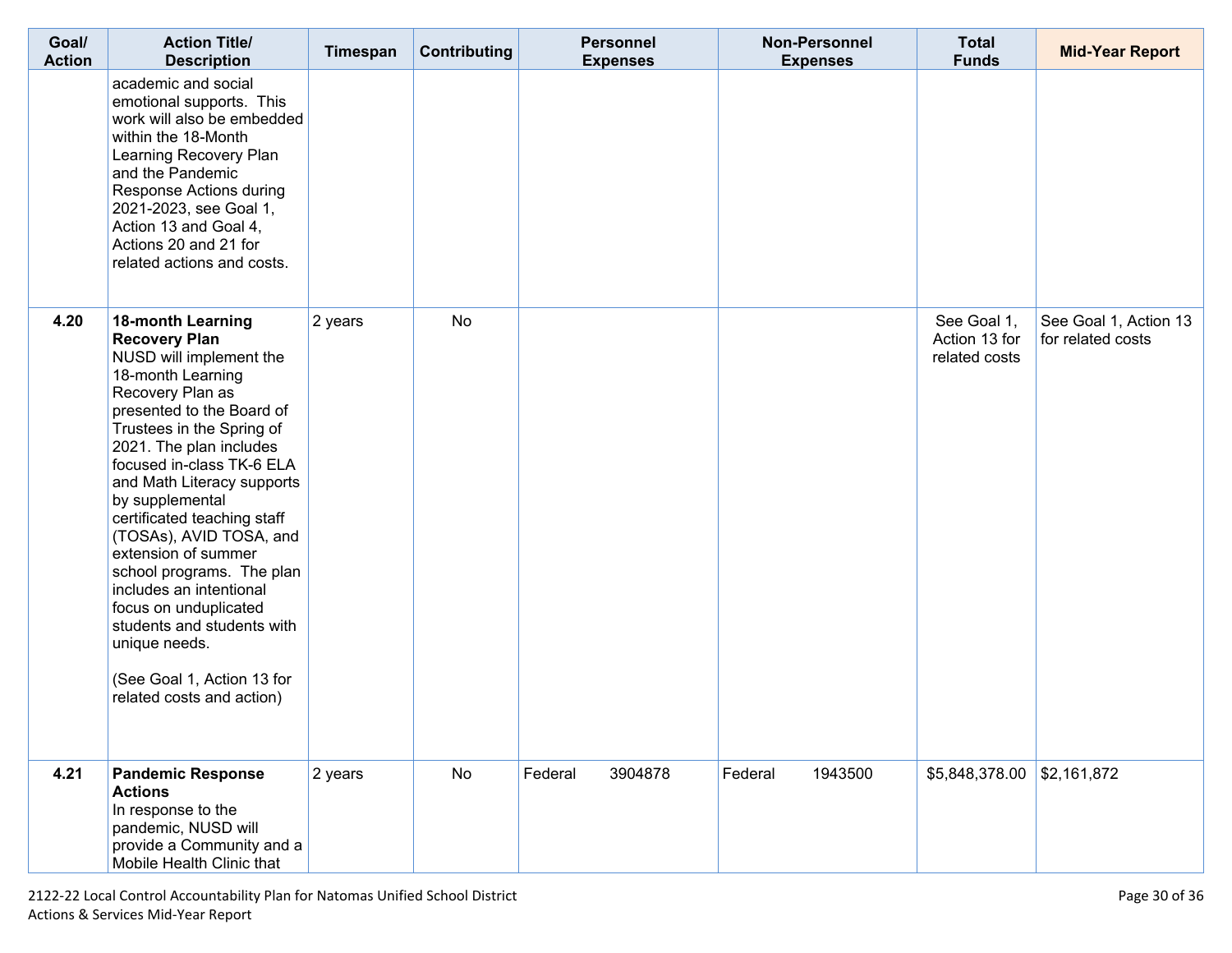| Goal/<br><b>Action</b> | <b>Action Title/</b><br><b>Description</b>                                                                                                                                                                                                                                                                                                                                                                                                                | Timespan | Contributing | <b>Personnel</b><br><b>Expenses</b> | <b>Non-Personnel</b><br><b>Expenses</b> | <b>Total</b><br><b>Funds</b> | <b>Mid-Year Report</b> |
|------------------------|-----------------------------------------------------------------------------------------------------------------------------------------------------------------------------------------------------------------------------------------------------------------------------------------------------------------------------------------------------------------------------------------------------------------------------------------------------------|----------|--------------|-------------------------------------|-----------------------------------------|------------------------------|------------------------|
|                        | includes mental health,<br>social and emotional<br>supports, including social<br>workers, and health and<br>wellness support for<br>students, staff, and<br>families. In addition long-<br>term substitutes, increased<br>IT support staff, a Virtual<br><b>Tutoring and Wellness</b><br>Center are included to<br>support this action. This<br>includes the expansion of<br>health services staffing to<br>support COVID-related<br>health requirements. |          |              |                                     |                                         |                              |                        |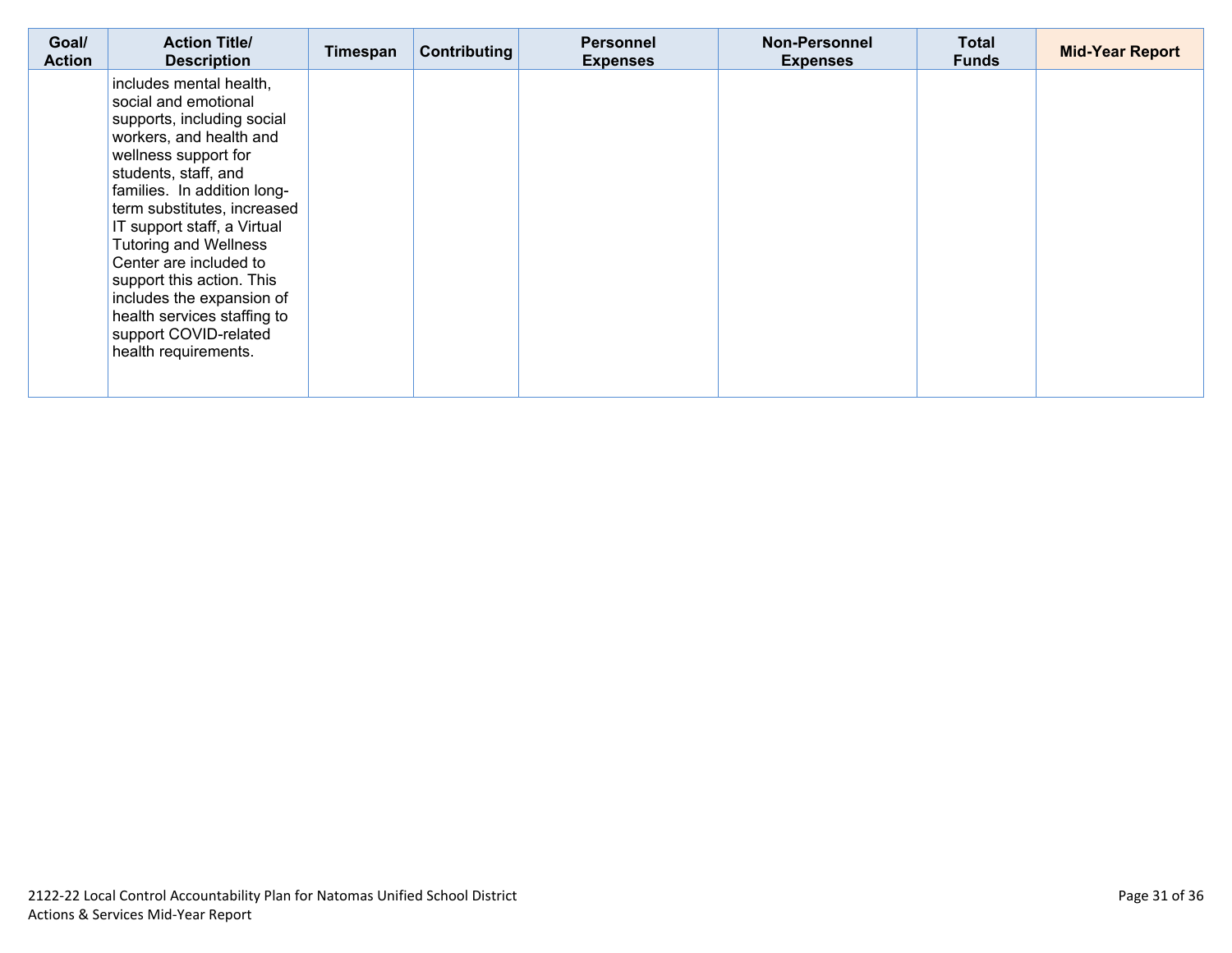#### **Recruit, hire, train, and retain high quality staff who are committed, collaborative, caring and exemplary**

#### **[Rationale](http://www.doc-tracking.com/screenshots/20LCAP/Instructions/20LCAPInstructions.htm#ExplanationofWhytheLEADevelopedGoals)**

"As part of the Board of Trustees responsibility to set direction for the school district, the Board shall adopt long-term goals focused on the achievement and needs of all district students. The district's goals shall be aligned with the district's Vision, Core Beliefs and Commitments, philosophy/Theories of Actions, and priorities and shall be limited in number so as to be reasonably achievable within established timelines." (Board Policy 0200 - Board Goals)

The district goals are:

- 1. Increase student success in ELA, math, science, literacy, and civics
- 2. Prepare students to be college and career ready
- 3. Engage parents and families to support student success in school
- 4. Create safe and welcoming learning environments where students attend and are connected to their schools
- 5. Recruit, hire, train, and retain high quality staff who are committed, collaborative, caring and exemplary

These are the Goals that will be used in the NUSD 2021-2024 LCAP. Stakeholder engagement and feedback, data review/presentations, and several public board meetings were conducted to develop these goals which were approved/confirmed in 2014 and adjusted in 2015 to add the word civics in Goal 1.

In addition to the Board adopted District Goals, Board Policy and Administrative Regulation 0100 - Theory of Action for Student Success will drive the Board's policies, budgets, and staff actions to build and maintain the culture of Natomas Unified. The Theory of Action addresses seven major areas. These areas are:

- 1. Staff Quality & Commitment
- 2. Systematic Professional Development, Support and Collaboration
- 3. Systematic Access, Academic Support, Social Emotional Support/Mental Health and Climate
- 4. Parent Involvement and Engagement
- 5. Supervision and Evaluation of Staff through a Cycle of Continuous Learning and Improvement
- 6. Paths to Promotion and Formal Recognition of Top Talent
- 7. Implementation and Reporting

Following the pandemic and national spotlight on addressing Race and Social Justice in our communities, the Natomas Unified School District will continue to address these issues in alignment with Administrative Regulation 0100 to further strengthen the district's approach to equity for all. The equity focus of the Theory of Action will focus on academic program enrollment, academic success, curriculum, instruction, school environment/culture, social emotional support, and health. Actions aligned with these areas will promote the real possibility of equality of educational results for each student and among diverse groups of students.

Goal #5 LCAP actions and related metrics are intended to:

- Maintain systematic assignment and monitoring of properly credentialed staff to classrooms
- Maintain increased compensation for employees
- Provide ongoing support to new and returning staff
- Increase staff diversity
- Implement professional development to address disparity and disproportionality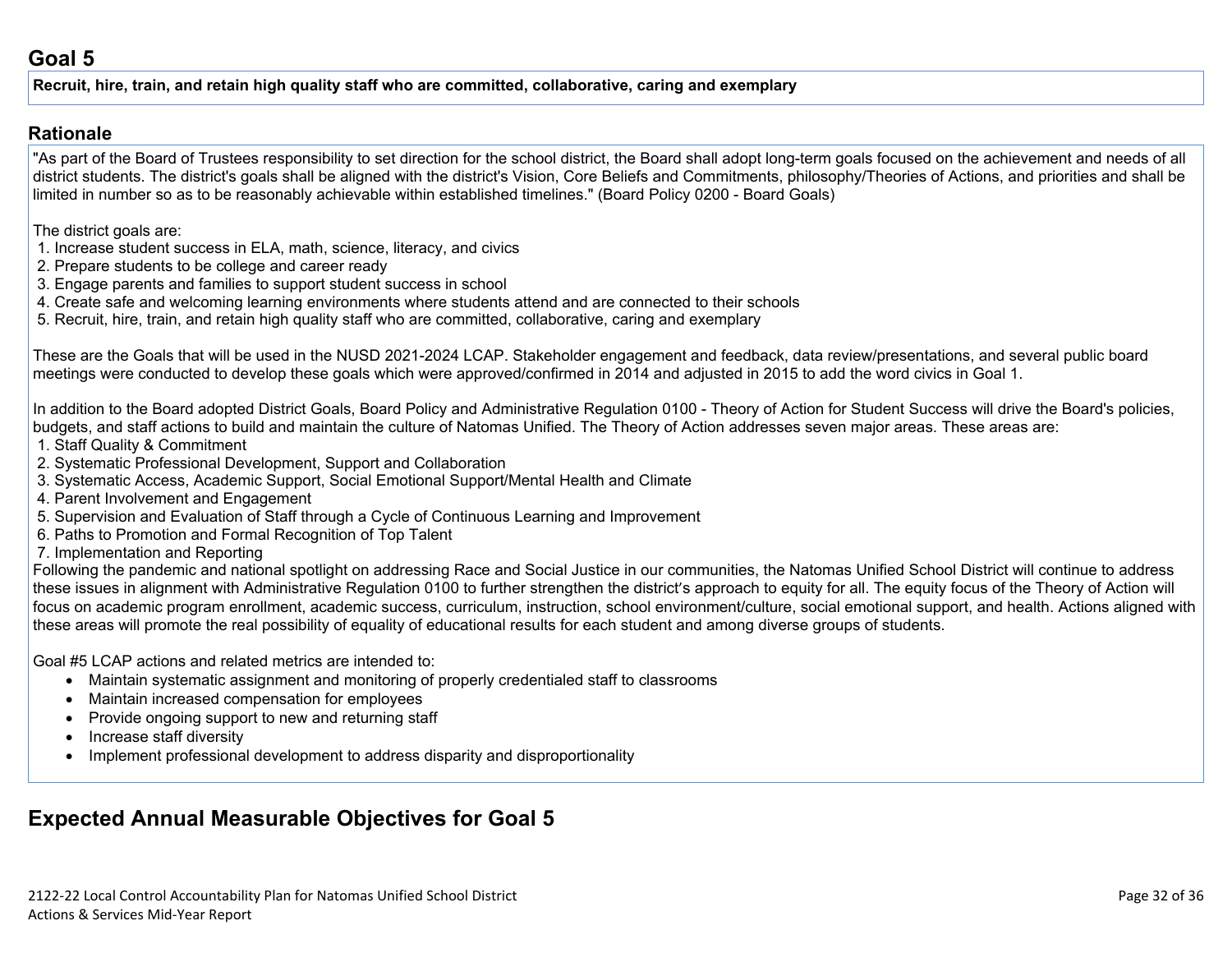| <b>Priority</b> | <b>Metric</b>                                                                                                                                            | <b>Baseline</b>                                                                                                                                             | <b>Year 1 Mid-Year Progress</b>                                               | Desired Outcome for 2023-24                                                                                                                        |  |
|-----------------|----------------------------------------------------------------------------------------------------------------------------------------------------------|-------------------------------------------------------------------------------------------------------------------------------------------------------------|-------------------------------------------------------------------------------|----------------------------------------------------------------------------------------------------------------------------------------------------|--|
|                 | Maintain 95% or higher rate of<br>teachers fully credentialed and<br>appropriately assigned as<br>required by Williams Act                               | 95.00%                                                                                                                                                      | 94.4%                                                                         | 95% or more                                                                                                                                        |  |
|                 | Maintain percent of teachers<br>with a laptop to implement State<br>Standards and prepare students<br>for 21st Century Skills                            | 99.80%                                                                                                                                                      | 99.99%                                                                        | 100%                                                                                                                                               |  |
|                 | Establish baseline of teachers<br>who feel safe and connected to<br>their school and increase the<br>number of survey respondents<br>the following years | Respondents: 0 (Re-establish<br>baseline in 2021-22)<br>Safe: 0 (Re-establish baseline<br>in 2021-22)<br>Connected: 0 (Re-establish<br>baseline in 2021-22) | No metrics available at this<br>time. The survey will occur in<br>the Spring. | Respondents: 5% more than<br>established baseline<br>Safe: 5% more than established<br>baseline<br>Connected: 5% more than<br>established baseline |  |
|                 | Increase the percentage of<br>NUSD teaching staff from a<br>diverse background through the<br>Diverse Future Teacher<br>Program                          | 31.00%                                                                                                                                                      | 32.9%                                                                         | 37.00%                                                                                                                                             |  |

| Goal/<br><b>Action</b> | <b>Action Title/</b><br><b>Description</b>                                                                                                                                                                                                    | Timespan | Contributing | <b>Personnel</b><br><b>Expenses</b> |             | <b>Non-Personnel</b><br><b>Expenses</b> | <b>Total</b><br><b>Funds</b> | <b>Mid-Year Report</b> |
|------------------------|-----------------------------------------------------------------------------------------------------------------------------------------------------------------------------------------------------------------------------------------------|----------|--------------|-------------------------------------|-------------|-----------------------------------------|------------------------------|------------------------|
| 5.1                    | <b>Technology Support Staff ongoing</b><br>NUSD will provide<br>necessary ongoing<br>technology support through<br>additional classified<br>personnel to support<br>increased student<br>technology and software<br>and infrastructure needs. |          | <b>No</b>    | <b>LCFF</b><br>250855               | <b>LCFF</b> | 15911                                   | \$266,766.00                 | \$253,737              |
| 5.2                    | <b>Human Resource</b><br><b>Systems</b><br>NUSD will continue to<br>monitor and implement                                                                                                                                                     | ongoing  | <b>No</b>    |                                     |             |                                         | no additional<br>cost        | no additional cost     |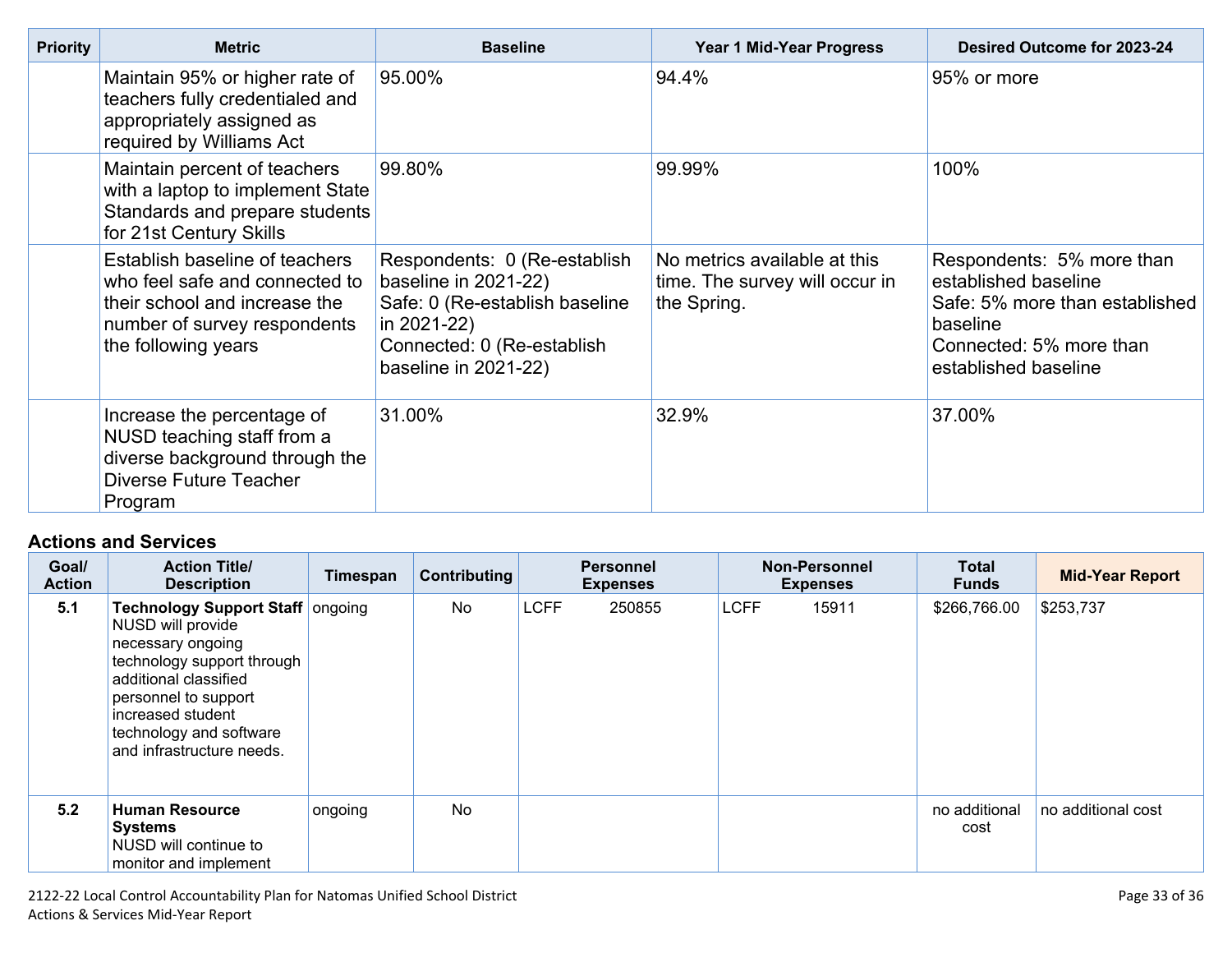| Goal/<br><b>Action</b> | <b>Action Title/</b><br><b>Description</b>                                                                                                                                                                                                                                    | Timespan | Contributing | <b>Personnel</b><br><b>Expenses</b>       |  | <b>Non-Personnel</b><br><b>Expenses</b> |        | <b>Total</b><br><b>Funds</b>   | <b>Mid-Year Report</b> |
|------------------------|-------------------------------------------------------------------------------------------------------------------------------------------------------------------------------------------------------------------------------------------------------------------------------|----------|--------------|-------------------------------------------|--|-----------------------------------------|--------|--------------------------------|------------------------|
|                        | <b>Human Resources</b><br>protocols to ensure staff<br>are appropriately assigned<br>based on credential. (no<br>additional cost)                                                                                                                                             |          |              |                                           |  |                                         |        |                                |                        |
| 5.3                    | <b>Increased Salaries and</b><br><b>Instructional Minutes</b><br>NUSD will implement<br>increased salaries to<br>employees for increased<br>collaboration time and<br>instructional minutes as<br>negotiated in 2014. This<br>action is directly tied to<br>Goal 1, Action 3. | ongoing  | Yes          | <b>LCFF</b><br>10730761                   |  |                                         |        | $$10,730,761.00$ $$10,730,761$ |                        |
| 5.4                    | <b>Beginning Teacher</b><br><b>Induction Program</b><br>NUSD will support new<br>teachers through the<br><b>Beginning Teacher</b><br>Induction Program. An<br>administrator (0.30 FTE)<br>will support the program<br>and related professional<br>development.                | ongoing  | No           | <b>LCFF</b><br>67458<br>Federal<br>208138 |  | <b>LCFF</b>                             | 117736 | \$393,332.00                   | \$187,603              |
| 5.5                    | <b>Peer Assistance Review</b><br>(PAR) Program<br>NUSD will support teachers<br>through the Peer<br>Assistance Review (PAR)<br>Program. An administrator<br>(0.10 FTE) will support the<br>program and related<br>professional development.                                   | ongoing  | <b>No</b>    | <b>LCFF</b><br>45048                      |  |                                         |        | \$45,048.00                    | \$4,327                |
| 5.6                    | <b>Human Resource</b><br><b>Information System</b>                                                                                                                                                                                                                            | ongoing  | <b>No</b>    |                                           |  | <b>LCFF</b>                             | 28334  | \$28,334.00                    | \$26,707               |

2122-22 Local Control Accountability Plan for Natomas Unified School District Page 34 of 36 Actions & Services Mid-Year Report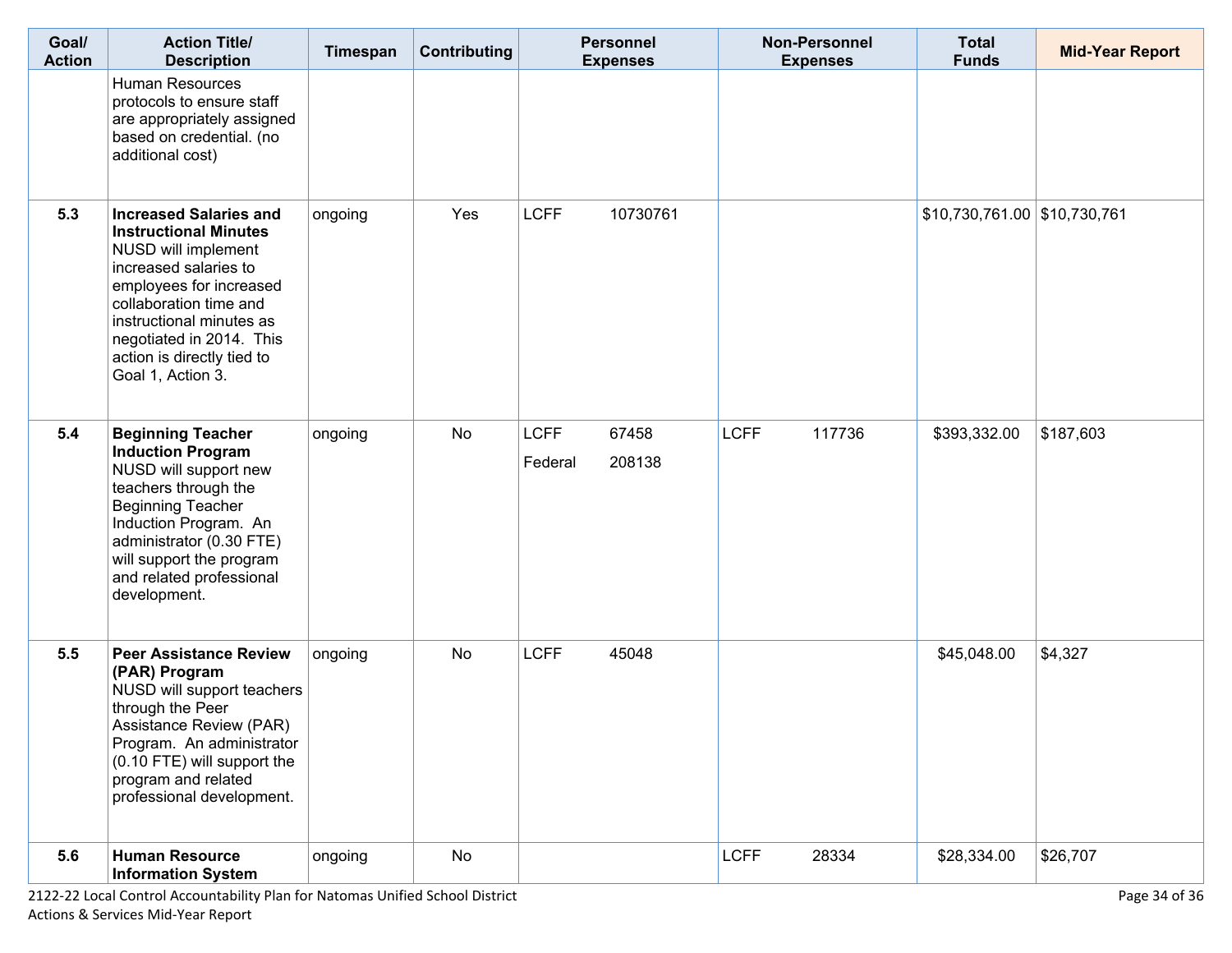| Goal/<br><b>Action</b> | <b>Action Title/</b><br><b>Description</b>                                                                                                                                                                                                                                                                                        | Timespan | <b>Contributing</b> | <b>Personnel</b><br><b>Expenses</b> | <b>Non-Personnel</b><br><b>Expenses</b> | <b>Total</b><br><b>Funds</b> | <b>Mid-Year Report</b> |
|------------------------|-----------------------------------------------------------------------------------------------------------------------------------------------------------------------------------------------------------------------------------------------------------------------------------------------------------------------------------|----------|---------------------|-------------------------------------|-----------------------------------------|------------------------------|------------------------|
|                        | NUSD will maintain a<br>Human Resource<br>Information System to track<br>professional development<br>delivery by staff member<br>and other required human<br>resources information.                                                                                                                                               |          |                     |                                     |                                         |                              |                        |
| 5.7                    | <b>Diversity Recruitment</b><br>Program<br>NUSD will continue to<br>implement the Diverse<br>Future Teacher Program to<br>increase the teacher<br>workforce diversity to better<br>align to the diversity of our<br>students. An administrator<br>(0.40 FTE) will support the<br>program and related<br>professional development. | 3 years  | Yes                 | <b>LCFF</b><br>60194                | <b>LCFF</b><br>279167                   | \$339,361.00                 | \$57,629               |
| 5.8                    | <b>Aspiring Leaders</b><br>Program<br>NUSD will continue and<br>implement the Aspiring<br>Leaders Program to<br>develop our own<br>certificated staff into future<br>district administrators. An<br>administrator (0.20 FTE)<br>will support the program<br>and related professional<br>development.                              | 3 years  | Yes                 | <b>LCFF</b><br>15048                | <b>LCFF</b><br>68333                    | \$83,381.00                  | \$23,351               |
| 5.9                    | <b>Systemic Professional</b><br><b>Development</b><br>NUSD will develop and<br>launch a systemic<br>professional development,<br>support and collaboration<br>series focused on                                                                                                                                                   | 3 years  | <b>No</b>           |                                     | 391000<br>Local                         | \$391,000.00                 | \$128,247              |